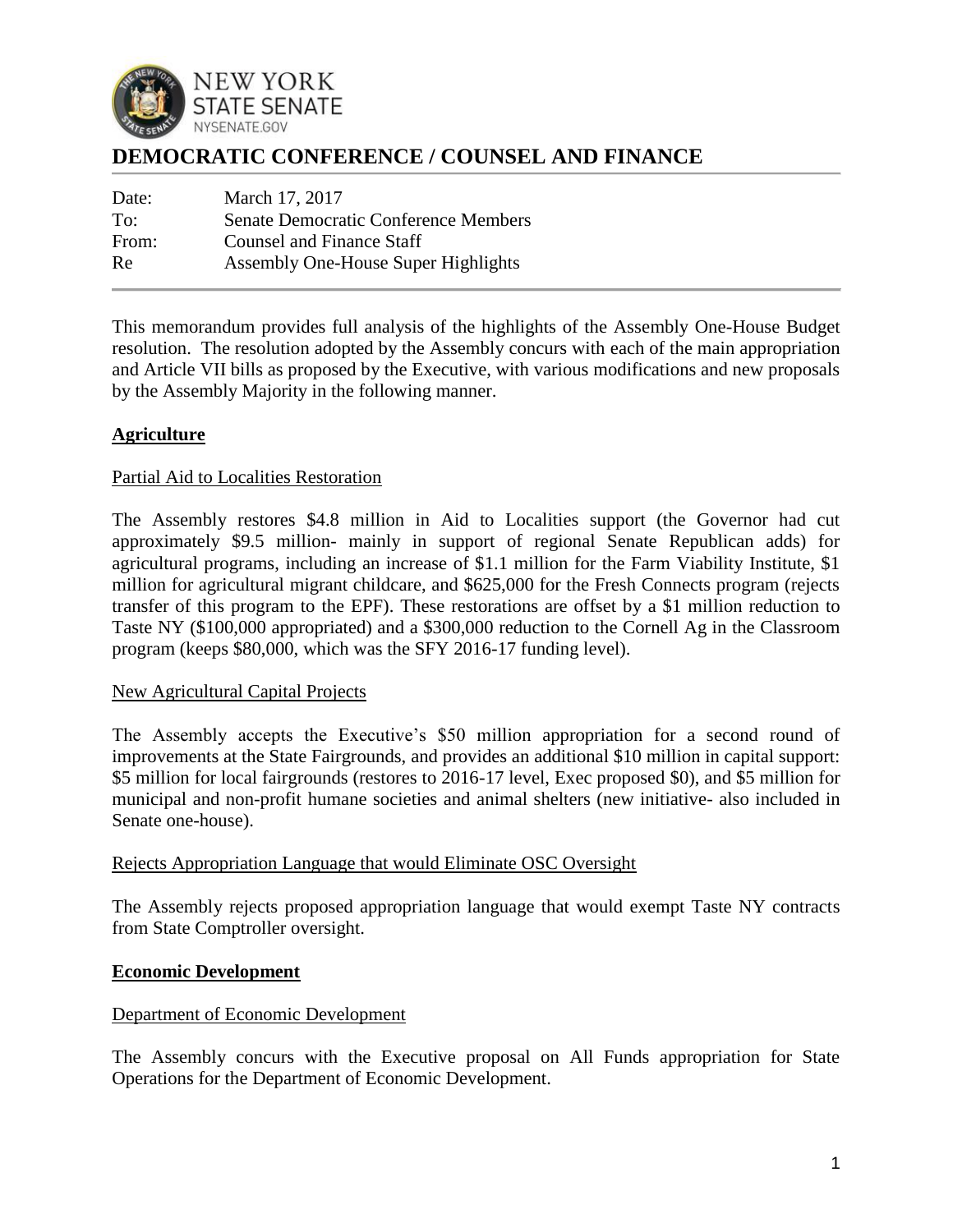The Assembly rejects the following Executive proposals for Aid to Localities:

- \$7 million for Market NY;
- \$5 million for Innovation Hot Spots & Incubators; and
- \$1.45 million for Agritourism/Taste NY.

The Assembly restores funding for the following programs which were eliminated in the Executive proposal for Aid to Localities:

- Adds funds for the Centers of Excellence (\$1.28 million), for a total of \$10 million;
- Adds funds for Technology Development Organization Matching Grants (\$1.2 million), for a total of \$2.6 million; and
- \$500,000 for the SUNY Albany Center of Excellence.

The Assembly adds funding for the following programs in the Executive Proposal for Aid to Localities:

- \$1.18 million for Centers of Advance Technology, for a total of \$15 million; and
- \$1 million for local tourism matching grants, for a total of \$4.82 million.

# Urban Development Corporation

The Assembly provides an All Funds appropriation of \$1.6 billion, a reduction of \$888 million from the Executive proposal.

The Assembly proposes the following for Aid to Localities:

- Rejects \$26.18 million appropriation for the Empire State Economic Development Fund;
- Reduces support for a lump sum appropriation for Tourism/Economic Development Promotion by \$39 million, while maintaining support of \$30.5 million for tourism promotion efforts. In addition, the Assembly requires that no funds for this purpose be disbursed until the State's disparity study on minority- and women-owned business enterprise participation in State contracts is completed and provided to the Legislature;
- Restores additional funds for Community Development Financial Institution (\$300,000), for a total appropriation of \$1.8 million;
- Adds funding for the Minority- and Women-Owned Business Development Lending Program (\$365,000), for a total appropriation of \$1 million; and
- Provides \$1 million for the Small Business Innovation Research (SBIR)/Small Business Technology Transfer (STTR) Technical Assistance Program.

The Assembly proposes the following changes for Capital Projects:

- Reduces appropriations for the multi-year Life Science Initiative by \$300 million, while maintaining support of \$150 million, including \$75 million for public infrastructure and site preparation projects; \$50 million for bioscience research laboratories and academic medical centers throughout the State; and \$25 million for neurological research clinical trial centers;
- Rejects funding for the following programs in the Executive proposal:
	- o \$207.5 million for Strategic Projects Program;
	- o \$199 million for the New York Works Economic Development Fund;
	- o \$150 million for Regional Economic Development Councils;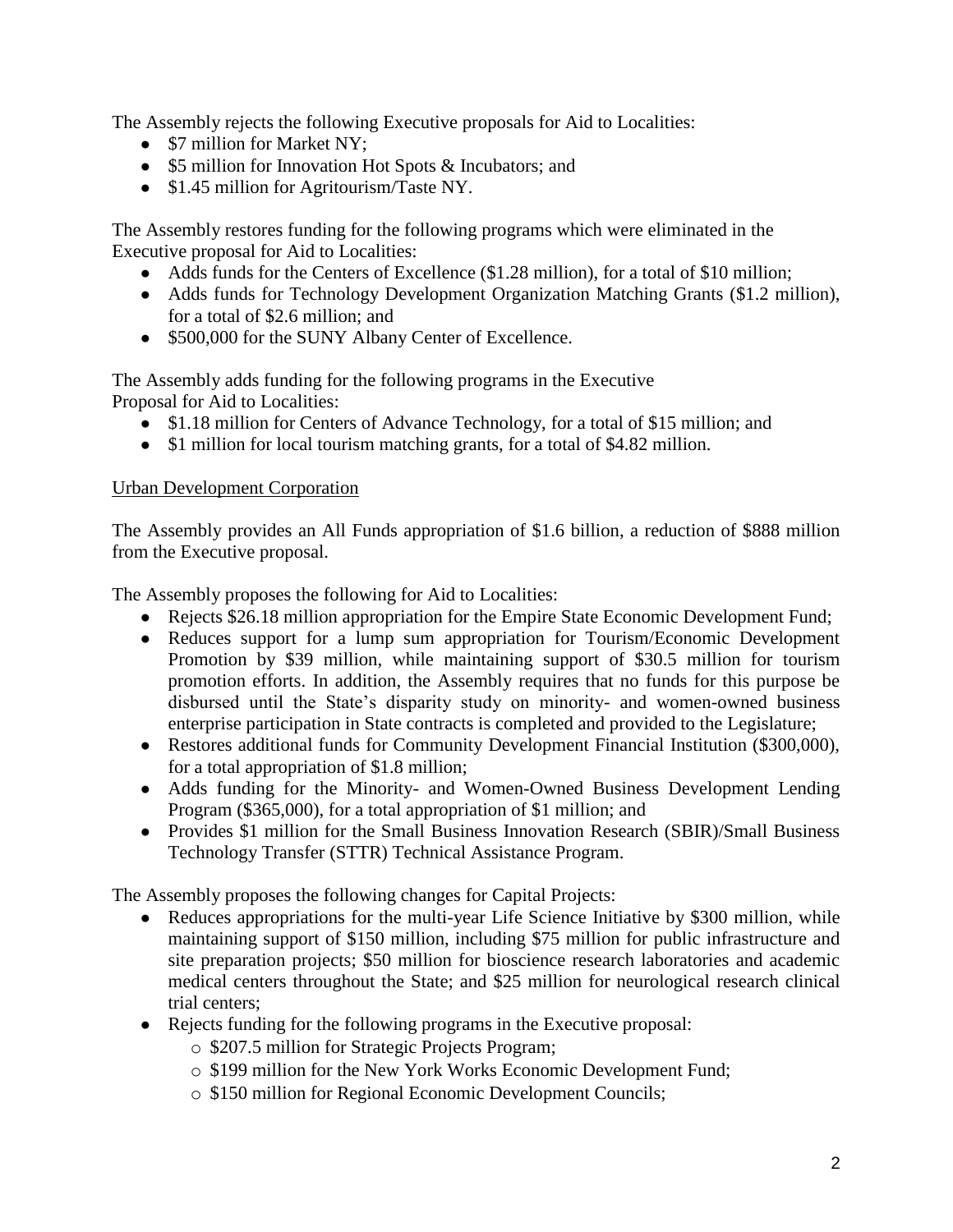- o \$33 million for NY Power Electronics Manufacturing Consortium;
- o \$8 million for Market NY; and
- o \$2 million for City of Auburn and Town of Owasco water treatment systems.
- The above water system grants are instead supported by a \$2 billion appropriation for Water Infrastructure that is included in Department of Environmental Conservation;
- The Assembly provides \$150 million for a Life Sciences Public Health Laboratory under the Department of Health, and requires laboratory facilities to remain in the City of Albany; and
- The Assembly also provides funding for the following programs:
	- \$50 million in capital support for Nonprofit Cultural Organizations;
	- \$20 million for capital support for the Centers of Excellence and Centers for Advance Technology;
	- \$90 million for the RESTORE NY Communities initiative;
	- \$10 million for the Community Restoration Fund, including \$5 million for NYC Housing Preservation & Development;
	- \$10 million for Strategic Investment in Workforce Development Initiatives; and
	- \$5 million for the New York Healthy Food & Healthy Communities Fund.

# MWBE

Modifies the Executive's proposal to extend the MWBE program by extending the program for an additional two years. The program is set to expire at the end of this year if no extension is granted. The disparity study was due last August and is now seven months late.

### START-UP NY

Rejects the Governor's proposal to rebrand START-UP NY as the "Excelsior Business Program." The Assembly adds language to specify annual reporting requirements which now must include all net new jobs previously recorded, adjusted for new jobs which have been subsequently lost.

### Miscellaneous

- Adds language that requires ESDC and the Department to maintain a comprehensive statewide searchable database of funds allocated to or administered by the agency, including all programs, projects, recipients, and other pertinent economic metrics;
- Adds language that requires REDC council members to file an annual financial disclosure statement, follow the Code of Ethics and FOIL requirements, and be subject to the open meetings law;
- Adds language that updates and clarifies procedures for the state technical assistance to small businesses apply for SBIR/STTR (Small Business Innovation Research**/**Small Business Technology Transfer) technical assistance program grants;
- Adds a Strategic Investment in Workforce Development Program to identify areas of the state or specific industries experiencing shortages in skilled workforce, and support workforce education programs that strive to meet the skill and training needs of employers;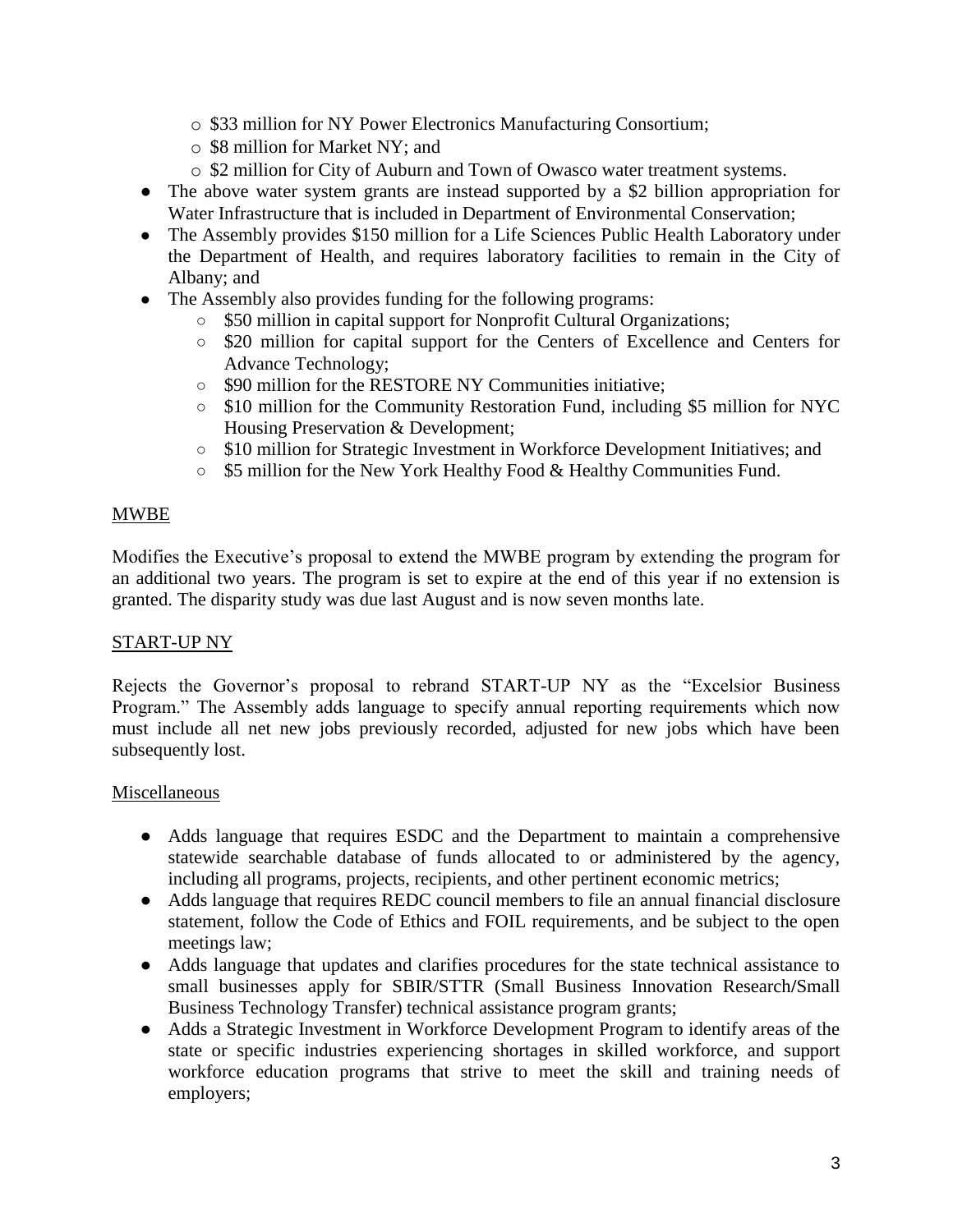- Accepts the Executive's proposal to extend the authority of the Office of General Services to enter into construction contracts without formal competitive bidding in certain emergencies;
- Rejects the Governor's proposal to authorize the OGS to contract for certain printing services without competitive bidding if the cost of printing is under \$85,000; and
- Modifies the Executive's proposal related to the Preferred Source Program to ensure that the program is functioning in a manner consistent with program goals and objectives.

# **Education**

The Assembly takes the following funding actions in State Operations:

- Creates a Special Revenue Fund to allow the State Education Department to charge and collect fees from colleges it accredits within the state, and provides \$650,000 in appropriation authority; and
- Rejects the Executive proposal to set aside \$500,000 within State Education Department administration funding for confidential legal assistance for the Legislature and the Executive.

# School Aid

The Assembly provides an overall increase in General Support for Public Schools (GSPS) of \$1.8 billion over School Year 2016-17. This reflects an increase of \$887 million over the Executive Budget. Foundation Aid is increased by \$1.4 billion for School Year 2017-18, an increase of \$1.03 billion over the Executive Budget proposal of \$428 million.

- The Assembly provides for a three-year phase-in of Foundation Aid. The phase-in factor for Foundation Aid would bring all school districts to 50% of the overall Foundation Aid base;
- The Assembly rejects the community schools set aside within Foundation Aid and makes it a separate category;
- The Assembly eliminates the freeze on expense-based aids and provides an increase of \$38 million for these school aid categories; and
- The Assembly increases funding for Career and Technical Education for BOCES and Special Services aid. Funding is increased by \$25 million.

The Assembly takes the following funding actions for other education programs:

- Restores \$1.2 million in funding for Buffalo City and Rochester City School District's' school health services;
- Increases funding for Employment Preparation Education by \$10 million to \$106 million;
- Provides \$45 million in additional grants for expanded prekindergarten for 3 and 4 years old;
- Eliminates \$400,000 for the Excellence in Teaching Awards program;
- Increases aid to the East Ramapo School District by \$1 million to \$2 million;
- Increases funding for the My Brother's Keepers program by \$1.2 million, for overall funding of \$19.2 million;
- Restores \$14 million for Teacher Centers: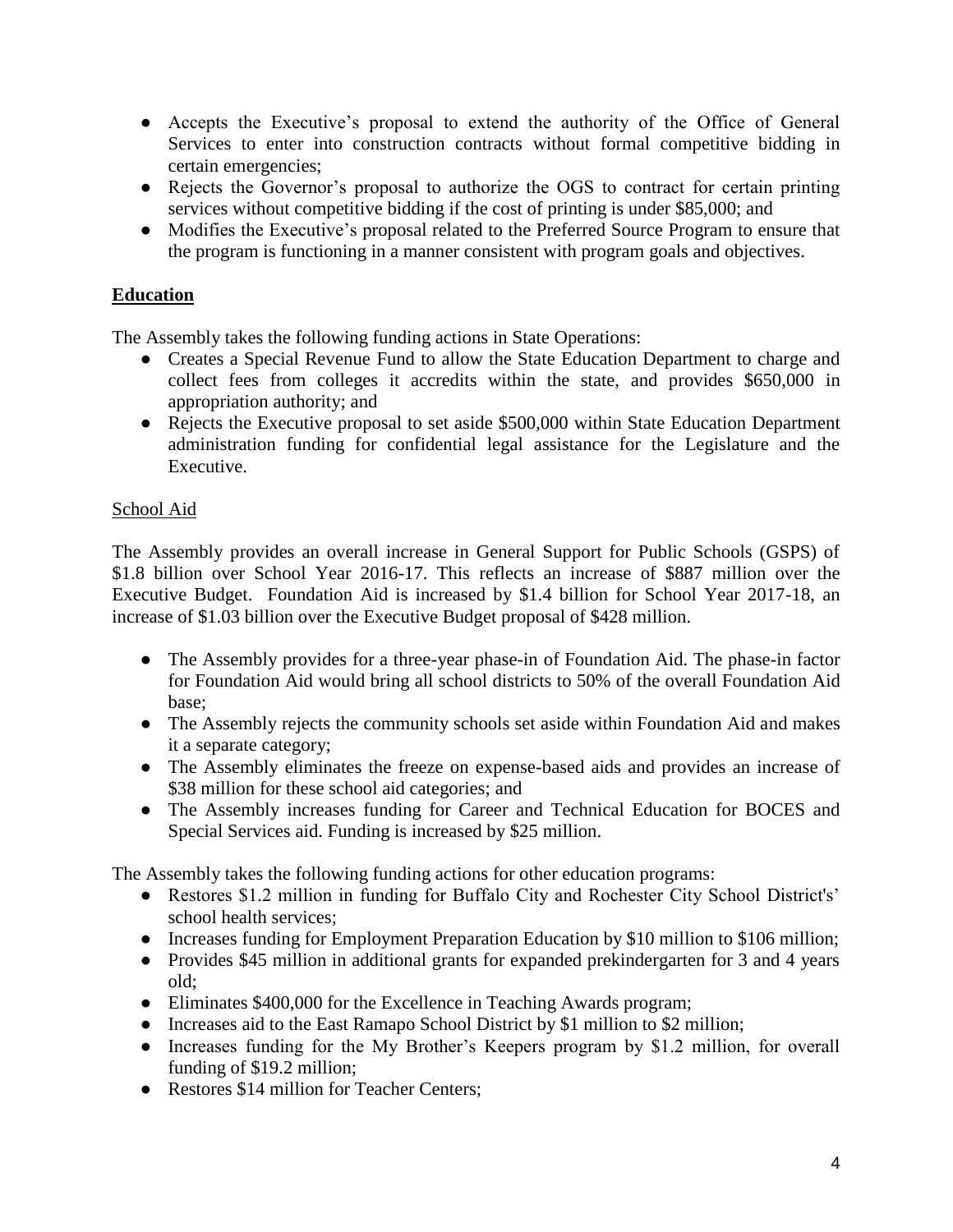- Increases funding for the Schools for the Blind and Deaf by \$2.3 million;
- Provides \$903,000 for the Henry Viscardi Schools and \$903,000 in additional funding for the School for the Blind and Deaf;
- Provides \$2 million for teacher turnover prevention at special education schools;
- Increases the set-aside for the Consortium for Workers Education by \$1.5 million to \$3 million;
- Includes \$1.25 million for charter schools that were converted from existing public schools;
- Provides \$15 million for English Language Learners; Provides \$10 million for homeless pupils;
- Provides \$1 million for middle class students to provide assistance for admission to specialized high schools in New York City; and
- Includes \$475,000 for the Executive Leadership Institute.

# Higher Education Opportunity Programs

The Assembly takes the following funding actions for higher education opportunity programs:

- Increases funding for Liberty Partnership Program by \$6.1 million to \$21.4 million;
- Increases funding for the Higher Education Opportunity Program by \$11.8 million to \$41.4 million;
- Increases funding for the Science and Technology Entry Program by \$5.2 million to \$18.3 million;
- Increases funding for the Collegiate Science and Technology Entry Program by \$3.9 million to \$13.8 million;
- Increases funding for the Foster Youth Initiative by \$3 million for overall funding of \$4.5 million;
- Increases funding for the National Board for Professional Teaching Standards by \$400,000 to \$768,000; and
- Rejects language that would withhold Bundy Aid from independent colleges and universities.

# Adult Education

The Assembly takes the following funding actions:

- Provides \$1 million for Independent Living Centers; and
- Provides \$1 million for Adult Literacy competitive grants.

# Cultural Education

The Assembly takes the following funding actions:

- Restores \$4 million for Aid to public libraries; and
- Includes \$250,000 for the Schomburg Library and \$75,000 for the Langston Hughes library.

The Assembly takes the following Capital Projects funding actions:

● Provides an additional \$15 million for library construction aid, bringing total funding to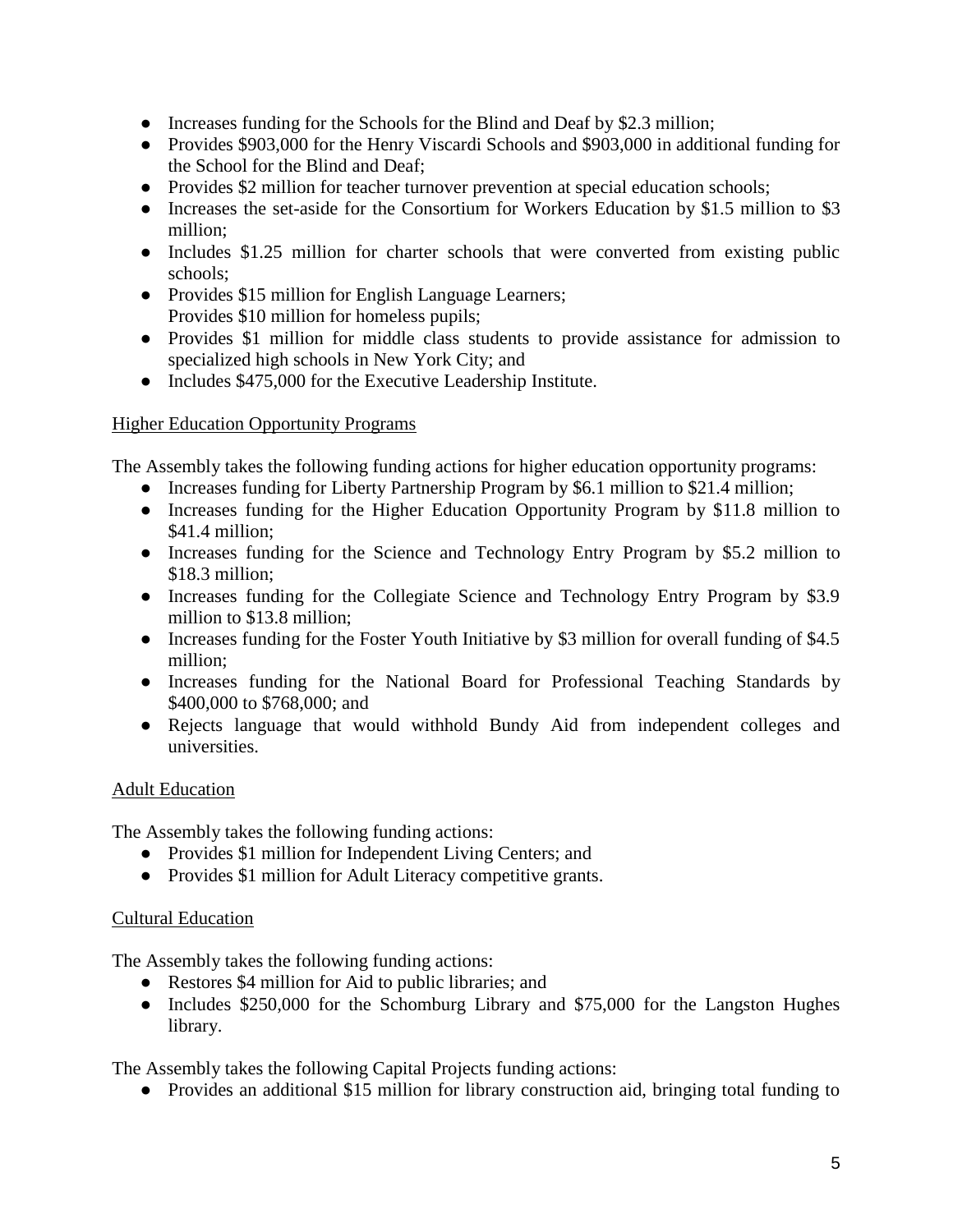\$29 million; and

• Provides \$21.5 million for a new capital construction plan for Special Schools Construction, including \$10 million for 853 schools, \$10 million for 4201 schools and \$1.5 million for the schools for the State-operated school for the Deaf in Rome.

# Article VII

# **Charters**

The Assembly rejects the Executive changes to facilities aid and the removal of the regional charter cap for New York City. The Assembly freezes charter tuition and accepts the statutory end of supplemental tuition. The Assembly also includes provisions related to transparency, accountability, enrollment parity, charter facilities aid, co-location requests, and discipline as follows:

- Provides that charters established in conjunction with non-profits must also specify the extent of the entity's participation in the management and operation of the school;
- Requires charter entities to provide detailed, written findings related to the enrollment when making a determination to approve a charter;
- Requires charters to annually disclose information related to the compensation of individuals serving as a charter executive, loans or gifts received over one thousand dollars, and financial statements related to assets of the charter, and, if applicable, any of its affiliated corporate/business entities valued over one million dollars;
- Prohibits charters from compensating any individual who is also an employee of a charter affiliate;
- Prohibits charters from entering into agreements with corporate/business entities to operate the school unless the entity agrees to provide access to various records for auditing purposes;
- Requires charters to have a formal contract with any corporate/business entity that must be approved by the charter entity;
- Requires charters that request co-location to demonstrate that the charter does not have the financial capacity to procure adequate facilities;
- Limits the time a charter may be offered private space to three years;
- Limits charter facilities' rental aid payments to six years, and provides that a reduced payment be provided to the charter in the last three years;
- Strengthens provisions relating to the enrollment of ELLs, students with disabilities, and free lunch recipients by requiring charters to retain an equal or greater enrollment of such students compared to the district's enrollment;
- Require that enrollment targets be considered a very significant factor for charter renewal;
- Applies statewide disciplinary laws to charter schools, requires charters to develop a code of conduct, and requires charters to submit an annual report of disciplinary measures imposed on students;
- Applies Articles 8 and 9 of the Labor Law relating to prevailing wage and public works to charter schools;
- Requires charters to annually provide parents with information detailing the process by which to file a complaint against the charter;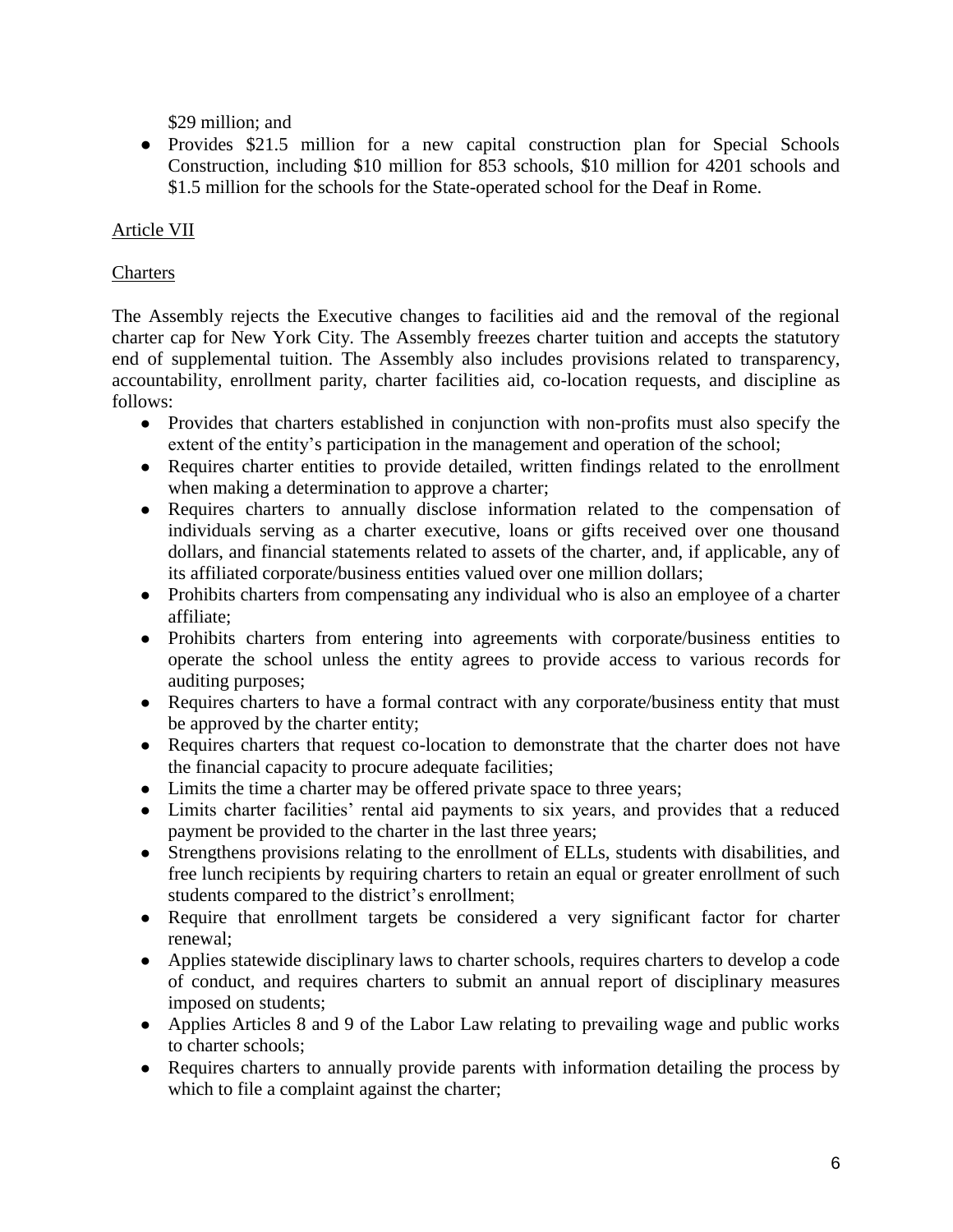- Requires charter school to notify parents if the charter is placed in probationary status; and
- Establishes clearer guidelines for residency determinations for charter schools and addresses intercept issues when a residency dispute exists.

# Mayoral Control

The Assembly modifies the Executive's provision, by extending Mayoral Control New York City schools for seven years, until June 30, 2024

# Prekindergarten and Kindergarten

The Assembly proposal makes SED's administration of the \$340 million Full-Day Pre kindergarten program permanent; extends the deadline for Full Day Prekindergarten teachers to become certified by two years to match the timeline for the other prekindergarten programs; rejects the Executive proposal to create minimum daily time requirements for prekindergarten programs to allow programs to have scheduling flexibility; and requires the Commissioner to study unmet need for public prekindergarten programs.

The Assembly also provides a financial assistance step-down for five years for school districts newly offering full day kindergarten.

# Struggling Schools

The Assembly requires the remaining \$75 million of Persistently Struggling Schools Transformation Grants be made available immediately.

# Tax Cap

The Assembly requires the Commissioner of Tax and Finance to promulgate regulations excluding PILOTS and BOCES capital from the tax cap, and establishes a minimum tax cap of zero percent in order to prevent negative tax caps.

### Discipline

The Assembly requires the Commissioner to study disciplinary procedures and ways to prevent suspension.

### SED Inspector General

The Assembly rejects the Executive proposal to create an SED Inspector General.

### Recovery Schools

The Assembly rejects the Executive proposal to authorize BOCES to establish two recovery high schools.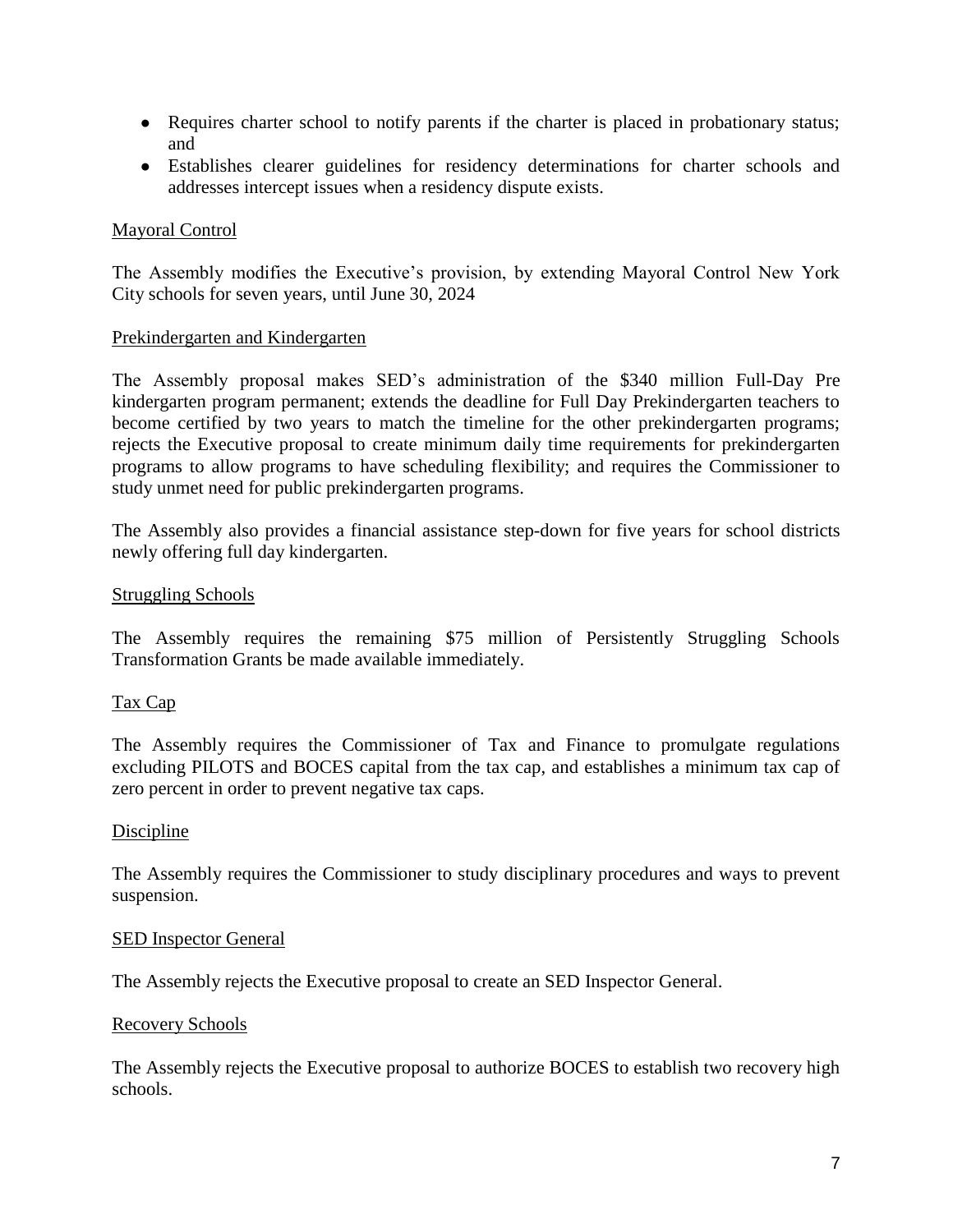# School Bus Contracts (EPPs)

The Assembly proposes to ensure school bus contractor employees would be provided employee protection provisions under certain conditions, allows the New York City School Districts to extend bus contracts using the Employment Cost Index rather than the Consumer Price Index, and exempts school buses from sales tax.

## Special Education Waivers

The Assembly rejects the Executive proposal to allow any school district to apply for waivers from certain special education requirements.

# Specialized High Schools

The Assembly requires the Chancellor of the New York City School District to study the admissions processes of specialized high schools, and modifies the Executive proposal relating to New York City specialized high school notifications to middle school students to conform the requirement to current practice.

# McKinney-Vento Homeless Assistance Act

The Assembly accepts the Executive proposal to amend the Education Law to conform to recent Federal changes to the McKinney-Vento Homeless Assistance Act.

# **Energy & Telecommunications**

# Article VII

- Modifies the Executive proposal to fund state operating expenses of various agencies through a utility assessment (\$3 million) by shifting the cost to the New York Power Authority (NYPA). The Assembly concurs with the Executive proposal to continue the authorization for the Department of Health to finance public health education programs with revenues generated from an assessment on cable television companies;
- Proposes new language to establish the Indian Point Nuclear Plant Closure Task Force to assess the local impact of the Plant closure, workforce retraining, and make recommendations on the use of the facility supported Community Fund;
- Proposes to prohibit the purchase of Zero Emission Credits (ZECs) until the Public Service Commission (PSC) and New York State Energy Research and Development Authority (NYSERDA) appear before a joint public hearing of the Senate and Assembly to testify and answer questions related to the ZEC program;
- Concurs with the Executive proposal for the continuation of the assessment on gas and electric corporations for NYSERDA's research, development, and demonstration program, but rejects the Executive proposal to shift Department of Agriculture and Markets operating costs to NYSERDA;
- Adds new language to establish the State Office of the Utility Consumer Advocate to represent the interests of residential utility customers. The utility consumer advocate shall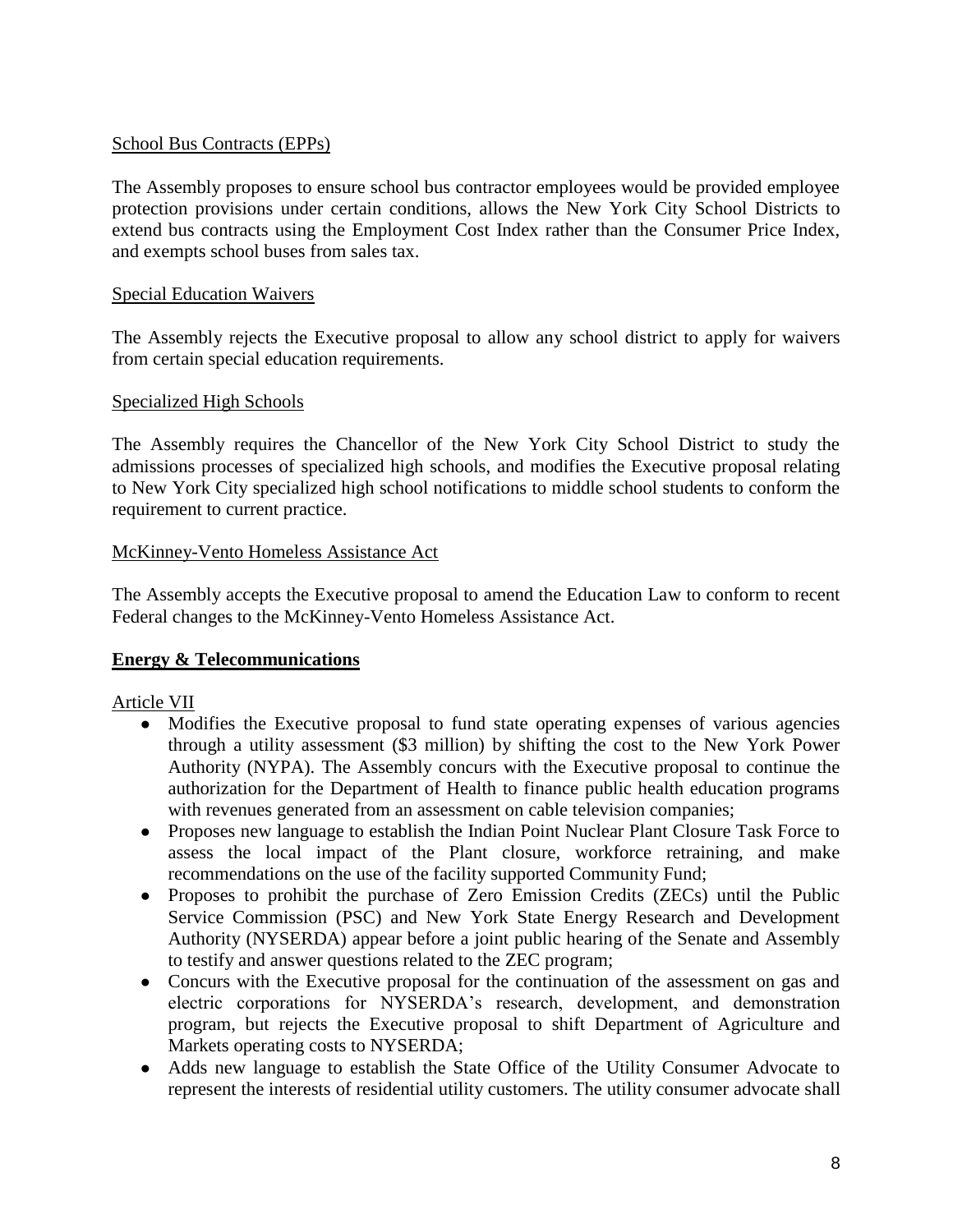be appointed by the Governor to a term of six years, upon the advice and consent of the Senate; and

● Adds new language to establish a utility intervenor reimbursement for eligible participants to a proceeding, which is a complaint, investigation, rulemaking, or other formal proceeding before the Public Service Commission relating to public utilities that distribute and deliver gas, electricity, or steam within this state and having annual revenues in excess of \$200 million.

# **Environmental Conservation**

### Accepts Proposed \$2 Billion for Water Infrastructure

The Assembly accepts the Executive's \$2 billion water infrastructure proposal but modifies and itemizes the various project spending lines, including: \$1.15 billion for traditional EFC infrastructure projects; \$200 million for NYC large infrastructure projects; \$138 million for lead service line replacement; \$110 million for inter-municipal projects; \$110 million for source water protection; \$60 million for drinking water contamination response (plus an additional \$10) million for emergency response); and \$50 million for septic and cesspool upgrades, among other spending lines.

### Accepts Proposed \$300 Million for the EPF

The Assembly accepts the Executive's \$300 million Environmental Protection Fund proposal but modifies programmatic funding. Such modifications include: increasing open space funding by \$7 million to \$40 million (16-17 enacted level); increasing the environmental justice and invasive species lines by \$2 million each; and reducing the State land stewardship line by \$7.5 million. The Assembly creates new sub-allocations within various spending lines for programs such as: \$3 million Southern Pine Beetle eradication; \$2 million paint stewardship; \$2 million zero emission vehicles, and \$1 million for green jobs training in EJ communities, among others.

### Modifies the Executive's Proposed \$23 Million RGGI Sweep

The Assembly reprograms the \$23 million that the Executive proposed to sweep from RGGI proceeds to the general fund. This \$23 million would instead be used for direct grants for community solar electric projects in low-to-moderate income and environmental justice communities.

### Reduces Environmental Capital Appropriations

The Assembly reduces capital appropriations for the Department of Environmental Conservation by \$51.2 million (\$21.2 million for rejecting the transfer an oil spill account from state operations to capital, and a \$30 million reduction –from \$70 million proposed- for NY Works funding). This reduction is offset by a new \$3 million appropriation to help dry cleaners and nail salons comply with new regulations pertaining to air permits.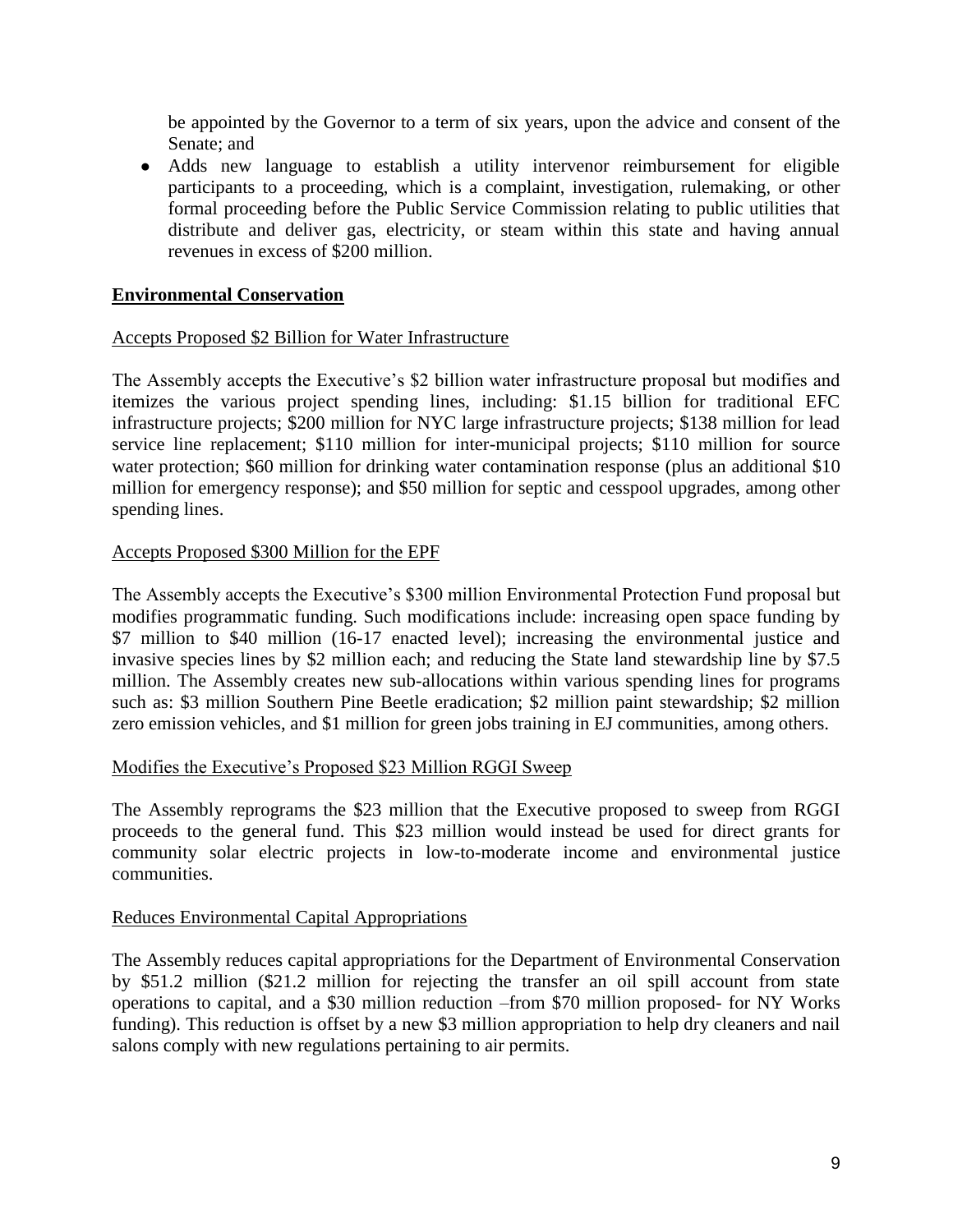## Water Quality and Water Infrastructure Funding

The Assembly modifies the Executive's proposal related to the Clean Water Infrastructure Act of 2017 by prioritizing funding for lead drinking water line replacement in areas with high lead levels in children; establishing an inter-municipal water infrastructure grants program to incentivize cooperation for water infrastructure improvements; prioritizing hardship communities by providing State funding for up to 75 percent of project costs; authorizing the remediation of drinking water contamination as well as certain closed, illegal, or abandoned waste disposal sites, and requiring DEC to author and implement a State remedial plan for such sites.

### New York State Environmental Justice Act

The Assembly includes Senator Parker's bill, S.2709, which would enact the New York State Environmental Justice Act. This Act calls for all State entities, programs and policies pertaining to environmental quality to provide meaningful involvement for all people and to review program implementation to meet the needs of low-income and minority communities. The bill also establishes an environmental justice task-force that would create an action plan for environmental justice communities. The One-House further includes provisions for environmental justice grants.

### New York State Climate and Community Protection Act

The Assembly includes Senator Savino's 2016 "New York State Climate and Community Protection Act" (S.8005/Englebright A.10342 -Passed Assembly 96-43). This Act requires New York State to achieve a zero-carbon economy by 2050, with specific provisions including: the establishment of a climate action council (stand-alone provision, S.2429) carried by Senator Parker); requirements for greenhouse gas reporting and limits that achieve 0% of 1990 emissions by 2050; the establishment of a disadvantaged communities working group; requirements for job and labor standards and worker protections with respect to the implementation of the Act; and the requirement that applicants for major regulatory permits demonstrate the consideration of climate risks.

### Food Waste and Food Scraps Recycling

The Assembly modifies the Executive's proposal, decreasing the distance from organics recyclers that would require entities to recycle their food waste from 50 miles to 15 miles.

### State Matching Funds for Waterfront Revitalization

The Assembly modifies the Executive's proposal to increase the State's share of Local Waterfront Revitalization project funding, increasing it to 75 percent only for Environmental Justice communities. In addition, the Assembly increases the State's share of landfill closure gas management projects from 50 to 75 percent.

### Miscellaneous

● The Assembly rejects the Executive's proposal to create a companion account to the State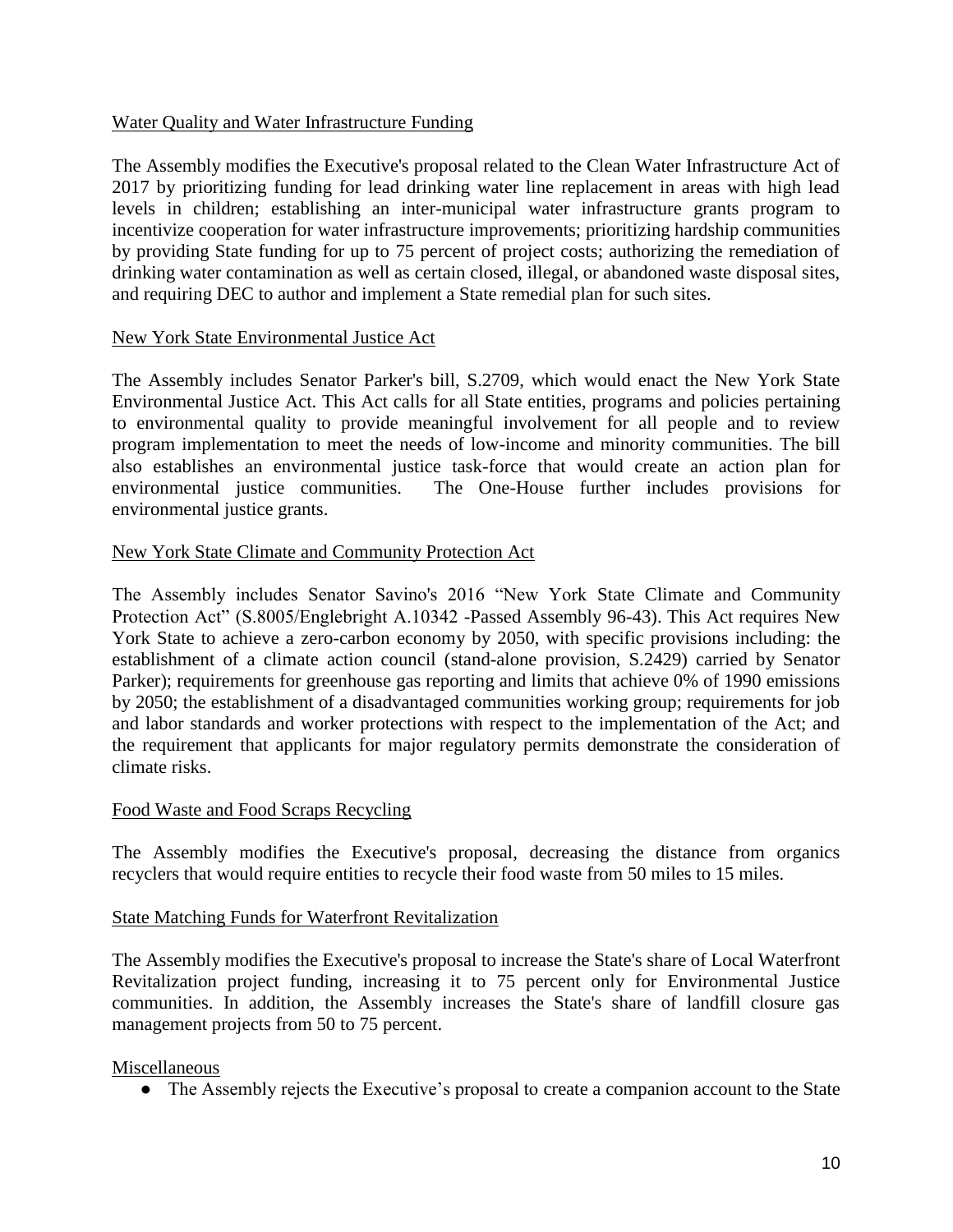Oil Spill Fund to cover capital costs associated with DEC program administration similar to the administrative process of the State Superfund program.

- The Assembly modifies the Executive's proposal to enumerate the climate change mitigation and adaptation account within the EPF and to redefine the nature by which increased bottle bill revenues are deposited into the EPF. The Assembly also makes technical and clarifying changes to the bottle bill deposits, but maintains the increased level of deposits at \$23 million (from \$15 million) plus all revenues in excess of \$122.2 million.
- The Assembly proposes an extension of certain pesticide registration fees and application review provisions from July 1, 2017 to July 1, 2020.
- The Assembly includes Assemblyperson Peoples-Stokes' bill A.2242 that establishes a paint stewardship program that would require producers of architectural paint to administer or collectively create an organization to manage post consumer paint including: the collection, transport and reuse or recycling of that paint. Senator O'Mara carries a similar bill (S.881), that has passed the Senate unanimously the last two years.

# **Ethics & Campaign Finance Reform**

The Assembly includes language in its budget report rejecting the Executive's "Good Government and Ethics Reform" stand-alone Article VII bill. That omnibus bill was introduced on January 23, 2017 (S2010) in the Senate. In its place, the Assembly included four separate standalone election law proposals within the PPGG Article VII bill pertaining to the following issues: (1) Early voting; (2) Closure of the LLC loophole; (3) Online voter registration methods; and (4) Prohibiting housekeeping campaign accounts from being used for certain expenses.

# Early Voting

The Assembly adds language to create a system of early voting in the state. The early voting period would commence eight days before any election and end two days before the election. There would have to be at least one early voting center in each county, with additional locations for every 50,000 registered voters, up to a total of seven locations. Polls would have to be open at least eight hours between 7 a.m. and 8 p.m. On weekends, polls would have to be open for at least five hours, between 9 a.m. and 6 p.m. This proposal is similar to a bill Senator Stewart-Cousins sponsors.

# Closing the LLC Loophole

The Assembly adds language subjecting Limited Liability Companies ("LLCs") to the same \$5,000 contribution limit as corporations. The proposal also requires all LLCs to identify members or owners, and attribute all contributions on a pro rata basis to each members' ownership interest. LLC's would also have to file paperwork with the State Board of Elections on an annual basis identifying owners and any contributions made thereof. This proposal is similar to a bill Senator Squadron sponsors.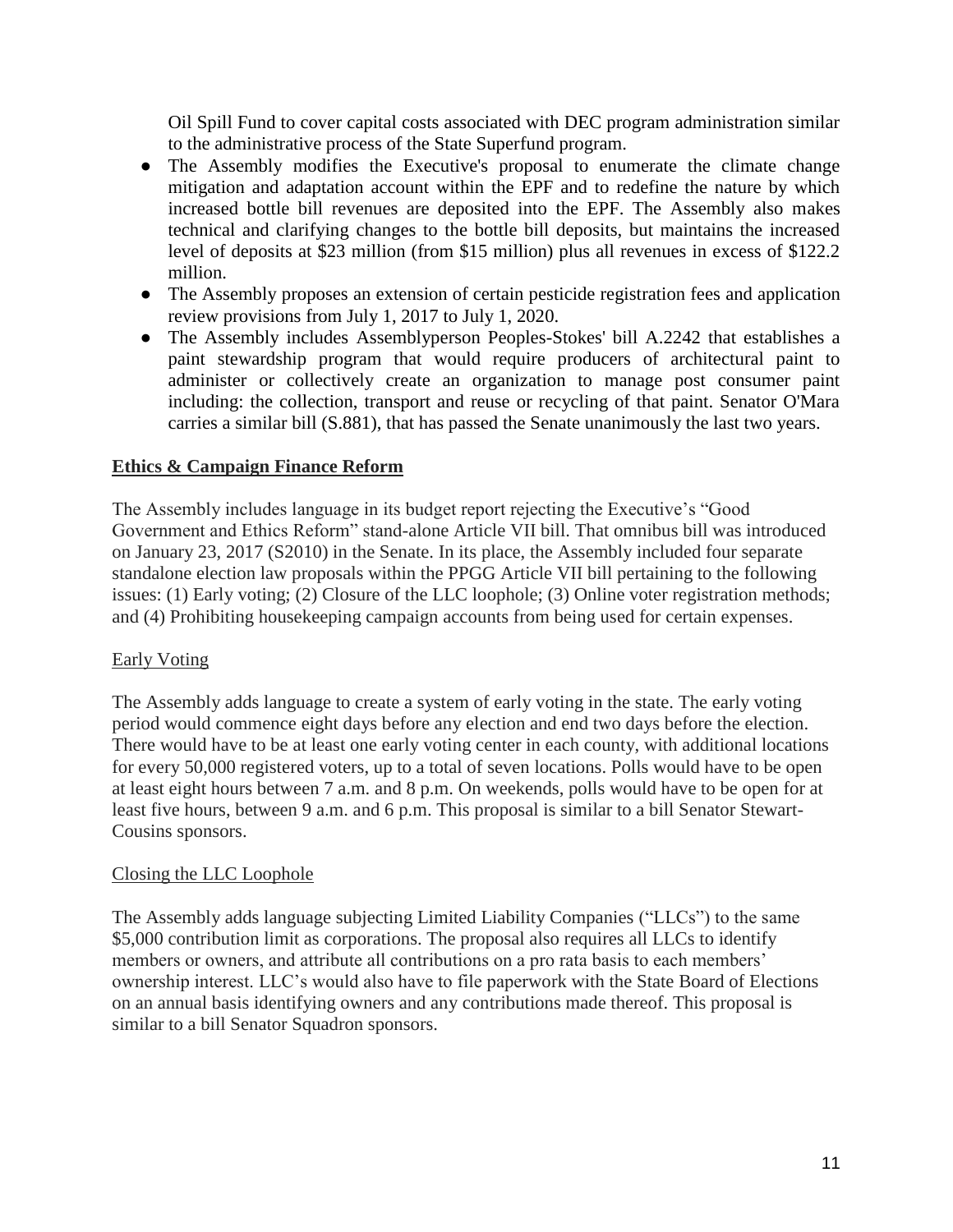# Online Voter Registration

The Assembly adds a new proposal entitled the "Voter Enfranchisement Modernization Act of 2017". The proposal enacts a system of online automatic voter registration, to be administered by the State Board of Elections ("SBOE"). In addition, the bill significantly expands voter registration for anyone seeking services through certain governmental agencies, as so designated by the SBOE. Any information collected at a designated agency would have to transmitted to the SBOE through a new online interface. Any integrated voter registration application information would then be sent through this interface to the SBOE. Required information would only have to be provided once on any forms. Voters who do not wish to be enrolled would have to affirmatively decline by checking a box. Any information collected pertaining to citizenship could not be retained, used, or shared. Several options are also built in for the collection of a signature from anyone who inadvertently leaves that section incomplete.

The proposal also requires DOCCS to provide personal voter registration forms to anyone discharged from prison after serving a maximum sentence of imprisonment, as well as following parole. That information would have to be integrated into any release documents presented and signed following release. Anyone who had their voter registration canceled due to conviction for a felony would have to be automatically reinstated upon becoming eligible again.

# "Soft Money" Housekeeping Account Reforms

The Assembly adds new language to make it clear that funds in "soft money" housekeeping accounts cannot be transferred or contributed to another campaign account, unless used for noncandidate expenditures. It would also be illegal to use housekeeping funds to pay for any political communication that includes or references the name or likeness of any clearly identified candidate or elected official.

# **General Government**

# Audit and Control

The Assembly proposes an increase of \$31.9 million over the Executive's Budget, which provides a total All Funds allocation of \$364.61 million.

- The Assembly proposes a State Operations appropriation of \$13.55 million to support additional investment and customer service staff for the Common Retirement Fund, which would be paid out of the resources of such fund.
- The Assembly proposes an \$18.37 Capital Projects appropriation for agency needs including equipment, software, and other services.

# Department of Financial Services

The Assembly provides an All Funds appropriation of \$413 million, an increase of \$100,000 from the Executive's proposed budget.

• The Assembly restores \$100,000 to the Aid to Localities budget for the purposes of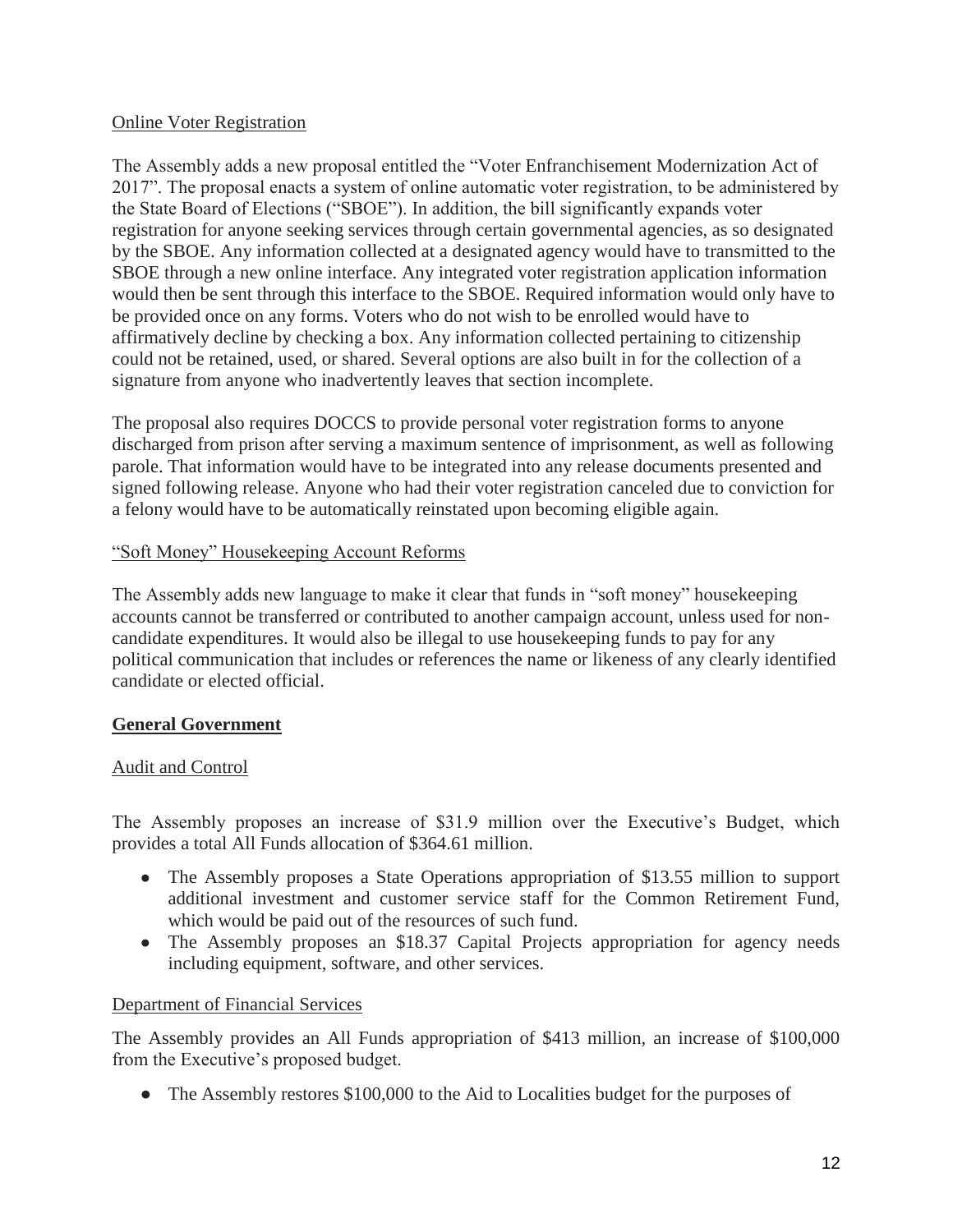extending the Entertainment Worker Demonstration Program for one year.

# DFS Ability to Enforce and Regulate

- Modifies the Governor's proposal related to licensure of student loan services by removing language that would permit DFS to: bring civil actions, require fingerprinting, exempt certain entities from licensure, and to regulate government entities that service student loans;
- Modifies the Executive's proposal to increase the fine from \$1,000 to \$10,000 per offense for violations of the Insurance Law and the Banking Law;
- Rejects the Governor's proposal to provide DFS the authority to order a domestic insurer into an administrative supervision proceeding if the Superintendent determines certain conditions exist;
- Rejects the Executive's proposal to authorize enforcement of Insurance, Banking, and Financial Services Law against unlicensed individuals or businesses, including bringing a civil action;
- Rejects the Governor's proposal to provide DFS with the authority to disqualify an individual operating under a DFS license if the Superintendent finds that the individual has committed a disqualifying event;
- Rejects the Executive's proposal to require nonprofit organizations that facilitate lending circles to register with DFS; and
- Rejects the Governor's proposal to grant DFS regulatory authority over any online lenders doing business in New York State.

# Office of General Services

The Assembly decreases the Executive's All Funds appropriation by \$12.5 million, which provides a total agency appropriation of \$1.3 billion.

- The Assembly reduces the office space optimization Capital Projects appropriation by \$12.5 million; and
- The Assembly provides new language in the Capital Projects budget to ensure that only clean burning fuel is used by the cogeneration plant proposed in the Executive's Budget.

# Department of State

The Assembly increases the Executive's All Funds appropriation by \$3 million, which provides a total appropriation of \$147.1 million.

- The Assembly adds a State Operations appropriation of \$1 million for the creation of a public intervenor for energy related regulatory matters;
- The Assembly restores \$500,000 in the State Operations budget for the Women's Suffrage Commemoration Commission;
- The Assembly provides a \$350,000 State Operations appropriation for the establishment of a new State Utility Consumer Advocate; and
- The Assembly restores \$505,000 to the State Operations budget for the Public utility Law Project (PULP).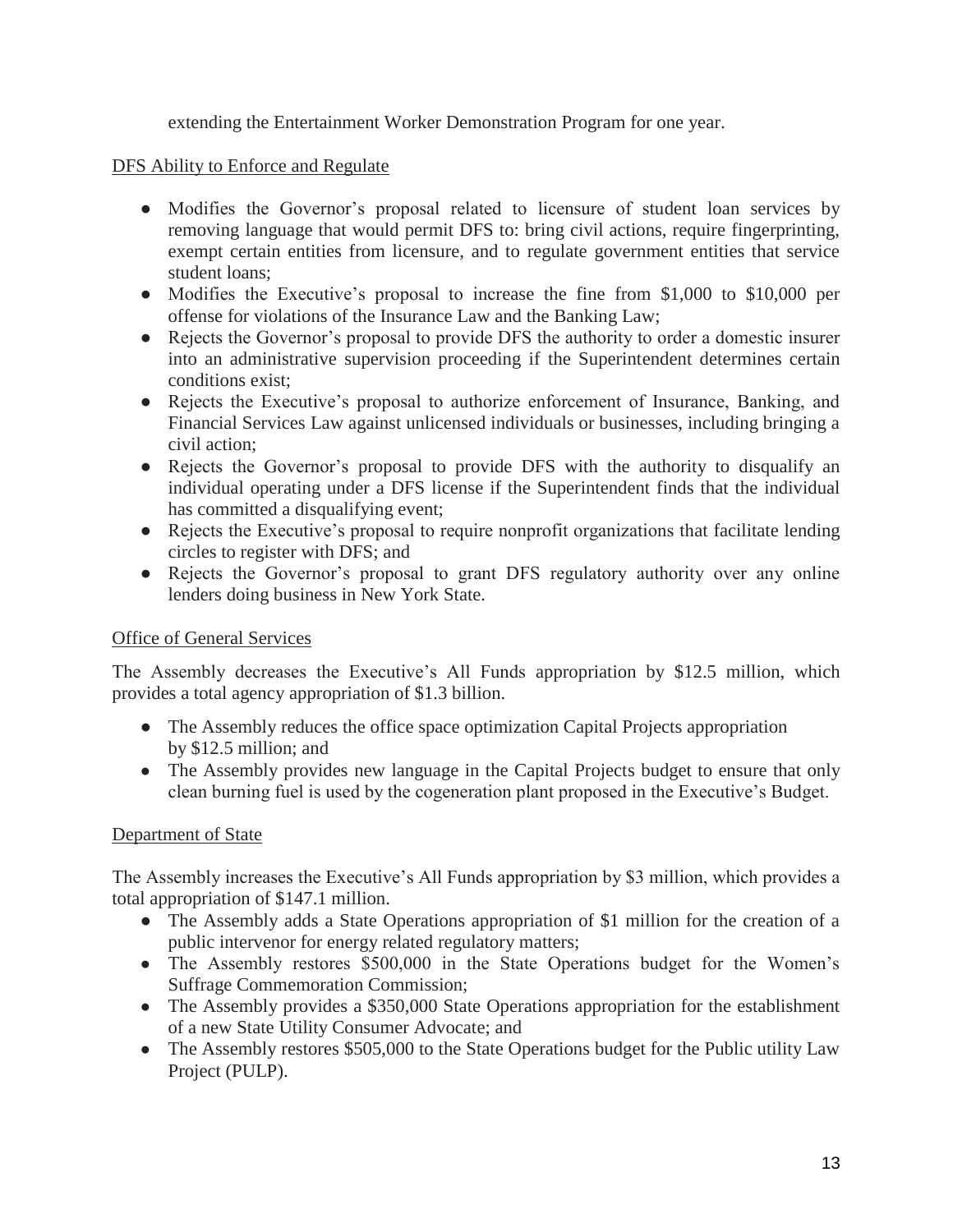# **Health**

# Department of Health

The Assembly proposes \$2.5 billion in All Funds support for State Operations, a decrease of \$985.11 from the Executive Budget. This decrease is attributed to the rejection of the Executive's proposed two-year appropriation for the Medical Assistance Administration program.

The Assembly proposes \$75.4 billion in All Funds support for Aid to Localities, a net decrease of \$68.7 billion from the Executive Budget -largely reflective of providing one year funding authorization rather than the Executive's two. Highlights of other proposed changes are as follows:

- Provides \$525,000 for HIV education, prevention, outreach, legal, and supportive services to high risk groups;
- Provides \$525,000 for community based organizations that operate in a neighborhood with high concentration of at risk populations to provide HIV education prevention outreach and legal programs;
- \$11 million to reject the proposed reduction for General Public Health Works Program funding for New York City;
- \$24.6 million to reject the Executive's proposal to consolidate 39 public health programs into four funding pools;
- \$17.2 million to reject the deferral of salary increases for the period April 1, 2016 through March 31, 2017 for direct care workers;
- \$3 million for cost of living adjustments for direct care workers;
- \$750,000 for family planning services;
- \$750,000 for Consumer Assistance Independent health Insurance Consumer Assistance Designee Community Service Society of New York for Community Health Advocates Statewide Consortium;
- \$2.15 million for various public health initiatives;
- \$14.63 million to reject the essential plan cost sharing proposal;
- \$4.6 million to provide an increase in State Supplemental program payments for individuals residing in adult homes, enriched housing programs, and schools for the developmentally disabled; and
- \$500,000 for diversity in medicine program.

The Assembly also provides a \$20 million contingency appropriation for family planning services and Planned Parenthood affiliates in the event of federal funding cuts.

The Assembly also reduces the Medical Assistance Administration Program by \$1.41 billion and rejects the two-year appropriation for Medicaid spending. Under the Medical Assistance (Medicaid) Program, the Assembly One-House Budget reduces funding for this program by \$66 billion. Highlights of these changes are as follows:

- \$66.11 billion reduction is attributed to the rejection of two-year appropriations;
	- \$59 million from the delay in repaying federal liabilities over a two-year period;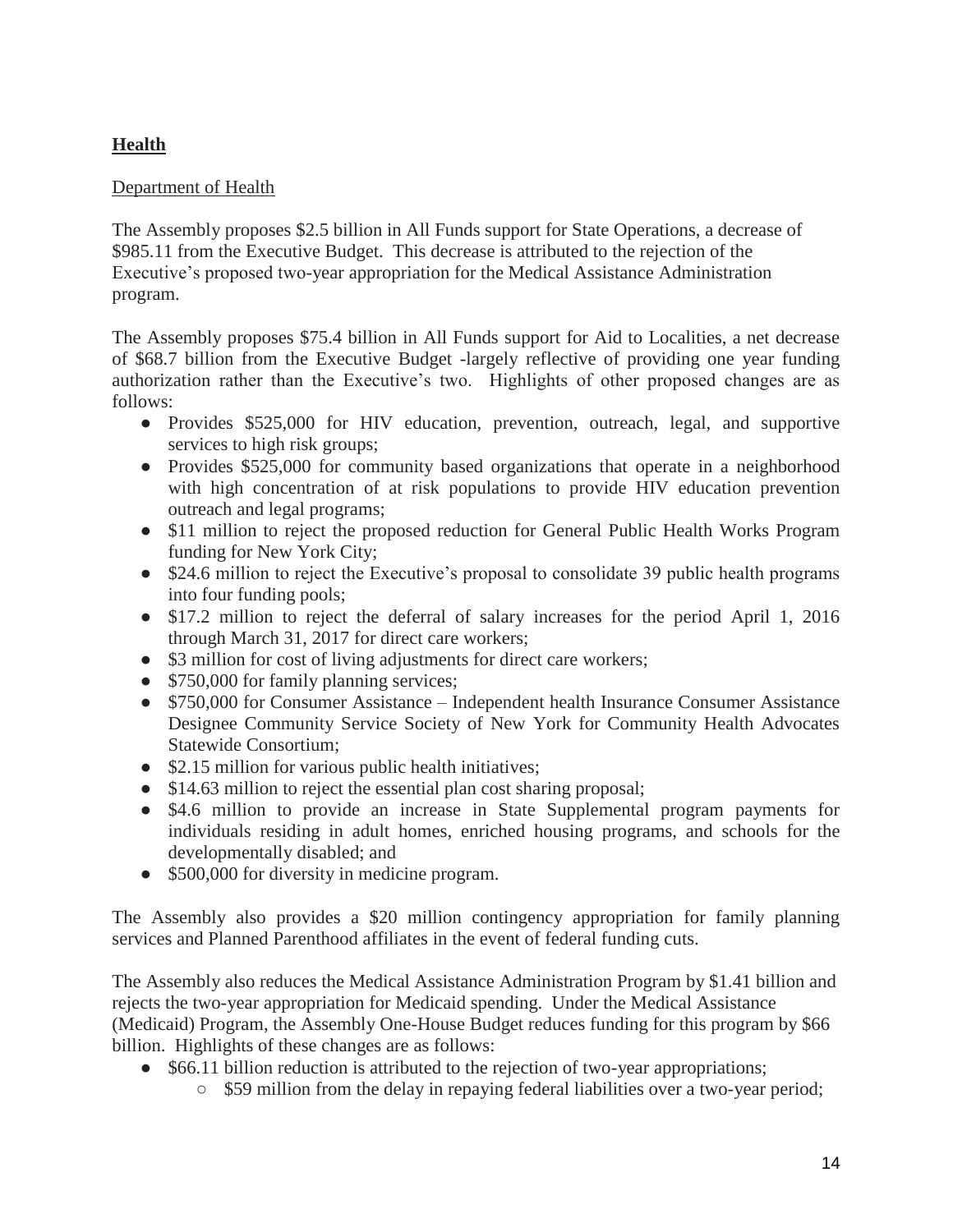- \$30 million from savings as a result of avoidable hospitalizations as a result of DSRIP; and
- \$12.5 million from the Mental Hygiene Stabilization fund.

These reductions are offset by increases to Medicaid spending as follows:

- \$10 million to reject the proposal to reduce emergency department reimbursement for certain low acuity services;
- \$11 million to reject the elimination of nursing home bed hold payments;
- \$12.8 million to reject the elimination of spousal refusal and the limitation of managed long term care (MLTC) eligibility to enrollees who require nursing home level of care;
- \$12.5 million for managed care services;
- \$30 million for pharmacy services, as follows:
	- \$13.9 million to reject the elimination of prescriber prevails under Medicaid Fee for Service;
	- \$6.3 million to reject the elimination of prescriber prevails under Medicaid managed care;
	- \$6.3 million to reject the elimination of coverage for over-the-counter drugs and to increase co-payments amounts for these drugs;
	- \$450,000 to reject the establishment of a collaborative comprehensive medication management program.
- \$500,000 to reject in-sourcing office of health insurance program contractual workers into the State workforce; and
- \$12.5 million for the enhanced safety net hospital program.

The Assembly also rejects language authorizing appropriation changes without legislative oversight in the event Federal dollars are reduced.

The Assembly proposes \$1 billion in Capital funding, which includes a \$350.5 million increase over the Executive Budget. This increase is attributed to an increase of \$200 million for the Health Care Facility Transformation Program, \$500,000 for renovations at St. Albans Home, and \$150 million for a life sciences laboratory public health initiatives. The total \$700 million in funding for the Health Care Facility Transformation Program would be allocated as follows:

- \$125 million for community based providers;
- \$50 million for Montefiore Medical Center; and
- \$525 million for essential health care services.

# Office of Medicaid Inspector General

The Assembly concurs with the Executive recommendation of \$50 million in All Funds support for State Operations.

### Justice Center for the Protection of People with Special Needs

The Assembly concurs with the Executive recommendation of \$53.9 million in All Funds support for State Operations.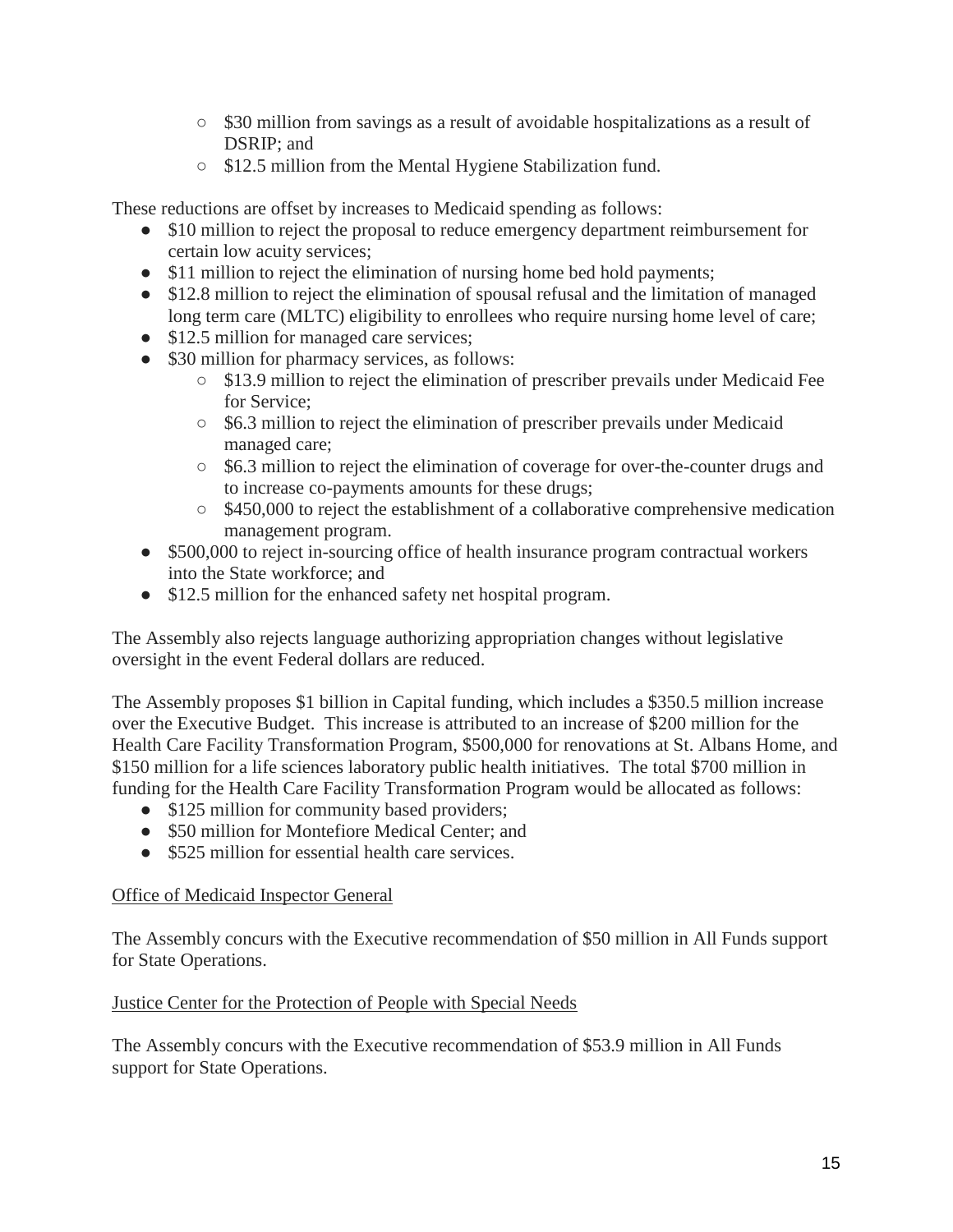The Assembly concurs with the Executive recommendation of \$649,000 in Aid to Localities funding.

# Increased Cost-Sharing For Essential Plan Enrollees

The Assembly rejects the Executive's proposal to increase premiums for enrollees of the Essential Plan whose incomes are between 138% and 200% of the Federal Poverty Level and index future premium increases to the rate of inflation.

# Pharmaceutical Price Controls

The Assembly accepts, with modifications, several of the Executive's proposals related to pharmaceutical price controls within the Medicaid program, including to:

- Authorize the Drug Utilization Review Board to set a benchmark price for high priced drugs and require rebates and surcharges for the amount over the benchmark price, but modifies the provision to require the Attorney General to certify the benchmark price and to ensure that pharmacies will not be responsible for the surcharge;
- Reduce the CPI penalty threshold for price increases for generic drugs from 300% to 75% year-over-year increases;
- Require prior authorization for a refill of controlled substances; and
- Regulates Pharmacy Benefit Managers (PBM's), and adds language to establish a fiduciary duty of the PBM to the health insurance plan.

The Assembly rejects the pharmaceutical related provision that limits coverage and increases copays for over-the-counter drugs.

# Fighting the Opioid Epidemic

The Assembly rejects several of the Executive's proposal to modify the Medicaid program to combat the Opioid epidemic in New York including:

- Restricting prescriber prevails; and
- Allowing physicians to establish a collaborative comprehensive management program with pharmacists.

The Assembly accepts the following provisions related to combatting the Opioid epidemic:

- Make the inappropriate prescribing of opioids a practice that could kick a provider out of the Medicaid program; and
- Align Medicaid prescription refills with New York Controlled Substance law.

# Medicaid Global Cap

The Assembly rejects the Executive's proposal to extend the Medicaid Global Cap for a year and removes language that would allow the Director of Budget to make changes to the Cap as a result of federal Medicaid funding changes.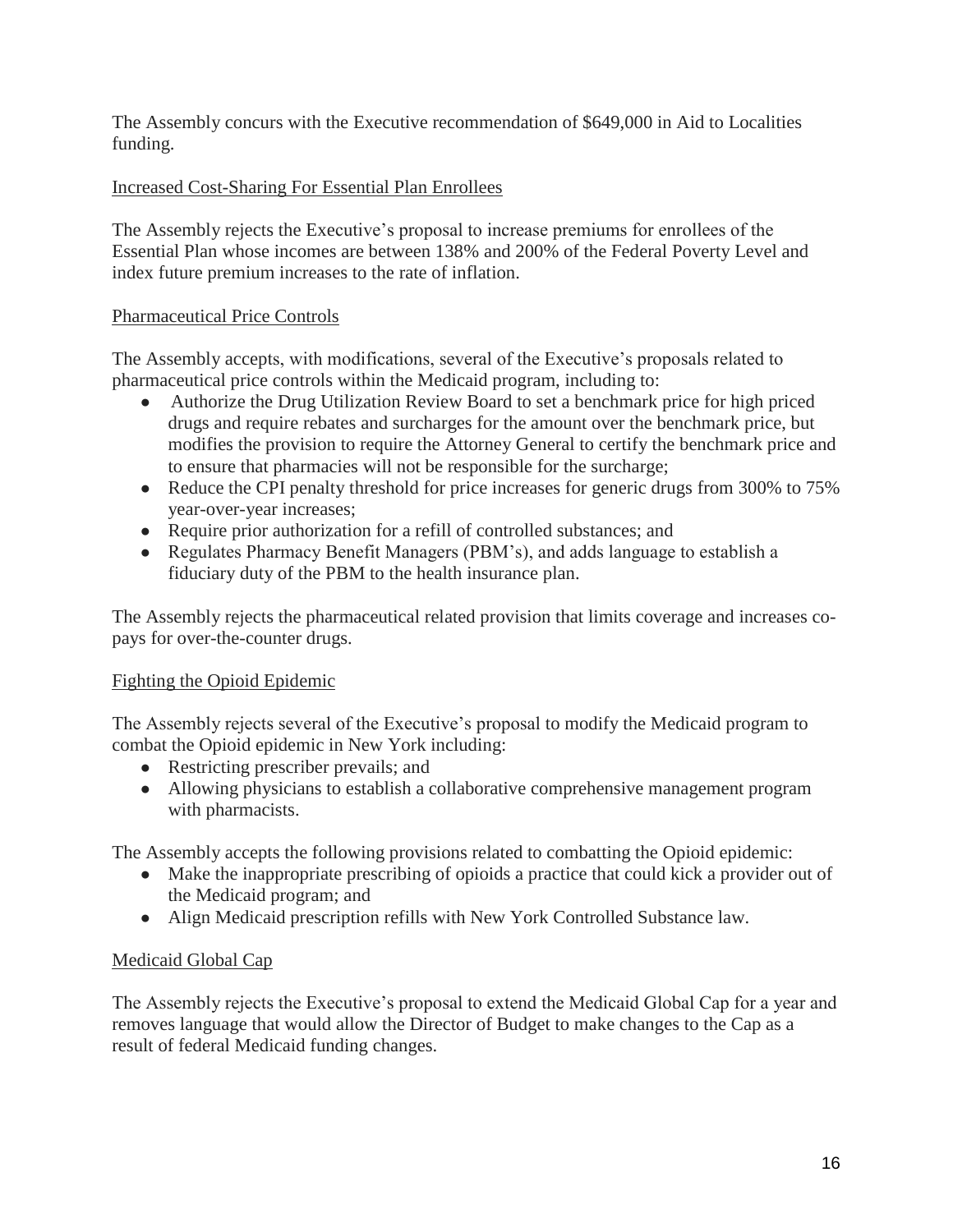# Cost Shifts to New York City

The Assembly rejects the Executive's proposal to reduce reimbursements to New York City for the General Public Health Works Program from 36% to 29% and the proposal to reduce New York City's administrative Medicaid payment by \$50 million if New York City fails to increase Medicaid billing for school supportive health services by \$100 million.

# Healthcare Facility Transformation Program

The Assembly accepts the Executive's proposal to provide \$500 million in capital funding for essential health care providers to transform and expand access to health services. The Assembly adds an additional \$200 million (total of \$700 million) and increases the share of this money that must go to community-based providers from \$30 million to \$125 million.

# Water Contaminant Testing

The Assembly accepts and modifies the Executive's proposal to require public water systems to test drinking water for contaminants every three years and to require all private residential wells to be tested for contaminants as a condition of sale of the property. The Assembly further specifies which factors the Commissioner of Health needs to consider when determining the contaminants to be tested for.

### Miscellaneous Provisions

- Accepts the Executive's proposal to reform and streamline reimbursement procedures for Early Intervention services;
- Accepts the three year extension of the Health Care Reform Act (HCRA);
- Rejects long term care proposals that limit managed long term care enrollees to those who need a nursing home level of care, eliminate spousal refusal, and eliminate nursing home bed hold payments;
- Rejects managed long term care transportation proposals regarding the transfer of management of MLTC transportation services to the state transportation manager, elimination of the supplemental payments to rural transportation and emergency medical transportation;
- Rejects the Executive's proposal to create a Health Care Regulation Management Team;
- The Assembly adds the following new provisions:
	- Extends the Physician's Excess Medical Malpractice Program through June 30, 2018;
	- Decriminalizes the possession of syringes and removes syringes from definition of "drug paraphernalia;"
	- Continue the Managed Care carve-out for school based health centers;
	- Other long term care provisions including the certification of fiscal intermediaries requiring wage parity for CDPAP, and extending the benchmark rate for nursing homes for five years;
	- Requires the Commissioner of Health to notify the Legislature when changing a rate or premium adjustment for Managed Long Term Care Plans;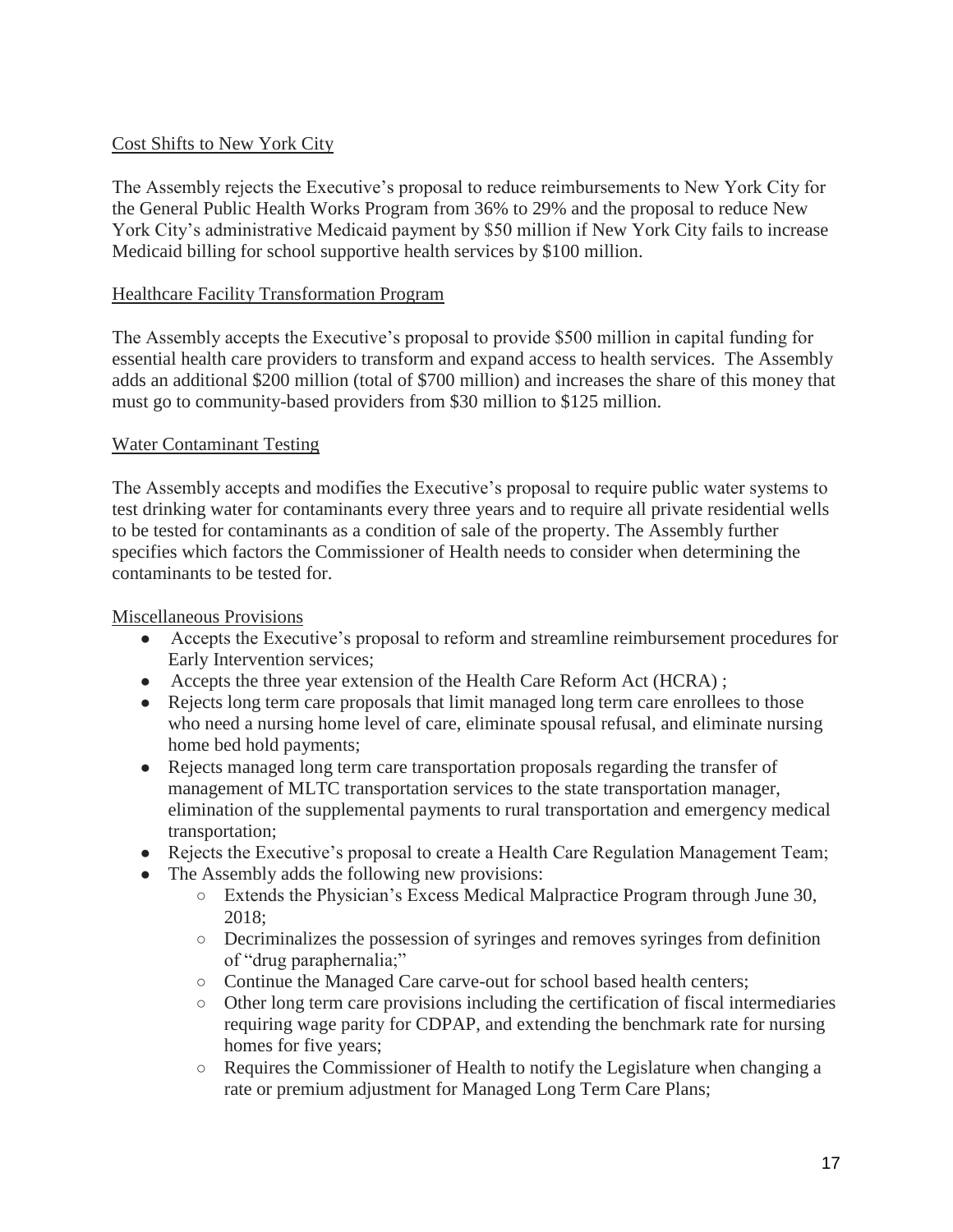- Provides additional Medicaid payments to Enhanced Safety Net Hospitals; and
- Extends the Entertainment Worker Demonstration program for one year

# **Higher Education**

#### Opportunity Programs

The Assembly restores and expands funding for educational opportunity programs at SUNY, CUNY, and Private Colleges and Universities. Notable increases include:

- Additional \$1 million to the Joseph Murphy Institute for overall funding of \$4.2 million;
- Additional \$10.7 million for EOP for overall funding of \$37.5 million;
- Additional \$9.4 million for SEEK for overall funding of \$32.8 million; and
- Restored \$2.5 million for ASAP at CUNY Community Colleges.

#### Community Colleges

The Assembly increases community college base aid by \$100, from \$2,697 to \$2,797 per fulltime-equivalent student. This results in a \$6.5 million CUNY funding increase, for a total of \$234.7 million, and \$12.9 million SUNY increase, for a total of \$454.7 million.

#### Tuition Assistance Program

The Assembly accepts certain provisions of the Excelsior Scholarship such as allowing students to receive free tuition, but only requires 15 credits for 6 of 8 semesters as long as the student maintains above 12 credits for all 8 semesters.

The Assembly proposes an increase in maximum TAP award to \$5,500 for the 2017-18 Academic Year. This maximum award would be phased in to \$6,500 over the following four years.

The Assembly accepts the Executive's recommendation of \$1.09 billion for TAP and provides an additional \$69.3 million for the increased TAP awards, as well as an additional \$14 million for the Excelsior Scholarship.

The Assembly also accepts the DREAM Act, which allows undocumented students to receive tuition assistance from the State. The Assembly adds language to create the DREAM Fund. This private scholarship fund would provide additional support for undocumented students.

### Rational Tuition

The Assembly reduces the allowable tuition increase for SUNY and CUNY to \$200 dollars. This is a reduction from the Executive's proposal, which would allow increases of \$250 dollars. This reduction would result in \$13.9 million less tuition revenue for SUNY and \$7.6 less for CUNY.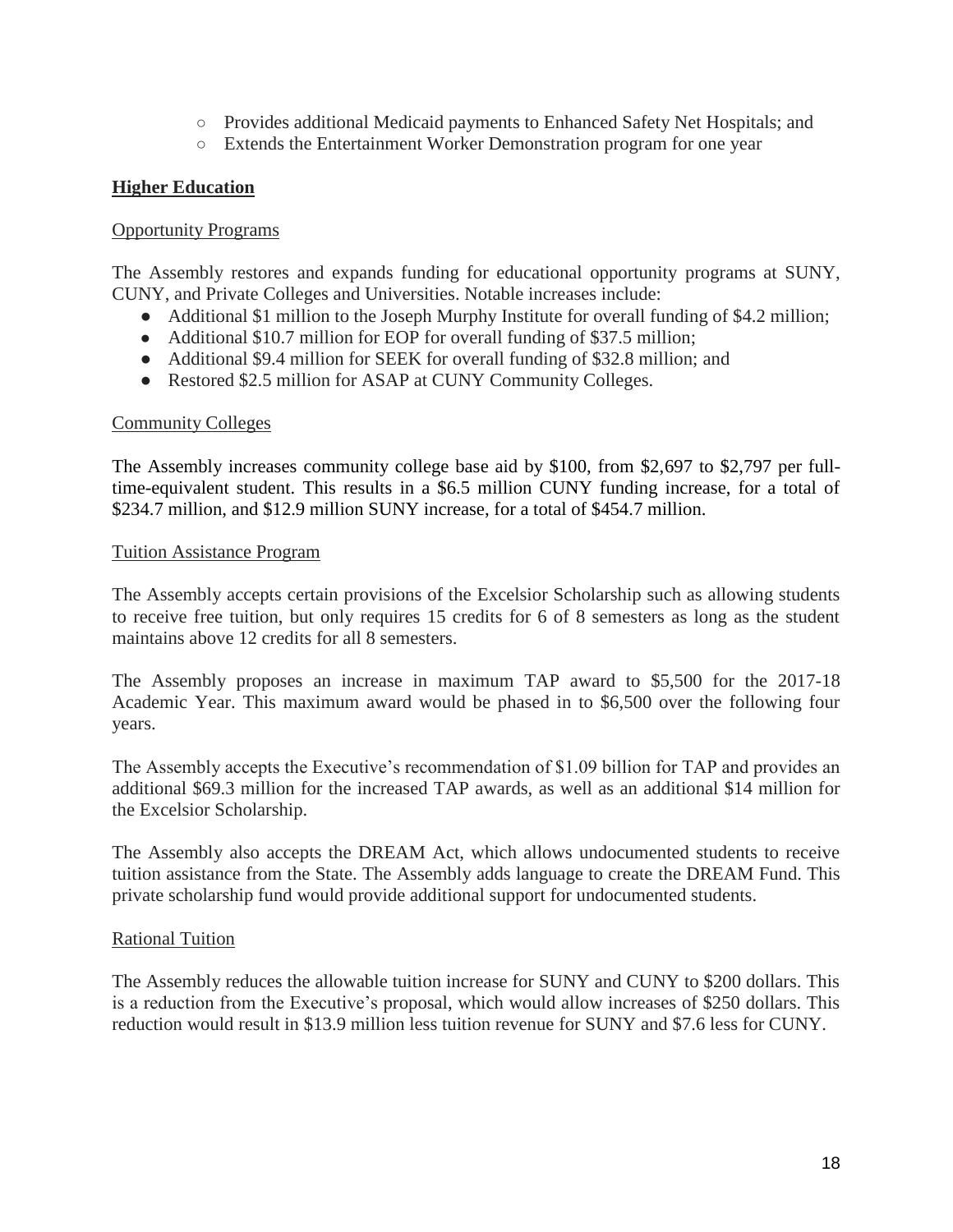## Capital Projects

The Assembly rejects and reallocates \$90.5 million from the \$181.2 million CUNY universitywide capital maintenance fund to provide additional funding for individual campuses. The Assembly rejects and reallocates \$198 million from the SUNY university-wide fund and uses this money to provide additional funding to individual campuses. In addition to lining out the university wide appropriation, the Assembly provides an additional \$150 million to SUNY and \$100 million for CUNY for expansion projects.

# Article VII

The Assembly makes the following modifications to the proposed Excelsior Program: (1) allowing students to take two semesters at 12 credits; (2) accommodating special needs students; (3) resetting the tuition at SUNY and CUNY that Excelsior pays every four years to keep up with tuition growth; (4)only counting two-thirds of student's Pell grant against the Excelsior award; and (5) raising the maximum income level to qualify for Excelsior to \$150,000, in the fourth year of the program.

### DREAM Act

The Assembly proposal includes the DREAM Fund in place of the Executive's DREAM Act. The DREAM Fund would be administered by a newly created DREAM Fund Commission, in order to provide private scholarships to college-bound students who are the children of immigrants.

### Exorbitant Tuition Rates

The Assembly rejects the Executive's proposal to prohibit students from using TAP awards at institutions where annual tuition and mandatory fee increases exceed the three-year average of the higher education price index or \$500, whichever is greater.

### SUNY/CUNY Tuition Increase

The Assembly modifies the Executive's proposal to allow SUNY and CUNY to continue increasing the New York resident tuition rate by allowing SUNY to increase tuition up to \$200 a year for the next five years through Academic Year (AY) 2021-22. The Assembly proposal also provides an enhanced maintenance of effort (MOE) provision, which would provide State support for mandatory cost increases.

### CUNY Foundation Resources

The Assembly rejects the Executive's proposal to require CUNY foundations to fund tuition assistance initiatives for students, using 10 percent of their annual revenue, and removes a related \$35 million appropriation. Instead, the Assembly requires both SUNY and CUNY affiliated foundations to examine their missions and, to the extent practical and legal, support programs and services to provide additional benefit to students.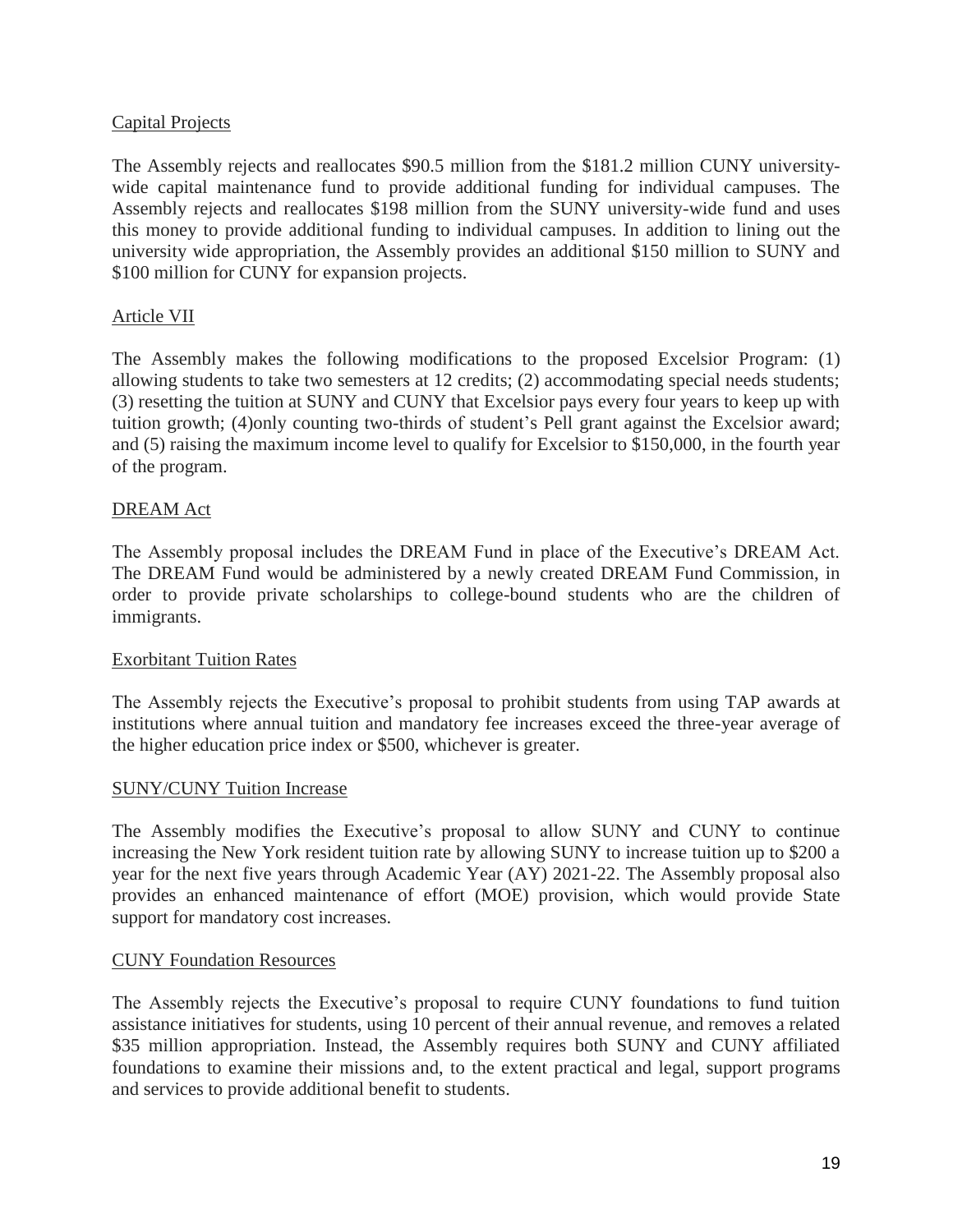## TAP Awards

The Assembly increases the maximum TAP award by \$335, bringing the maximum TAP award to \$5,500. Under the Assembly proposal, the maximum TAP award would be increased to \$6,500 over the next four years.

### State Inspector General

The Assembly rejects the Executive's proposal to allow the State Inspector General to oversee implementation and enforcement of financial control policies at SUNY and CUNY, and their affiliated nonprofit organizations and foundations. The Assembly also rejects the proposal to expand the State Inspector General's jurisdiction to include CUNY and SUNY affiliated nonprofit organizations and foundations. The Assembly proposal would instead require these organizations to adopt financial control policies and to report annually on their finances and activities. The proposal would also require that SUNY, CUNY, and each affiliated organization appoint compliance officers to provide oversight and monitoring of these policies.

### Transfer Students

The Assembly requires CUNY and SUNY to examine the availability of opportunity programs for students receiving support under these programs and transfer from a community college to a senior college.

#### Student Debt Refinance

The Assembly requires the Higher Education Services Corporation (HESC) and the Dormitory Authority (DASNY) to develop a plan to refinance student debt for New York State residents that have been out of college for ten years or more. The Assembly provides a refundable student loan tax credit based on the federal interest deduction for education loans.

### Part-Time TAP Eligibility

The Assembly eliminates the requirement for students attending community colleges to earn at least 12 credits in two consecutive semesters before becoming eligible to receive Part-Time TAP.

#### Online Resources

The Assembly requires SUNY and CUNY to undertake actions to provide and encourage the use of electronic and online students resources, to the greatest extent practicable.

#### NYS Firearm Violence Research Institute

The Assembly establishes a New York State Firearm Violence Research Institute within SUNY to advise the governor and legislature on matters relating to firearm violence in New York State. The Institute would identify needs for and sponsor firearm violence research.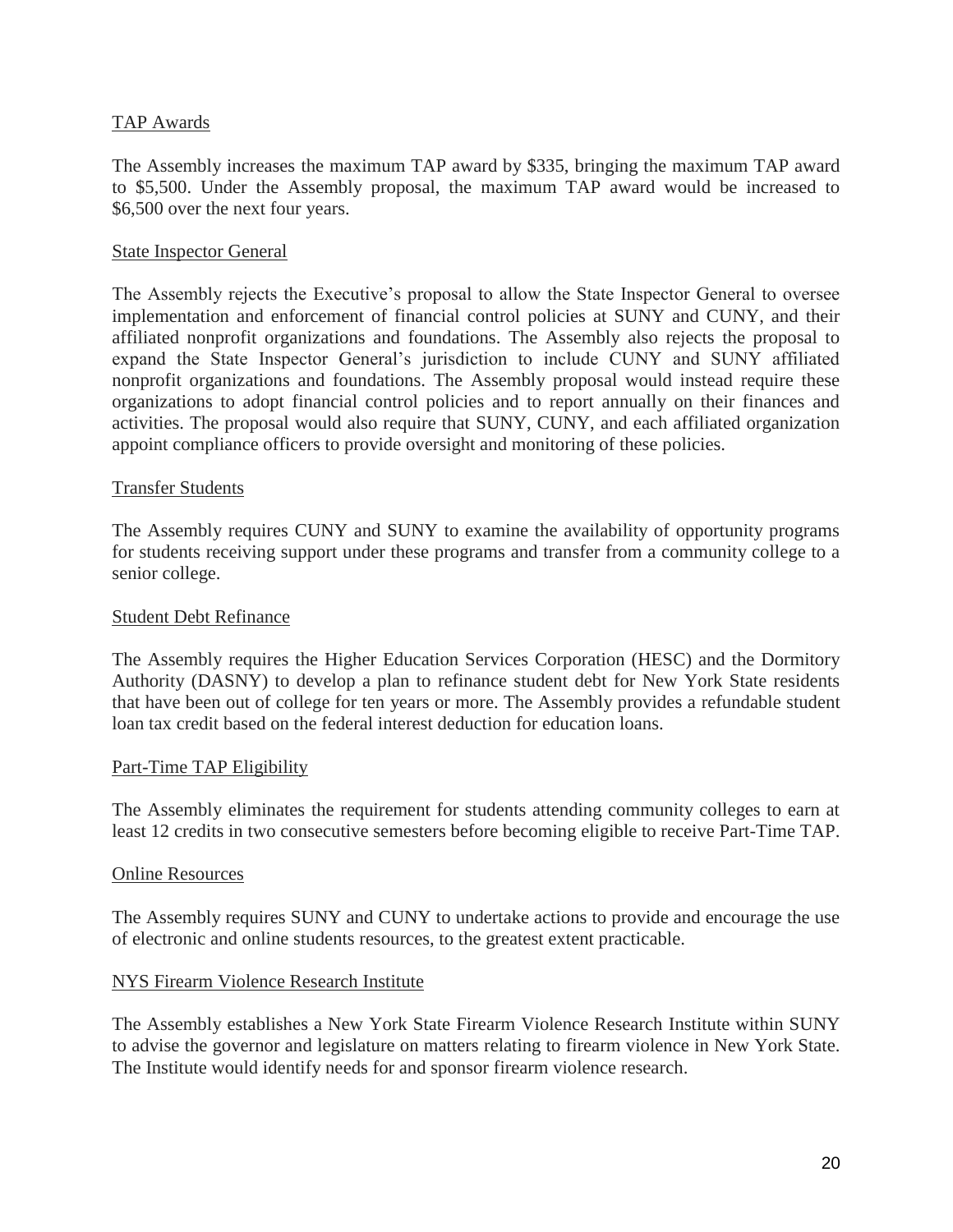# **Housing, Construction and Community Development**

The Assembly provides an All Funds appropriation of \$807.1 million for the Division of Housing and Community Renewal, an increase of \$2 million over the Executive Proposal.

### Tenant Protection Unit

The Assembly provide \$6.5 million for the Tenant Protection Unit, an increase of \$2 million in State Operations funding over the Executive proposal.

The Assembly reprograms the Executive's proposal for a \$2.6 billion five-year, affordable and supportive housing program. These changes in Capital Projects are outlined below:

### Supported Housing

\$1 billion to construct 6,000 units of supportive housing, the same amount as in the Executive proposal.

# NYCHA

\$500 million for capital repairs at the New York City Housing Authority (NYCHA), a \$400 million increase over the Executive proposal. The Assembly provides these funds directly to NYCHA and removes language that would delay the obligation of this funding.

### Multifamily New Construction Program

\$476 million for the Multifamily New Construction Program, a \$125 million decrease from the Executive proposal.

### Senior Housing

\$125 million for a Senior Housing Program, which is unchanged from the Executive proposal. The Assembly directs 75% of funding to seniors who earn up to 60% of Area Median Income (AMI).

### Public Housing Outside of New York City

\$125 million for public housing authorities outside New York City, which is unchanged from the Executive proposal. The Assembly provides tenant protections for projects funded through the Federal Rental Assistance Demonstration (RAD) program.

### Mitchell-Lama

\$100 million for Mitchell-Lama Preservation Programs, same as in the Executive proposal;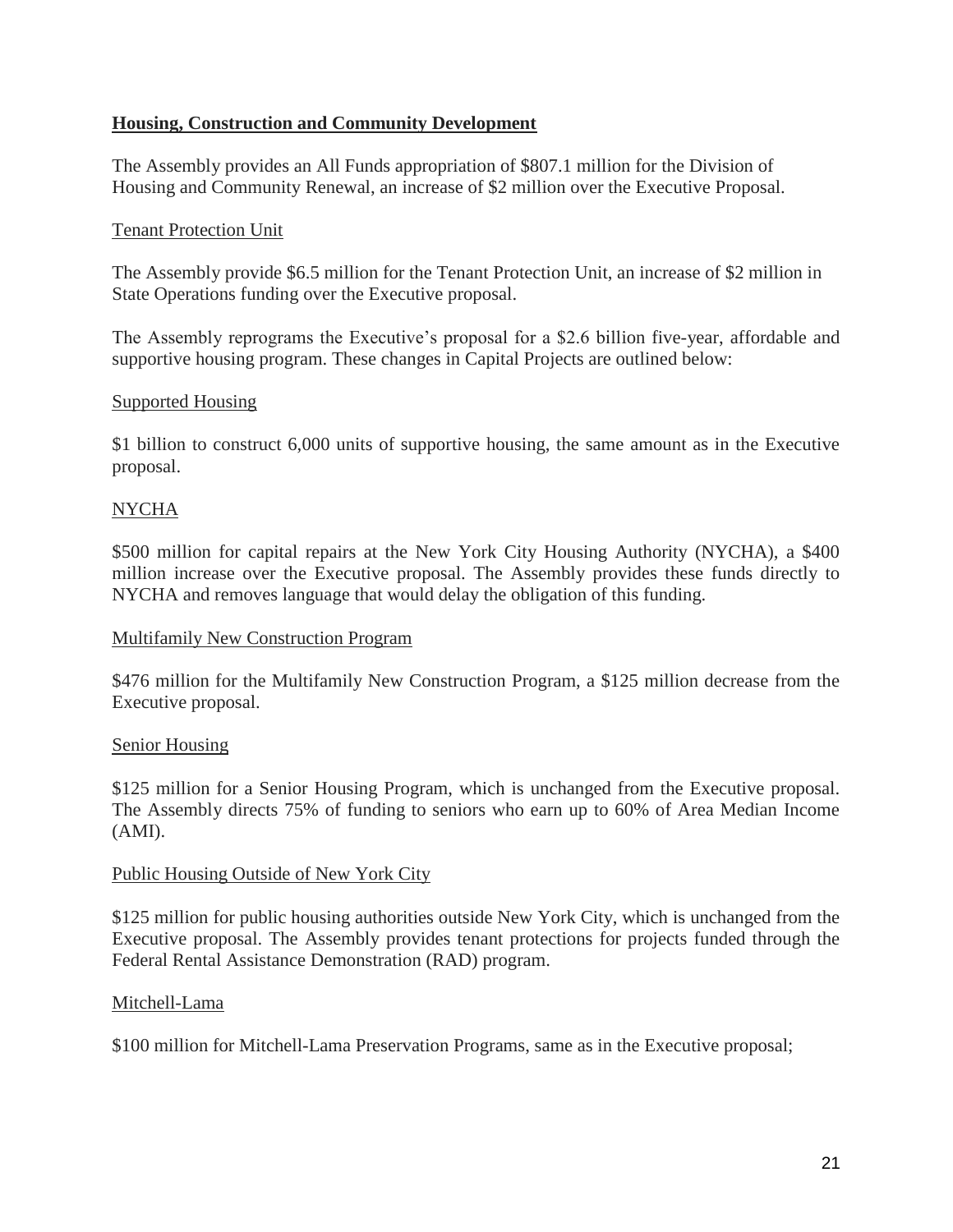Housing Capital Projects Programs

- \$77 million for a Multi-family Preservation Program, a \$100 million decrease from the Executive proposal;
- \$50 million for the capital costs of housing for the developmentally disabled, which was excluded from the Executive proposal;
- \$41.48 million for Homeownership Programs, which is unchanged from the Executive proposal;
- \$32.5 million for the Small Buildings Program, a \$30 million decrease from the Executive proposal;
- \$13 million for a Manufactured Homes Program, which is unchanged from the Executive proposal; and
- \$10 million for the Main Street Program, which is unchanged from the Executive proposal.

The Assembly takes the following Capital Project actions:

- The Assembly eliminates funding for the Rural and Urban Community Investment Fund and Middle Income Housing Program; and
- The Assembly provides \$10 million for the New York State Community Restoration Fund, including \$5 million for New York City Housing Preservation & Development.

# Mortgage Insurance Fund Utilization

The Assembly recommends the following Mortgage Insurance Fund Appropriation Utilization:

- \$23 million for the Rural Rental Assistance Program;
- \$41 million for Mitchell-Lama rehabilitation;
- \$11.3 million for the Neighborhood Preservation Program;
- \$4.7 million for the Rural Preservation Program;
- \$27.3 million for the Rural and Urban Community Investment Fund;
- \$21 million for the Low Income Housing Trust Fund;
- \$2 million for Homes for Working Families;
- \$6.5 million for Supportive Housing, Solutions to End Homelessness or operational support for AIDS housing program;
- \$1 million for Naturally Occurring Retirement Communities;
- \$1 million Neighborhood Naturally Occurring Communities;
- \$1.2 million for NYCHA Resident Watch Program; and
- \$10 million for Foreclosure Prevention Services.

# Affordable NY Housing Program (421a)

The Assembly rejects the Affordable NY housing program (421a) proposal. The Executive Budget revives the Rent Act of 2015 421-a real property tax abatement program, now called the Affordable New York Housing program, enacts the Memorandum of Understanding agreed to by real estate developers and construction labor unions on construction wages reforms for new residential construction with at least 300 rental units located within new Enhanced Affordability Areas (below 96<sup>th</sup> Street in Manhattan and the waterfront areas in Brooklyn and Queens), and implements other reforms.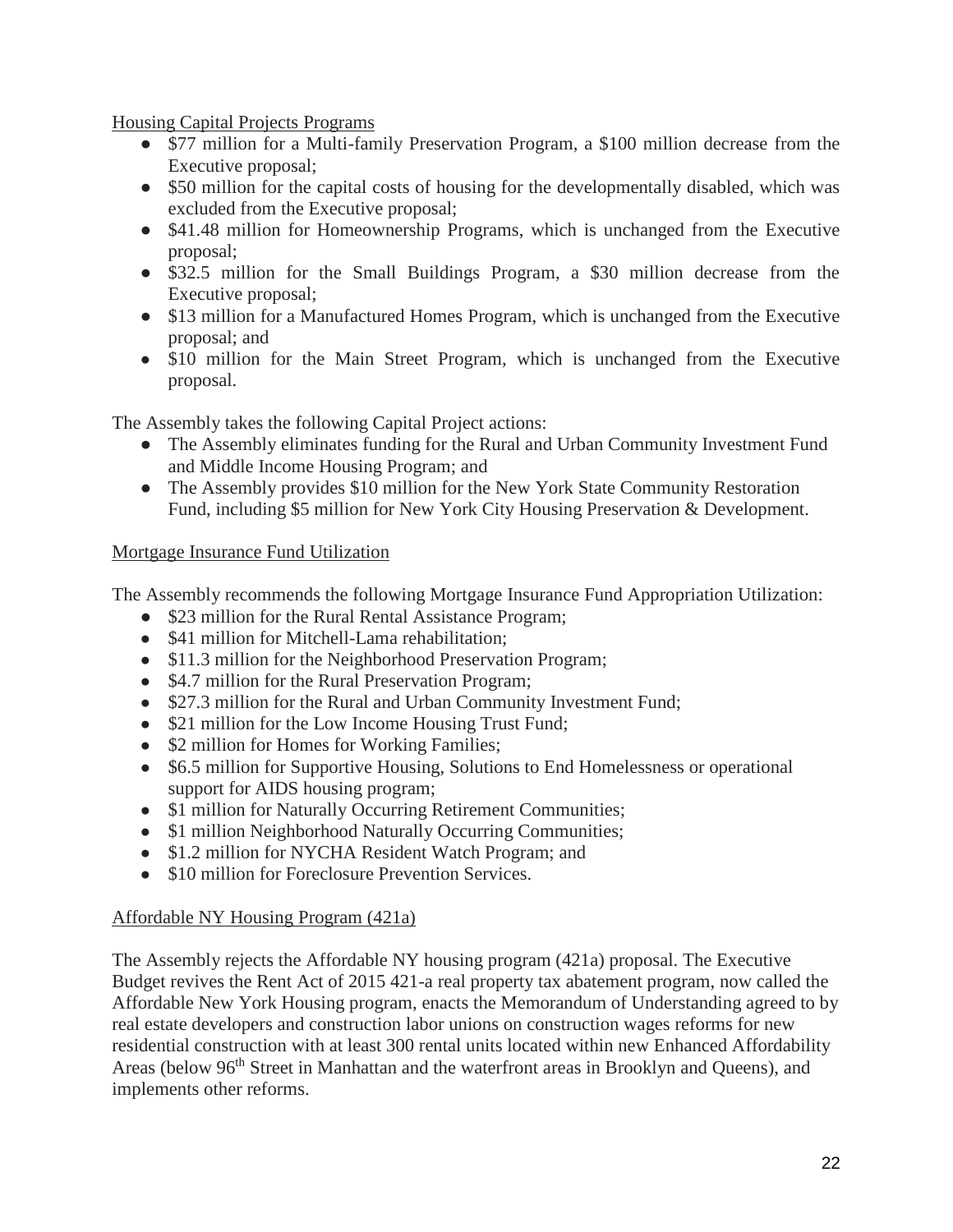# Elder Rental Assistance Program

The Assembly creates the Elder Rental Assistance Program, which provides rental assistance to older adults who are paying more than 30% of their monthly income toward their rent. To be eligible, an older adult and their family would have a total income that does not exceed 80% of the area median income. The amount of rental assistance would be calculated as the difference between the senior's rent payable, or maximum rent set by the agency, and 30% of the senior's monthly income.

In order to fund this program, the legislation imposes a new tax on the transfer of residential real property for consideration greater than two million dollars. The additional tax would apply only to the value in excess of two million dollars.

# Reverse Mortgage Products Settlement Conferences

The Assembly accepts the Executive's proposal to protect consumers utilizing reverse mortgage products from foreclosure by requiring that homeowners have a settlement conference. The proposal amends current law by adding loans secured by a reverse mortgage to the definition of home loans that require heightened protection from foreclosure proceedings. Under this proposal, reverse mortgage holders would have the same protections as traditional home loan holders, including mandatory settlement conferences that provide an opportunity to reach a resolution and avoid foreclosure.

# **Human Services**

# New York State Office for the Aging (SOFA)

### Community Services for the Elderly (CSE) Program

The CSE program provides non-medical community-based services to frail, low-income seniors helping them to remain at home. The Assembly proposes the following actions related to CSE:

- Provides \$2 million in increased support for the CSE grant program and waives the associated local match requirement;
- Rejects the consolidation of \$1.12 million transportation funding into the CSE program and restores discrete appropriations for this purpose; and
- Includes language to waive the local matching requirements for at least \$3.5 million in base CSE program funding.

### Naturally Occurring Retirement Communities (NORCs) and Neighborhood NORCs (NNORCs)

NORCs and NNORCs are multi-age housing developments or neighborhoods that were not originally built for seniors, but are now home to a significant number of older persons. Supportive services programs in NORCs and NNORCs aim to maximize and support the successful aging in place of older residents.

• The Assembly restores \$700,000 and provides \$1.3 million in additional funding.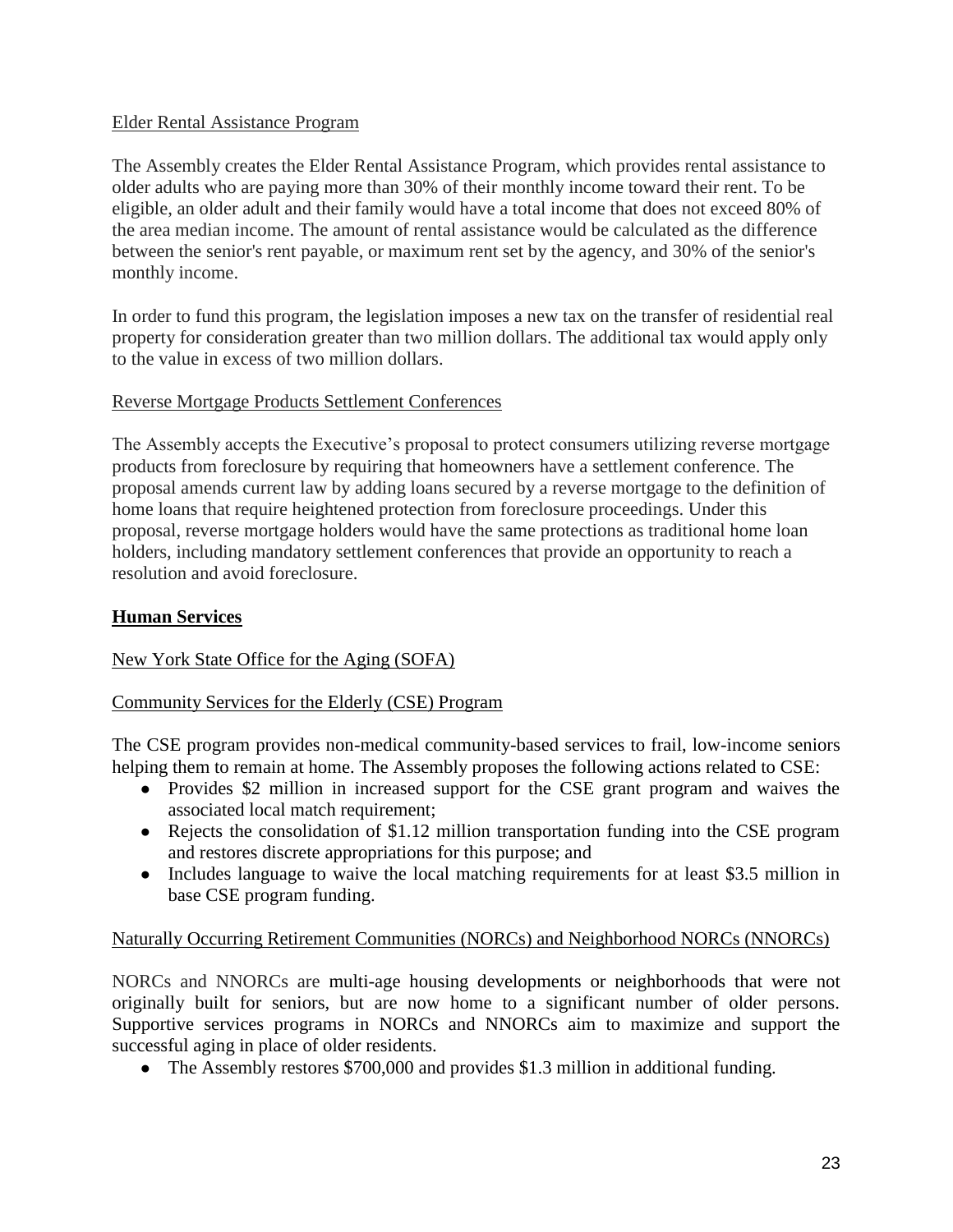### Cost of Living Adjustment (COLA)

The Assembly restores funding for the human services COLA across multiple agencies, including a restoration of \$1.6 million for aging programs. The Assembly also restores \$2 million in funding for the prior-year direct care worker COLA.

### NY Connects

*NY Connects* is a locally based "No Wrong Door" system that provides one stop access to free, objective, comprehensive information and assistance for people of all ages needing long-term services and supports.

The Assembly provides discrete funding for the full value the NY Connects program within the Medicaid program in the Department of Health (DOH) to ensure that funding for the program is continued when federal funding expires.

#### Program Restorations

The Assembly restores \$86,000 for the Foundation for Senior Citizen Home Sharing and Respite, and \$31,500 for the New York Statewide Senior Action Council, Inc. for the patients' right hotline and advocacy project.

#### Lifespan

The Lifespan program helps older adults and caregivers take on the challenges and opportunities of longer life**.** Lifespan is a source of unbiased information, guidance and more than 30 services and advocacy for older adults and caregivers. Lifespan also provides training and education for allied professionals and the community.

The Assembly allocates \$2 million in Federal funding in the Office of Victims Services (OVS) to Lifespan of Greater Rochester, Inc. to support the sustainability and expansion of Enhanced Multi-disciplinary Teams.

#### Office of Children and Family Services (OCFS)

#### Human Services Call Center

The Assembly reduces the appropriation for the Human Services Call Center by \$4.2 million, and includes a \$3.9 million increase related to 11 FTEs and additional equipment for the call center.

#### Foster Care Block Grant

The Assembly restores \$39 million to Local Social Service Districts, in relation to the Foster Care Block Grant maintenance payments for youth in care. The Assembly restores \$23 million of Foster Care Block Grant funds that support tuition payments in New York City.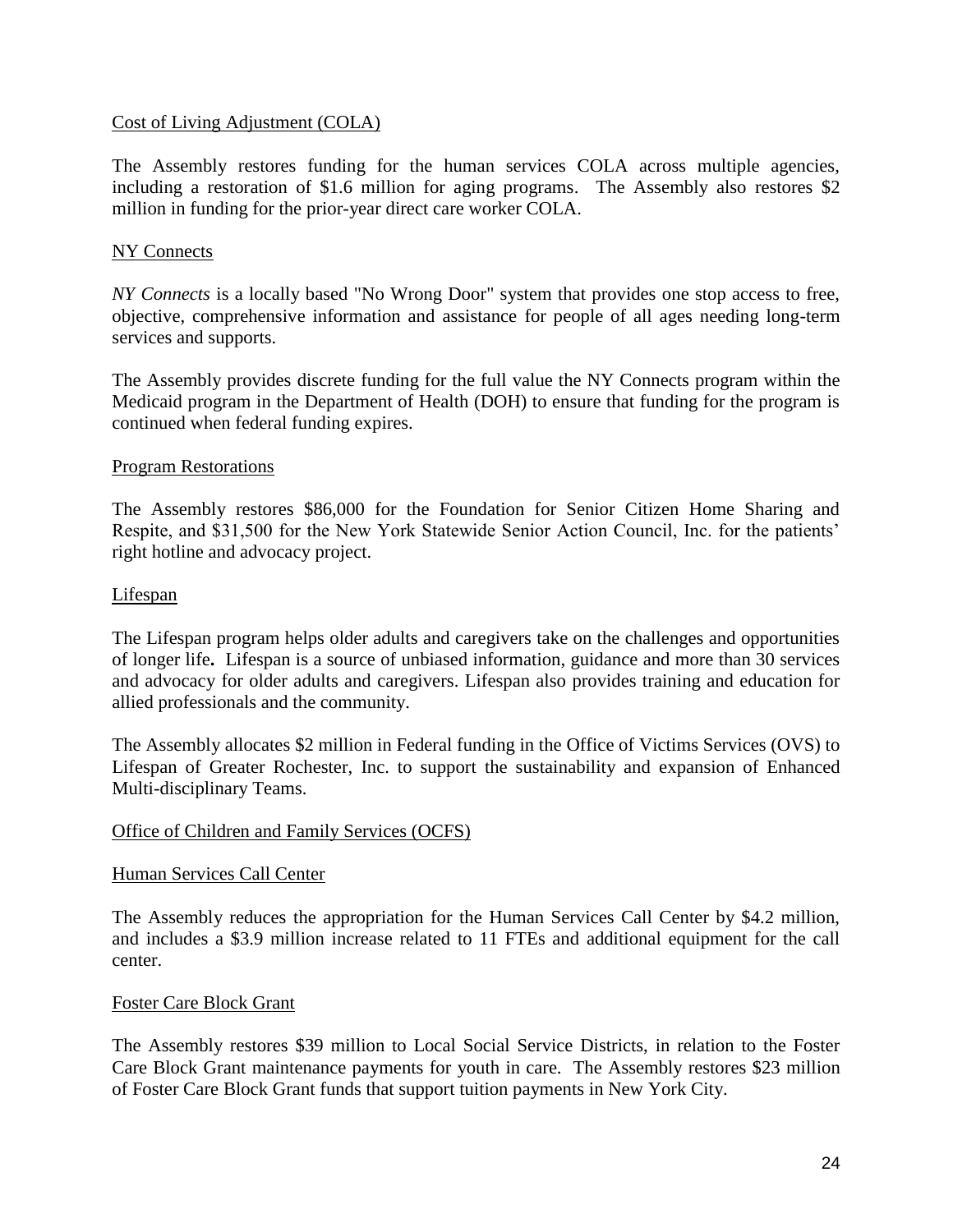# Committee on Special Education Out of State Placements

The Assembly restores \$18.9 million to New York City for room and board costs associated with the Committee on Special Education out of state placements for a total of \$40.9 million.

# Title XX

The Assembly restores Title XX funding of \$27 million to its original discretionary purposes for Local Social Service Districts by removing the mandate to use such funds for child care only.

### Child Care Slots

The Assembly provides an additional \$13 million General Funds to support new child care slots in OCFS, and increases Temporary Assistance to Needy Families (TANF) support for child care by \$15.7 million.

### Advantage Afterschool Program

The Assembly restores \$5 million for the Advantage Afterschool program.

#### Cost of Living Adjustment

The Assembly restores \$4.3 million in funds for services and expenses related to the Cost of Living Adjustment.

### Kinship Care

The Assembly provides a \$1.9 million restoration for Kinship Care and a restoration of \$100,000 to support the Kinship Navigator.

#### Additional Program Restorations

The Assembly provides \$7.9 million in additional restorations including the following programs that were eliminated by the Executive:

- Safe Harbour \$3 million;
- Settlement Houses \$2.45 million:
- Youth Development Program \$1.7 million; and
- Child Protective Caseload Reduction \$758,000.

### *Capital Projects*

- The Assembly provides \$10 million to fund capital needs including deferred maintenance and improvements at foster care agencies.
- The Assembly provides an additional \$5 million for a total of \$115 million for capital improvements to local detention facilities associated with raising the age at juvenile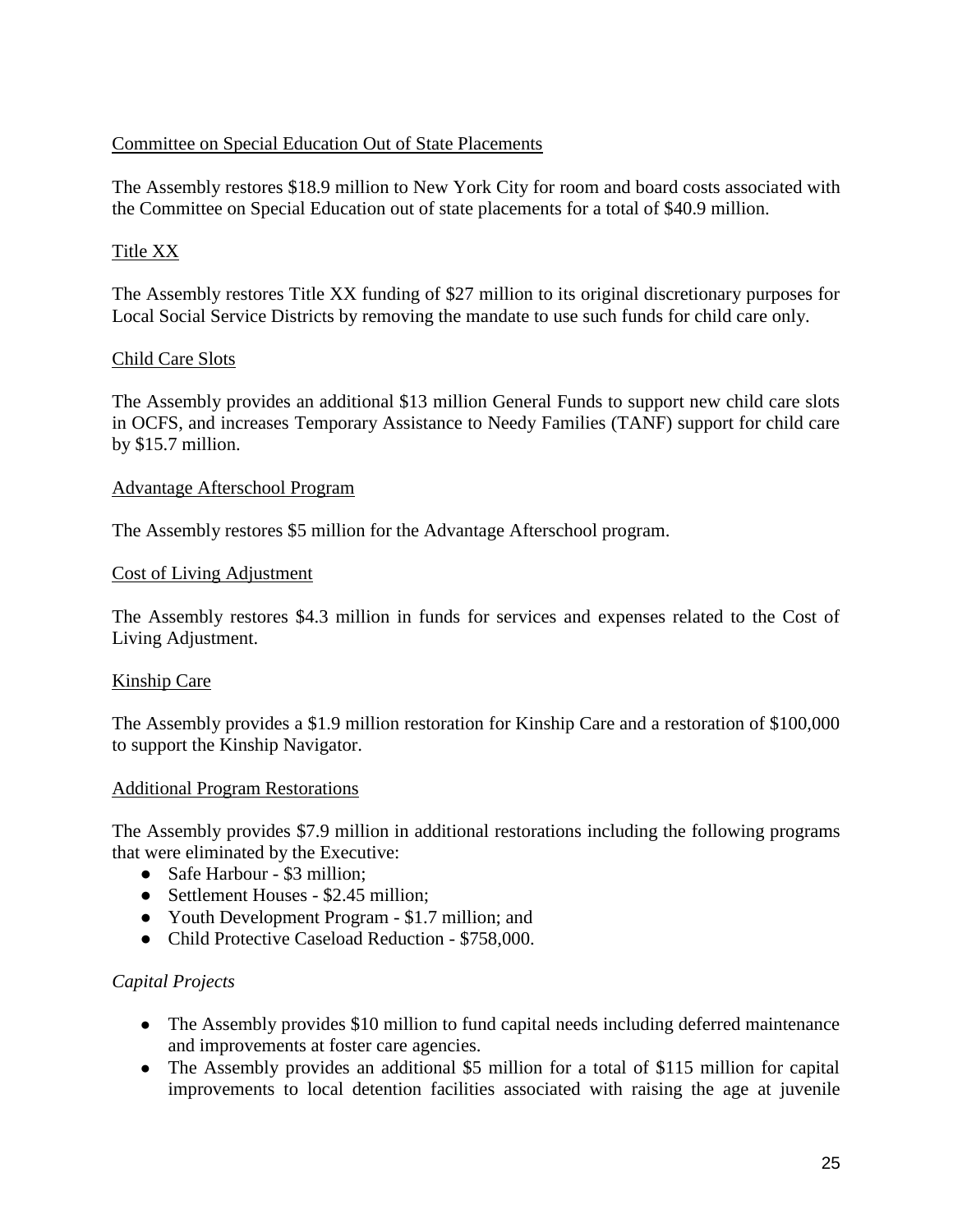### jurisdiction.

### Office of Temporary and Disability Assistance (OTDA)

### Home Stability Support (HSS) Program

The Assembly provides \$30 million to establish first year the HSS program, to provide housing supplements for 14,000 public assistance recipient households who are homeless or at risk of becoming homeless. The Assembly also provides \$10 million to be used as advance payment to counties to support HSS.

### Temporary Assistance for Needy Families (TANF) Program

The TANF program is designed to help needy families achieve self-sufficiency. The state receives block grant money to design and operate programs that accomplish the purpose of the program.

| Program                                                                                                                                | $16-17$<br><b>Enacted Budget</b><br>(thousands) | 17-18 Executive<br>Proposal<br>(thousands) | 17-18 Assembly<br>Proposal<br>(thousands) |
|----------------------------------------------------------------------------------------------------------------------------------------|-------------------------------------------------|--------------------------------------------|-------------------------------------------|
| <b>ACCESS</b> - Welfare-to-Careers                                                                                                     | \$800                                           | \$0                                        | \$800                                     |
| Advanced Technology Training and Information<br>Networking (ATTAIN)                                                                    | \$4,000                                         | \$0                                        | \$4,000                                   |
| Career Pathways                                                                                                                        | \$2,850                                         | \$0                                        | \$2,850                                   |
| Centro of Oneida                                                                                                                       | \$25                                            | \$0                                        | \$25                                      |
| Child Care CUNY                                                                                                                        | \$141                                           | \$0                                        | \$141                                     |
| Child Care Demonstration Projects (UPS-Capital<br>Region-Oneida)                                                                       | \$2,676                                         | \$0                                        | \$2,676                                   |
| Child Care Demonstration Projects (NYC- Liberty<br>Zone-Brooklyn, Queens, Bronx, Monroe)                                               | \$6,236                                         | \$0                                        | \$6,236                                   |
| <b>Child Care Subsidies</b>                                                                                                            | \$403,127                                       | \$369,327                                  | \$385,012                                 |
| Child Care SUNY                                                                                                                        | \$193                                           | \$0                                        | \$193                                     |
| Flexible Fund for Family Services                                                                                                      | \$964,000                                       | \$964,000                                  | \$964,000                                 |
| Non-residential Domestic Violence                                                                                                      | \$3,000                                         | \$3,000                                    | \$3,000                                   |
| <b>Nurse Family Partnership</b>                                                                                                        | \$0                                             | \$3,000                                    | \$3,000                                   |
| Preventive Services- Intensive case management<br>services for children at risk of entering foster care<br>due to family substance use | \$1,570                                         | \$0                                        | \$1,570                                   |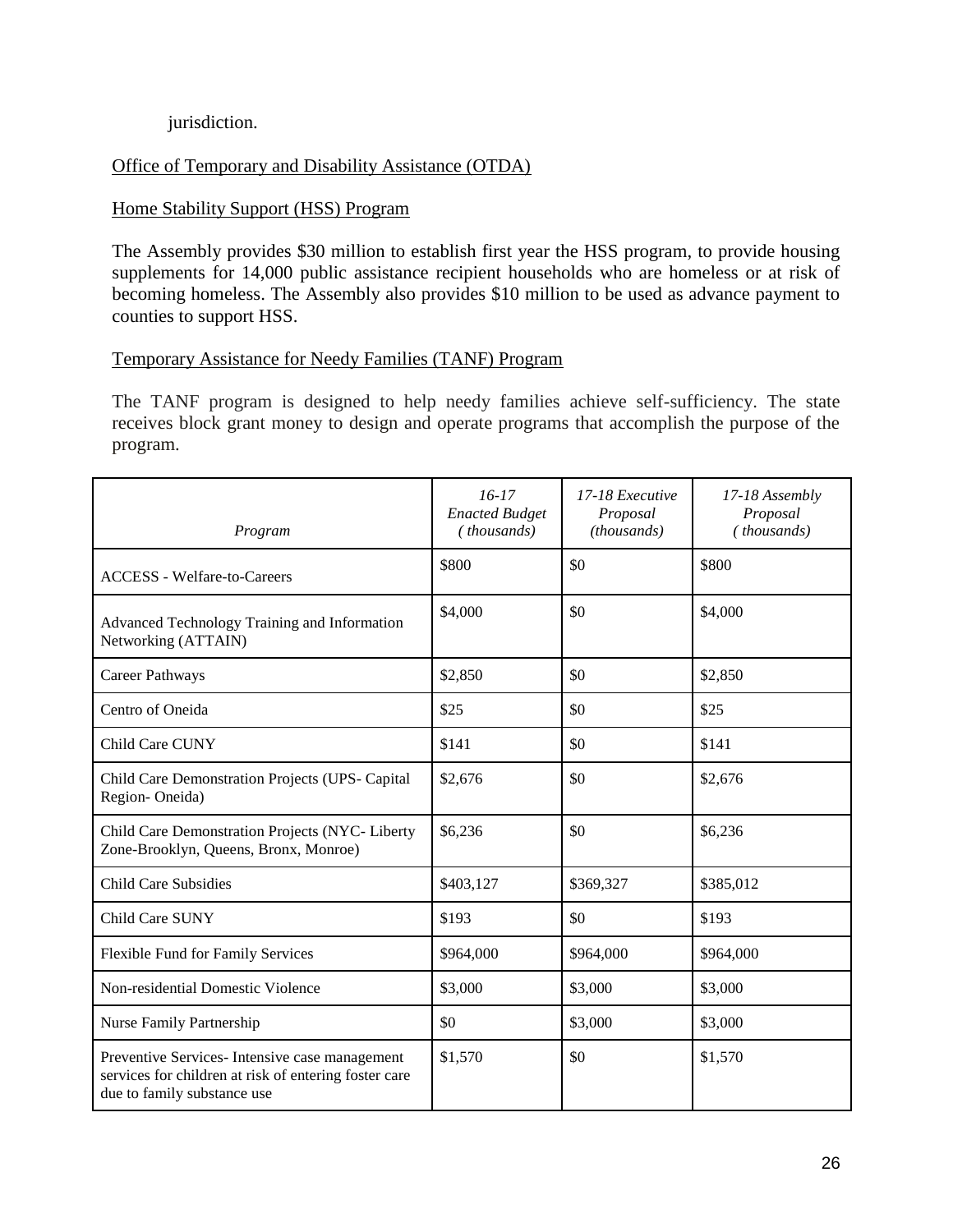| Rochester-Genesee Transportation Authority   | \$82        | \$0         | \$82        |
|----------------------------------------------|-------------|-------------|-------------|
| Strengthen Families through Stronger Fathers | \$200       | \$0         | \$200       |
| Summer Youth Employment Program              | \$31,000    | \$36,000    | \$36,000    |
| Wage Subsidy                                 | \$475       | \$0         | \$475       |
| Wheels for Work                              | \$144       | \$0         | \$144       |
| <b>Total TANF Initiatives</b>                | \$1,420,519 | \$1,375,327 | \$1,410,404 |

#### Refugee Resettlement

The Assembly provides \$4 million for refugee resettlement agencies statewide.

#### Disability Advocacy Program (DAP)

DAP provides legal representation for individuals whose federal disability benefits have been denied or may be discontinued. The Assembly restores an additional \$1.5 million for the DAP consistent with the SFY 2016-17 funding level.

#### Lottery Recoupment

The Assembly restores \$1 million to reject the Executive proposal that would authorize the State to recoup lottery winnings from current and former recipients of public assistance.

#### Home Energy Assistance Program (HEAP)

The Assembly modifies the HEAP appropriation language to allow unspent funding from prior years to be used for weatherization.

### Emergency Homeless

The Assembly modifies the Emergency Homeless appropriation language to provide that funding shall be awarded to a provider with demonstrated experience.

### Article VII

### Child Welfare Proposals

The Assembly accepts the Governor's proposal to extend the Child Welfare Financing Reform Act to 2022. However, the Assembly rejects the Governor's proposal to alter the funding structure for residential placement of children with special needs, under the direction of the Committee on Special Education. The proposed funding change would eliminate the State's share and shift the entire cost to the City of New York.

The Assembly agrees with the Governor in terms of modifying the definition of "abused child"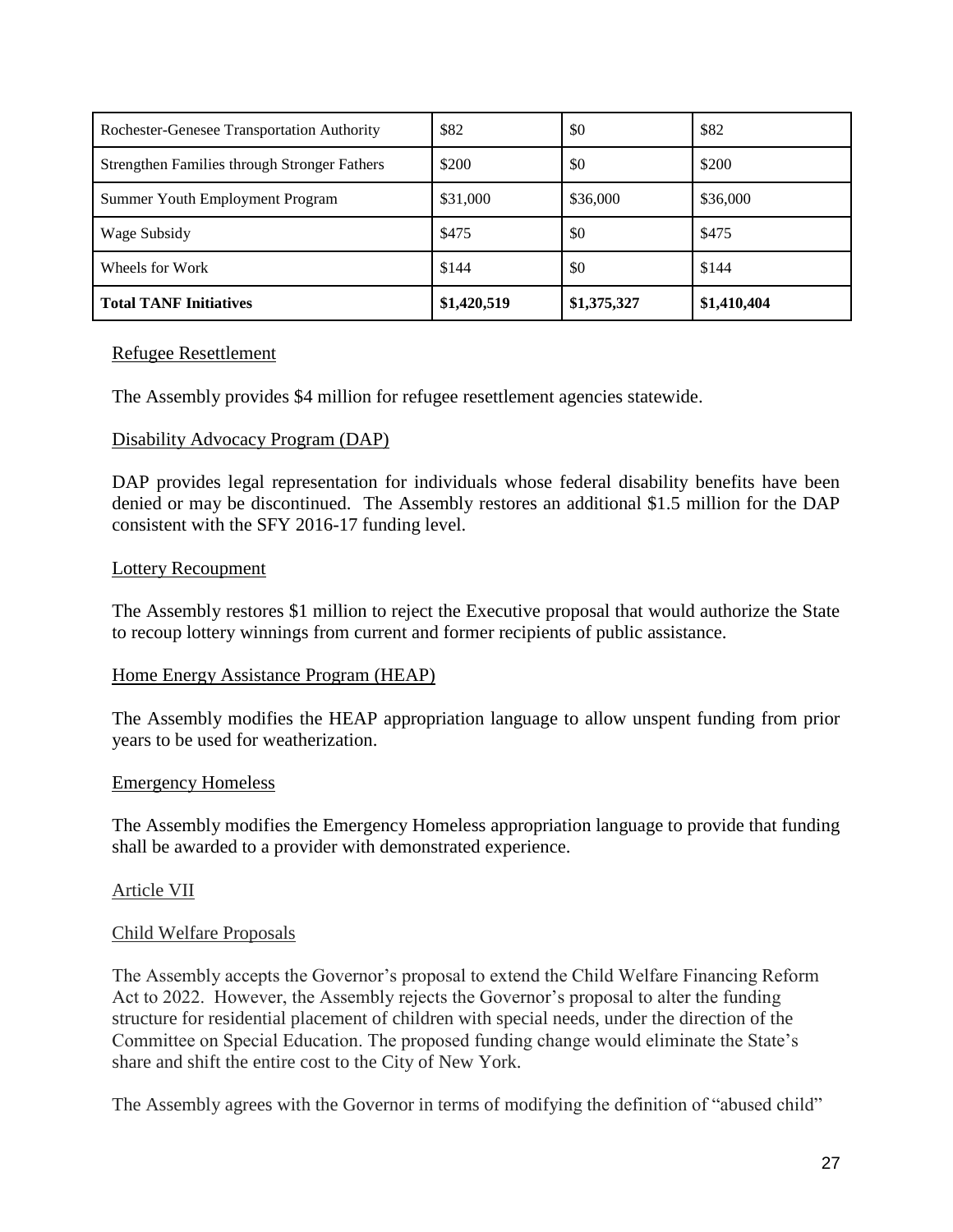under the Family Court Act to include human and/or sex trafficking, to conform to federal law.

The Assembly accepts the Governor's proposal authorizing municipalities to establish plans for runaway and homeless youth (RHY) by permitting youths age 14 and older to stay in crisis shelters for up to 60 days, instead of the current allowable thirty days, with three modifications. The Assembly has added language that will allow youths under the age of sixteen to be served in a transitional independent living program. In addition, the Assembly rejects language that outlines what qualifies as an "exigent circumstance request" granting an additional length of stay. Lastly, the Assembly inserts language directing OCFS to provide information and guidance to both crisis services and youth who may be re-entering foster care.

The Assembly accepts the Governor's proposal authorizing the Department of Health to license voluntary foster care agencies health facilities for limited health-related services.

# Public Assistance

The Assembly rejects the Executive's proposal authorizing the State to intercept all lottery winnings over \$600, up to the amount of public assistance received, given to public assistance recipients during the last ten years. Projected to generate \$3.1 million in State revenue, this proposal increases the interception of lottery winnings from 50% of winnings to a full 100%.

The Assembly accepts the Executive's proposed increase for SSI recipients. Proposed increases range from \$1- \$3 per month, dependent upon the type of care received. Additionally, the Assembly inserts language authorizing increases in monthly amounts for individuals receiving enhanced residential care, starting in Jan 2017. The base level for an individual is \$1,429 and \$2,858 for a couple. For Jan. 2018 and beyond, \$1,549 is provided for an individual and \$3,098 for a couple.

The Assembly concurs with the Executive's proposal to require two background checks for employees, consultants, assistants and volunteers of publicly funded emergency shelters. The background checks will be required for individuals who have the potential for regular and substantial contact with individuals cared for by the shelters.

# Child Care

The Assembly proposes language that would authorize local social services districts to offer a work exemption for public assistance recipients (for up to one year) who currently receive childcare subsidies for their children. This option would be available in the event the local district cannot serve all eligible families. The legislature would also be required to submit an annual report identifying the counties that have discontinued or restored funding and the number and age of children who could not be served. This language borrows heavily from Senator Avella's legislation (S.1938).

The Assembly also proposes languages mandating that local social services districts include high school education, GED certification, or four-year college coursework as available vocational educational training activities for public assistance recipients. Additionally, the Assembly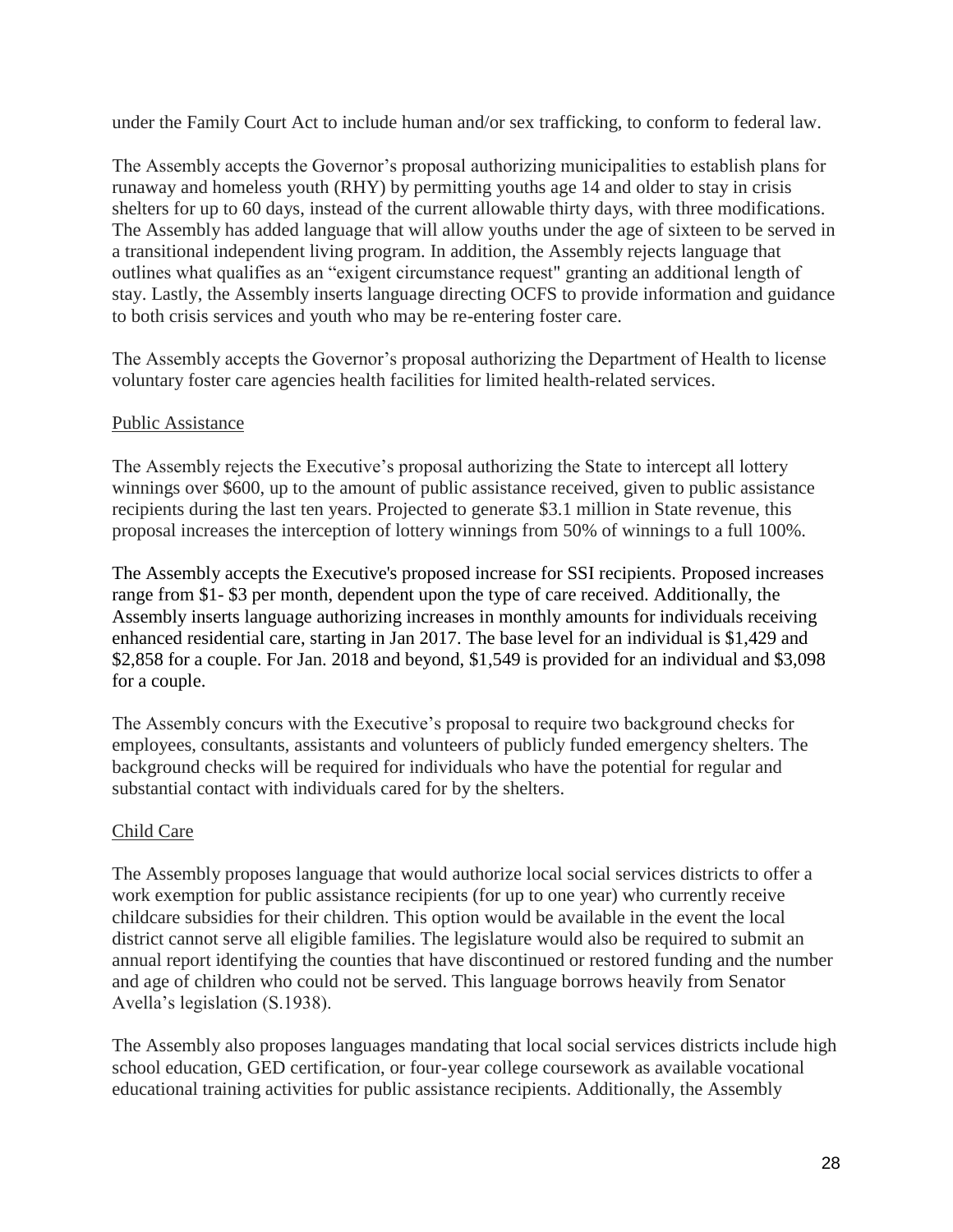proposes that homework required by the educational institution shall count as satisfaction of the participant's work activity requirements. A5188 (Titus).

# Preventing Homelessness

The Assembly proposes the creation of a new program called the "Home Stability Support Program" which will provide housing supplements for 14,000 public assistance recipient households who are homeless or at risk of facing eviction. Additionally, local social services districts are to provide a full fuel supplement as well to assist with the cost of heat. The Assembly has provided \$30 million to fund the first year of the program, and also provides \$10 million to be used as advance payment to counties to support HSS.

# Cost of Living Adjustment

The Assembly rejects the proposed deferral of human services cost of living adjustment (COLA) for one year starting April 2017 through March 2018.

# **Labor and Workforce**

# General State Charges

The Assembly provides an All Funds appropriation of \$4 billion for general State charges, which includes a \$14.7 million increase over the Executive's proposal. The Assembly rejects the Executive's proposal to eliminate reimbursement of the Income Related Monthly Adjustment Amount (IRMAA) and institute a freeze in Medicare Part B premium support, and restores \$5.4 million. The Assembly also rejects the Executive's proposal to implement differential healthcare premiums based on years of service, and restores \$3.4 million.

The Assembly rejects the Executive's proposal to require the rate of interest paid upon any judgement or accrued claim be calculated at a rate equal to the weekly average one year constant maturity rate Treasury yield, up to a maximum of nine percent, and restores \$6 million to offset this rejection.

# Wage Theft and Workers' Rights

The Assembly accepts the Executive's proposals to crack down on wage theft, and goes further in several ways. Beside enforcement remedies for DOL and remedies against out-of-state LLCs, the Assembly includes language that encompasses S.579/A.628 (Peralta/Rosenthal), the so-called "SWEAT" Bill. This legislation would establish a wage-lien to prevent an employer from liquidating assets and terminating the business in order to avoid paying a wage theft judgment. This legislation has historically been supported by members of the Senate Democratic Conference.

The Assembly modifies the Executive's proposed part-time unemployment insurance program and increases the allowable part-time wages before a UI 25% deduction for each day of work from 40% to 50% of the weekly award (i.e., from approximately \$165 per week to \$210 per week).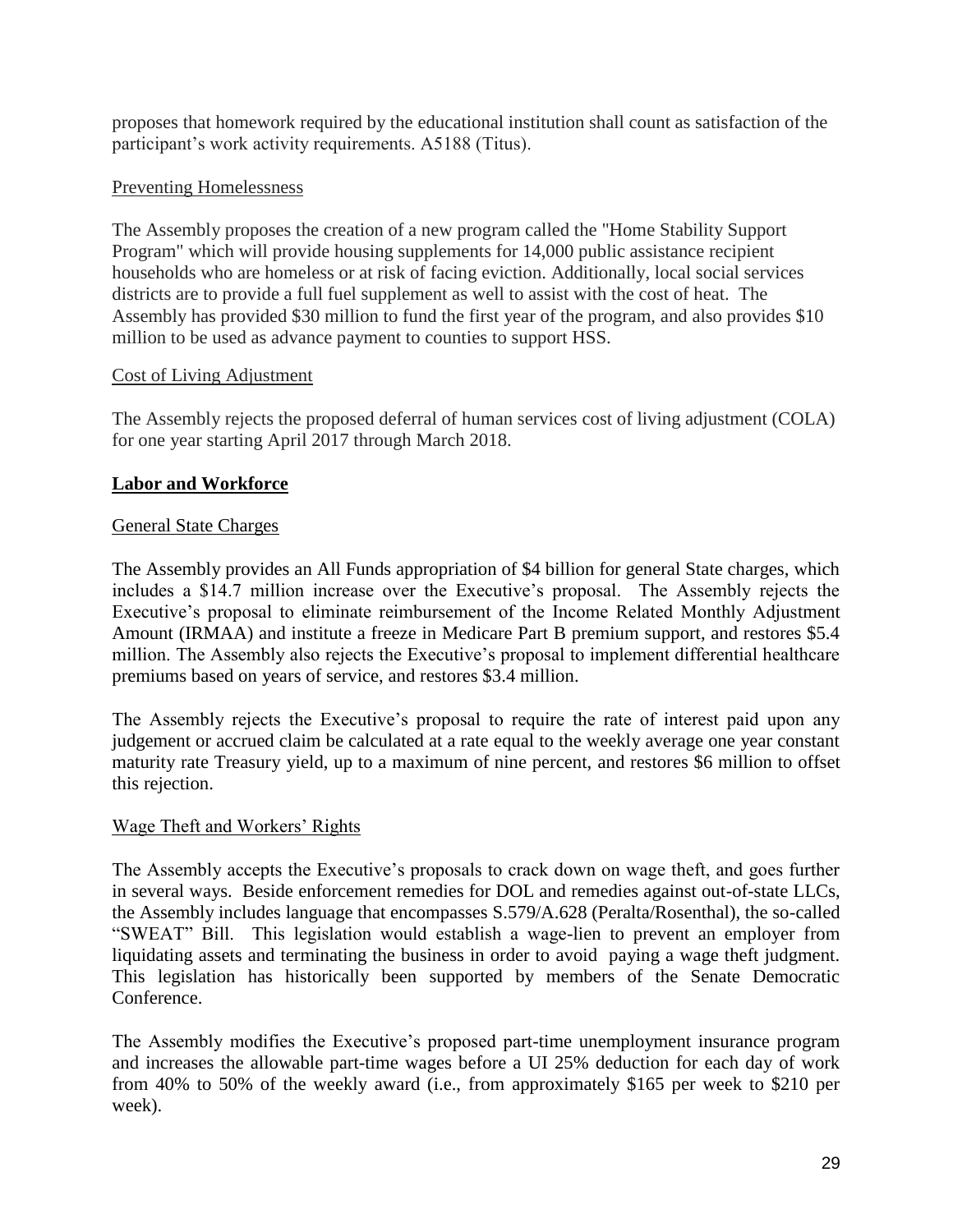# Public Employees

The Assembly rejects the proposal to create an Administrative Hearings Unit and a proposal that would cut State retiree healthcare and allow OITS flexible hiring authority.

The Assembly adds a new provision to require a cost-benefit analysis for a consulting contract worth more than \$750,000 per year let by the State to determine if in-sourcing the work to the public sector would be more cost-efficient for the services required. Any consulting work that would cost more than 50 State jobs would be held until state employees had an opportunity to work through a collective bargaining unit to lower public costs to be less than 10% greater than the outsourced contract costs.

# Miscellaneous

- The Assembly adds a new provision requiring projects that receive an award from various economic development sources, such as the ESDC, SUNY/CUNY 2020, Buffalo Billion, or tax exempt IDA projects worth more than \$150,000 in tax exemptions to be deemed public works, and subject to prevailing wage.
- The Assembly modifies the proposed expansion of the Urban Youth/New York Youth Jobs Tax Credit program. The Assembly proposes a five year extension of \$40 million per year (\$25 million within residency and \$15 million out of residency), and an additional \$15 million for a newly created program supporting tax credits for apprenticeships (the Empire State Apprenticeship Tax Credit program).
- The Assembly rejects most of the Governor's proposed reforms to the State Insurance Fund but modifies one section on audits to create a \$5-\$10,000 penalty and, in rare cases, a Class E felony for an employer who willfully fails to furnish records or falsifies records as part of a lawful audit, in lieu of the Governor's proposal to kick such an employer off of SIF insurance coverage.
- The Assembly includes a new provision in the TEDE bill that would create a labor and job standards program for jobs implementing climate and community protection act work. Among other things, this language would ensure that projects with at least \$100,000 in State aid or worth \$10 million or more would include prevailing wages, labor peace provisions, apprenticeship utilization, and other worker protections.
- The Assembly adds a new Strategic Workforce Initiative. This program would identify areas experiencing shortages in skilled workforce, and support education programs that help fill the employment and training needs of employers, including connecting youth workers and unemployed individuals to such job opportunities.

# **Local Government**

# School Tax Relief (STAR)

The Assembly accepts the Executive proposal to convert the New York City Personal Income Tax (PIT) Rate Reduction Benefit to a New York State PIT Credit, and accepts with technical modifications the Executive proposal to authorize municipalities to accept partial payment of real property taxes. The Assembly rejects Executive language capping the STAR Exemption at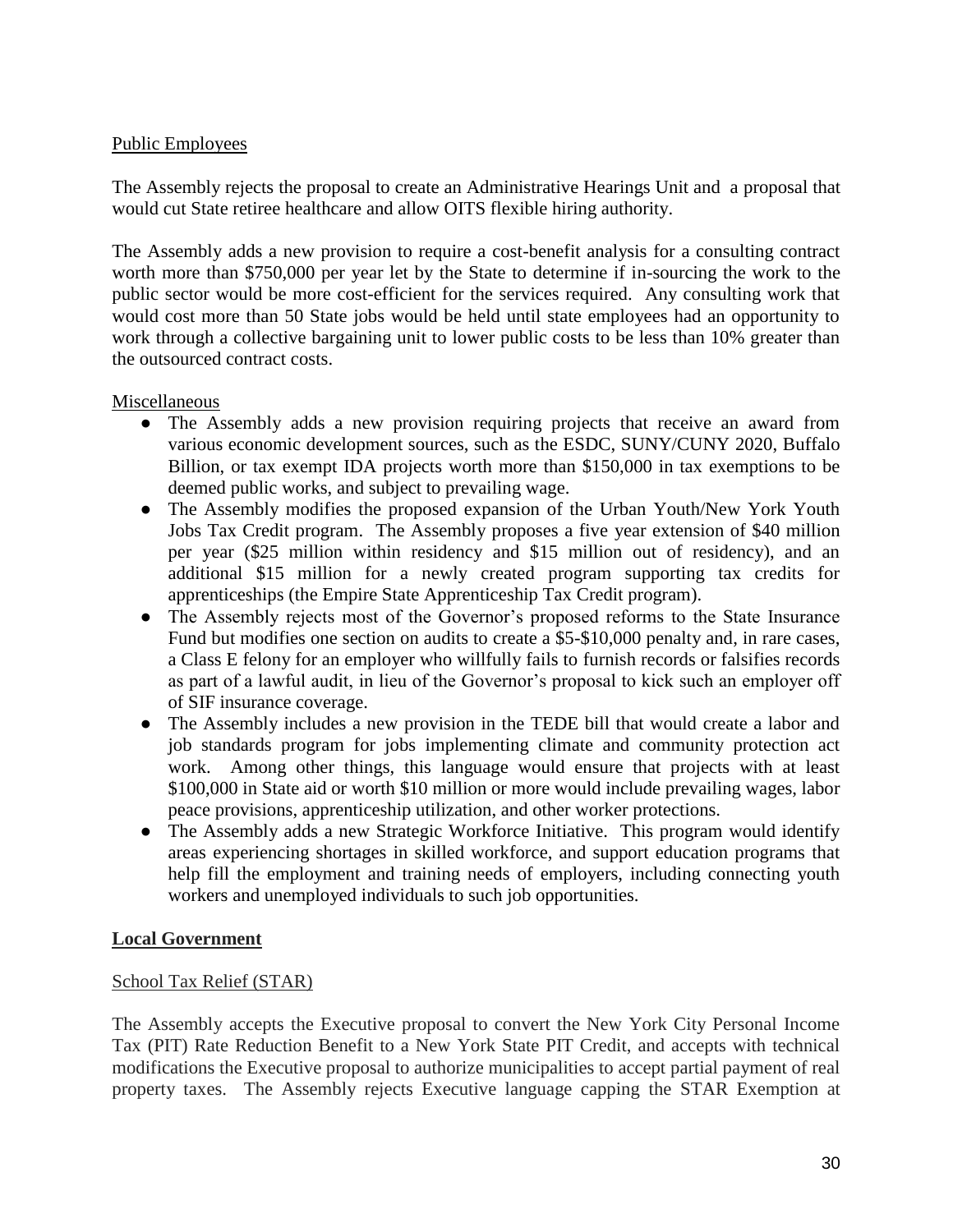2017-18 level, making the Income Verification Program mandatory, and relaxing STAR Credit secrecy rules, and assessing co-ops for the STAR Credit. The Assembly also limits the STAR Credit to 2016 only, and reopens the STAR Exemption Program to new homeowners.

# Aid to Localities

The Assembly rejects Executive language that subjects Base Level Grant funding to possible reductions if receipts are less than the amount assumed in the 2017-18 Financial Plan, and makes it contingent on passage of a 2017 Chapter Law creating the County-wide Shared Services Property Tax Savings Plans. The Assembly also rejects Executive language subjecting reappropriations for awards under the Local Government Performance and Efficiency Program to possible reductions if receipts are less than the amount assumed in the 2017-18 Financial Plan.

The Assembly denies the Executive Budget's \$35 million appropriation for the continuation of Citizen Empowerment Tax Credits and Citizens Reorganization Empowerment Grants, and \$4 million appropriation for the continuation of Local Government Efficiency Grants.

The Assembly restores and makes permanent \$2 million in per capita aid to villages, and adds \$62.7 million to the Executive's proposed \$715 million in Base Level Grant funding, including \$12.5 million to the City of Albany, and \$50 million in increased aid to all municipalities. The Assembly accepts the Executive's recommendation of \$28.9 for Aid to Municipalities with Video Lottery Gaming Facilities, \$2.25 million in Miscellaneous Financial Assistance to Madison County, and \$217,300 in Small Government Assistance to Essex, Franklin and Hamilton Counties.

# County-Wide Shared Services Aid Linkage

The Assembly rejects the Executive's proposal for County-wide Shared Services Property Tax Savings Plans, and adds language authorizing the increase AIM Base Level Grant funding to all municipalities by \$50 million, and language permanently fixing Per Capita Village Aid at \$2 million.

### Partial Property Tax Payments

The Assembly accepts the Executive's proposal to allow taxpayers to make partial property tax payments. Under current law, real property taxpayers generally cannot make partial payments on their general property taxes, nor their school property taxes. This proposed change authorizes municipalities to enact a local law or resolution for the collection and acceptance of partial payments for general and school property taxes, unless the governing body of the municipality or the governing body of the school district pass a resolution prohibiting partial payments, or limits the conditions for partial payments. Under such circumstances, partial payments would be accepted in accordance with the conditions of the resolution.

### Market Rate Interest Rates on Court Judgments

The Assembly rejects the Executive's proposal for lower, market rate interest rates on court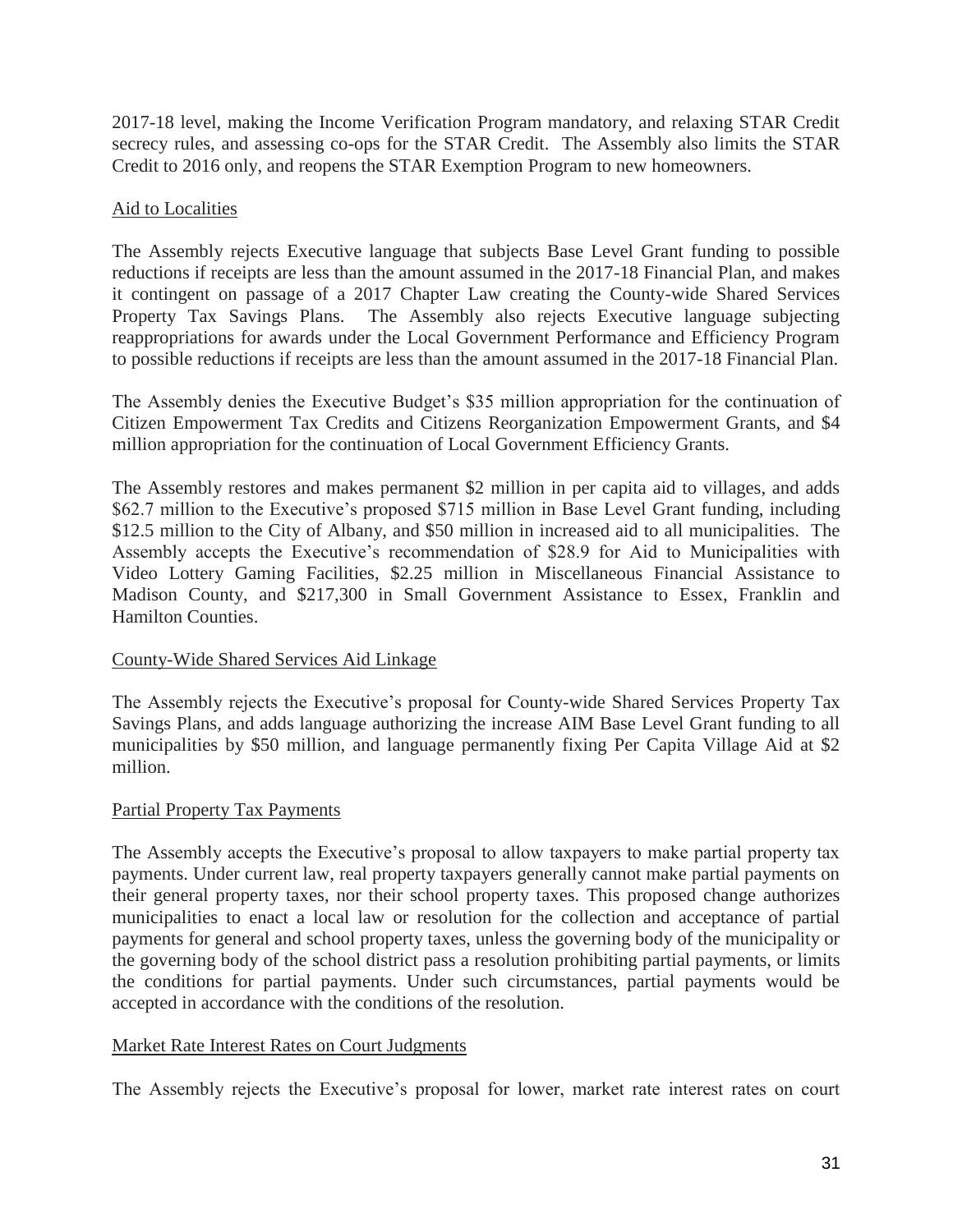judgments and accrued claims paid by the State, municipal corporations and certain public corporations and housing authorities. The Executive Budget proposal amends the General Municipal Law, the Public Housing Law and the State Finance Law to provide that the interest rate on court judgments and accrued claims against the state, municipal corporations, certain public corporations and housing authorities would be determined by the market-based rate of interest (the weekly average one year constant maturity Treasury yield). Currently, the interest rate on judgments and accrued claims is 9%. The market-based interest rate hovers around 1%.

# County-Wide Shared Services Property Tax Savings Plan

The Assembly rejects the Executive's proposal for a county-wide shared services property tax savings plan. The proposal amends the Municipal Home Rule Law to require county officials to develop localized plans to find the property tax savings that could be achieved by coordinating and elimination duplicative services and proposing coordinated services to enhance purchasing power. The plans would be put to the voters in a referendum in the November 2017 general election to decide whether to adopt them. The plan would be prepared by the county's Chief Executive Official, such as the County Executive or the County Manager.

The plans would be due to each county's legislative body by August 1, 2017, to review the plan within 45 days. If the plan is not approved by the voters the county government would prepare a new plan for the following year. Aid and incentives for municipalities (AIM) payments would be contingent on the enactment of this shared services legislation in the SFY 2017-2018 Budget.

# **Mental Health**

# Office of Alcoholism and Substance Abuse Services

The Assembly concurs with the Executive's recommendation and provides \$121.16 million in All Funds support for State Operations.

The Assembly provides \$539.38 million in All Funds support for Aid to Localities, an increase of \$35.19 million over the Executive recommendation. This increase is attributed to the following:

- \$3.2 million to reject the deferment of the Human Services .08% Cost of Living Adjustment;
- \$2 million to restore Substance Abuse Prevention and Intervention Specialist (SAPIS) in New York City through the Department of Education; and
- \$30 million for heroin, opiate abuse services, including expansion of treatment, recovery support programs, and peer support programs.

The Assembly provides \$78 million in Capital funding for OASAS, an increase of \$10 million over the Executive recommendation. This increase in funding is to support residential bed and opioid treatment program development.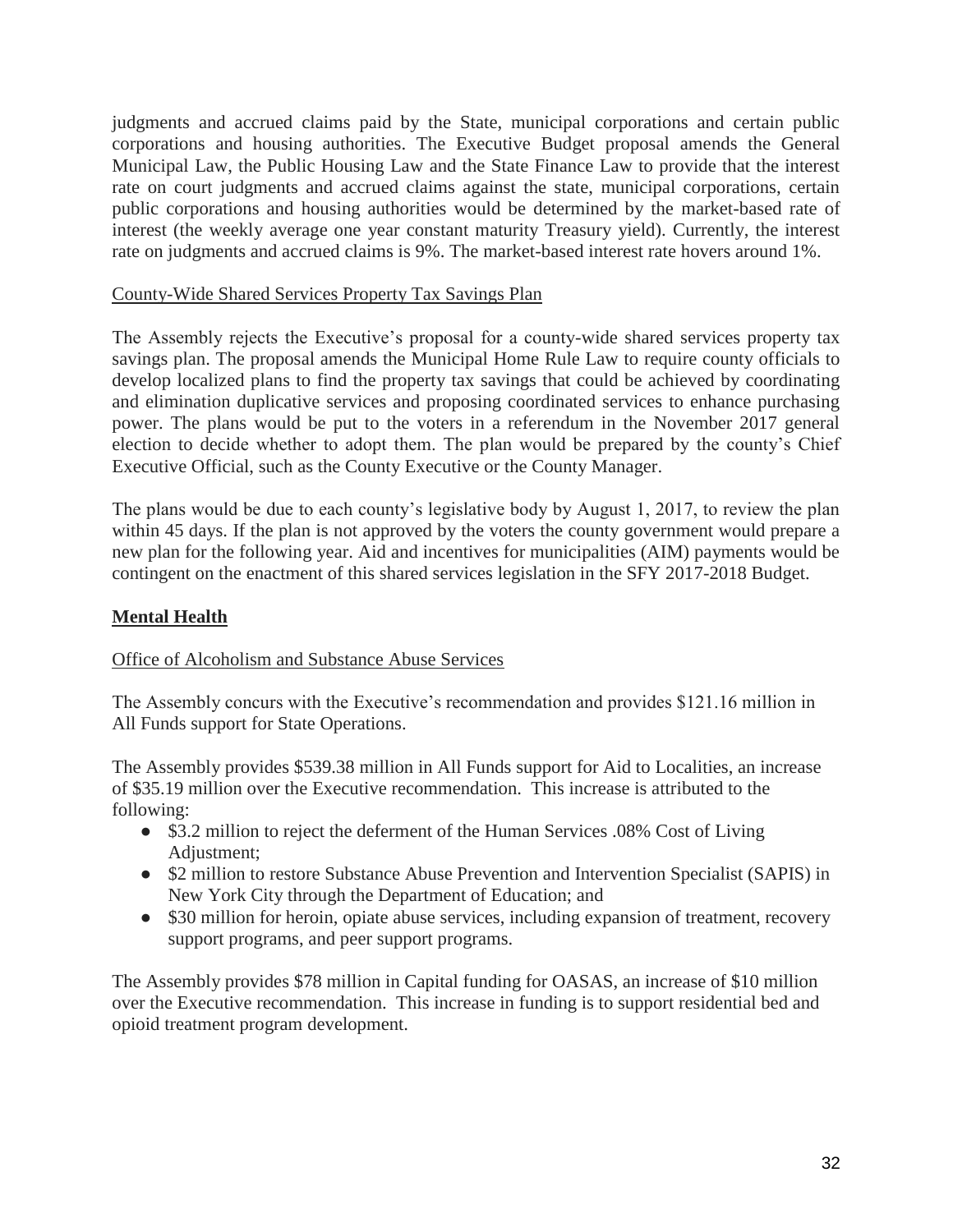# Office of Mental Health

The Assembly provides \$2.3 billion in All Funds support for State Operations, an increase of \$2.15 million over the Executive recommendation. This increase is attributed to a provided \$2.15 million for the continuation of hospital-based restoration units.

The Assembly provides \$1.47 billion in All Funds support for Aid to Localities funding, an increase of \$10 million over the Executive recommendation. Details of the funding increase are as follows:

- \$9.85 million to reject the deferment of the Human Services .08% Cost of Living Adjustment; and
- \$1 million for Crisis Intervention services and diversion programs.

The Assembly provides \$384.5 million in Capital funding, \$10 million increase over the Executive recommendation. This increase is directed to Children's Behavioral Health Services.

# Office for People with Developmental Disabilities

The Assembly includes \$2.15 billion in All Funds support for State Operations, an increase of \$500,000 over the Executive recommendation. This increase is for the continuation of OPWDD omnibus reporting and panel responsibilities.

The Assembly includes \$2.32 billion in All Funds Support for Aid to Localities funding, an increase of \$64 million over the Executive recommendation. This increase is attributed to the following;

- \$45 million to support increases in salaries for direct care staff, and direct care professionals, other support staff, front line supervisors and program staff;
- \$18.4 million to reject the deferment of the Human Services .08% Cost of Living Adjustment; and
- \$600,000 to support the operation of the Institute for Basic Research.

The Assembly concurs with the Executive recommendation of \$86 million in Capital funding.

# Jail-Based Restoration To Competency

The Assembly rejects the Executive's proposal to authorize the creation of mental health pods within local jails to restore felony defendants deemed incompetent to stand trial to competency.

# Human Services Providers

The Assembly rejects the Executive's proposal to defer the human services cost of living adjustment of 0.8% for one year.

The Assembly adds the following provisions:

• Requires a report by OPWDD on the progress of meeting the housing needs of people with developmental disabilities;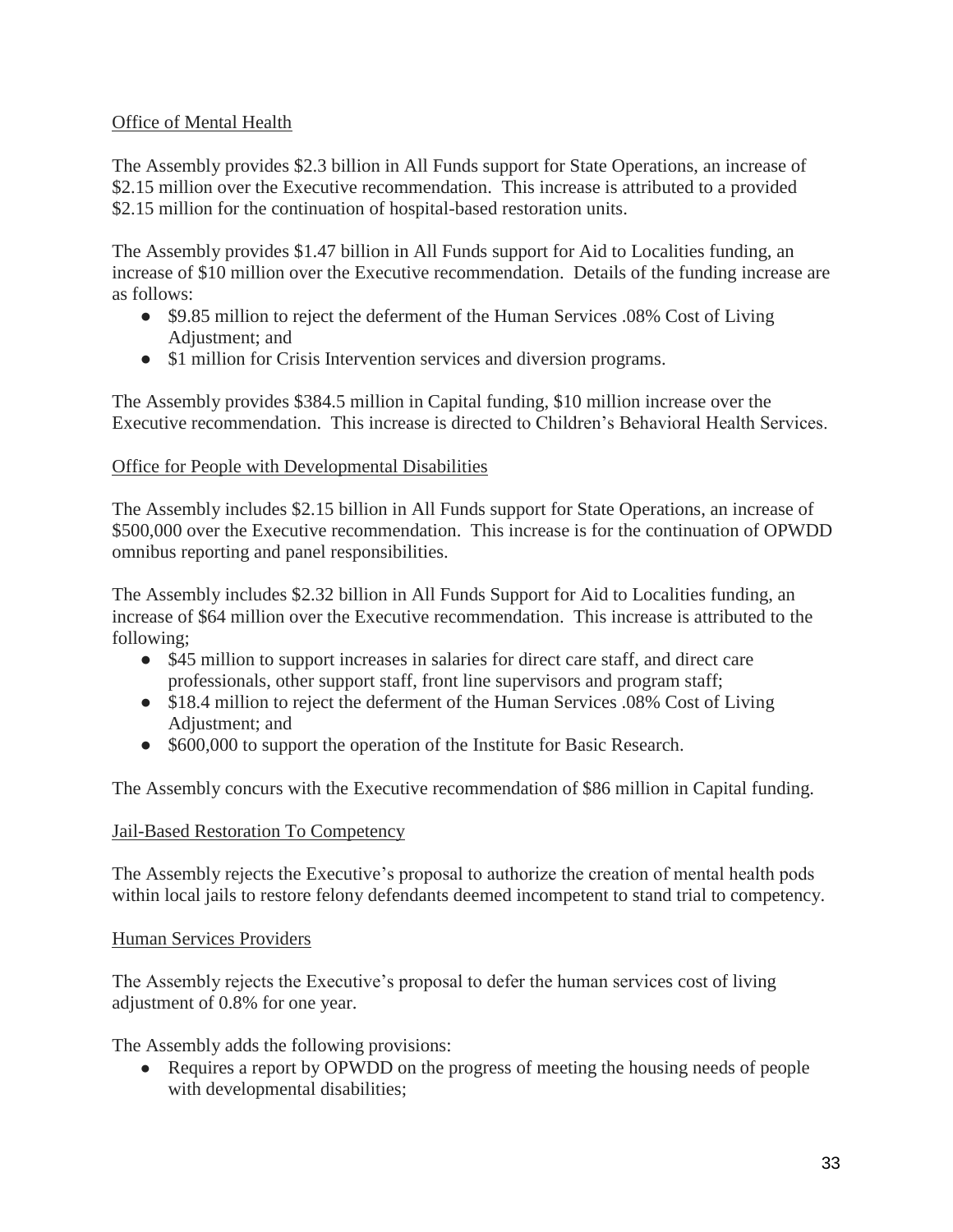- Prohibits the merger of Western New York Children's Psychiatric Center with another healthcare facility and require the center to be maintained as a separate and distinct entity;
- Requires agencies where 25% or more of its workforce accrues overtime to report to the legislature and maintain and fill FTEs; and
- Requires that when OMH is seeking to transfer any inpatient services from a Stateoperated facility to another facility the agency must ensure quality patient care is maintained, reinvest any savings into community-based services, and cannot reduce staff due to the transfer.

# **Parks and Cultural Affairs**

# State Park System Infrastructure Upgrades

The Assembly accepts the Executive's \$120 million NY Works capital appropriation for State Park infrastructure improvements. This proposal was rejected by the Senate.

# Funding for the Empire State Trail

The Assembly provides \$20 million for the Empire State Trail, a \$180 million reduction from the Executive's proposal. Funding is split as follows: \$10 million Hudson River Valley Greenway Communities Council (Exec =  $$123$  million), and  $$10$  million NYPA (Exec =  $$77$  million). The Senate rejected all Trail funding.

### Shift of State Reimbursement for Navigation Law Enforcement to the EPF

The Assembly adds \$2 million to OPRHP state operations by rejecting the transfer of local navigation law enforcement to the EPF.

### Proposed Arts and Culture Funding

The Assembly accepts the Executive's ATL proposal of \$42.5 million for the NYS Council on the Arts. The Assembly also accepts the Executive's proposal of a new \$10 million initiative for downtown arts and cultural development through the UDC.

### ORDA Capital Funding

The Assembly accepts the Executive's proposal of \$38 million for the Olympic Regional Development Authority to expand offerings at its managed ski resorts in the Adirondack and Catskill Parks.

### Statutory Removal of the Chairman of SAC Salary

The Assembly One-House accepts the Executive's proposal to remove the chairman of the State Athletic Commission from the list of positions with the statutory salary of \$101,600.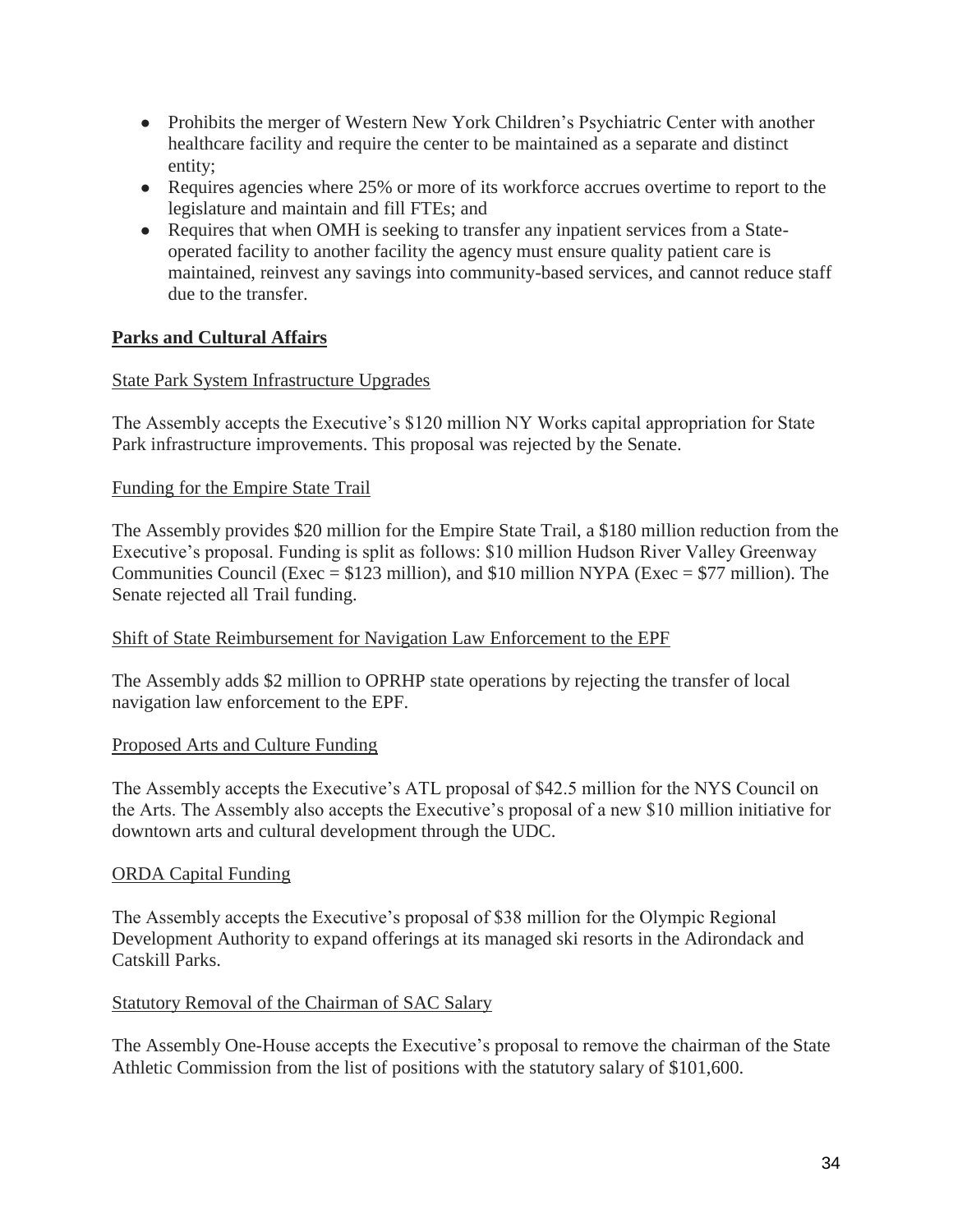# **Public Protection**

### Department of Corrections and Community Supervision

Maximum Security Visitation Schedule: The Assembly restores \$2.6 million in State Operations funding for the 7-day visitation period for maximum-security prisons. The Executive had eliminated 39 FTEs by reducing the number of days that visitors would be allowed at maximum security correctional facilities from seven to three days.

#### Division of Criminal Justice Services

Bail and Pre-trial Detention: The Assembly rejects \$300,000 in State Operations funding to develop a plan to create and implement a risk assessment tool to be used by judges as part of pretrial release determinations.

Raise the Age of Criminal Jurisdiction: The Assembly provides an additional \$10 million in Aid to Localities funding to local probation departments in order to support the adjustment and diversion services needed in preparation for Raising the Age of Juvenile Jurisdiction.

SNUG: The Assembly provides \$4.8 million in funding for the SNUG program, the same amount of funding as in the Executive proposal. However, it modifies the appropriation language by specifically restoring programs in Bronx County, Richmond County, New York County, Kings County, Queens County and the City of Poughkeepsie.

Legal Assistance Fund: The Assembly restores \$2.83 million in Legal Assistance Fund (LSAF) allocations for civil and criminal legal service grants and modifies the Executive's proposal by reprogramming \$1.37 in proposed LSAF funds to support additional civil or criminal legal services.

Westchester Policing Program: Restores \$1.98 Million for Westchester Policing Program.

Other Assembly Restorations: The Assembly takes the following funding actions for Aid to Localities programs:

- Adds \$300,000 to restore an allocation of the Federal Byrne Justice Assistance Grant;
- Provides \$2.8 million to restore the various Executive across the board reductions except the above restoration of Westchester policing;
- Restores \$1 million in support for immigrant legal services;
- Restores the \$1 million Legislative add for the Defenders Association, bringing them back to full funding;
- Restores the \$250,000 cut in Prisoner's Legal Services, and adds an additional \$500,000 bringing total funding for the program to \$2.95 million;
- Provides an additional \$703,000 to support ATI programming; and
- Restores \$609,000 for domestic violence related civil and criminal legal programming.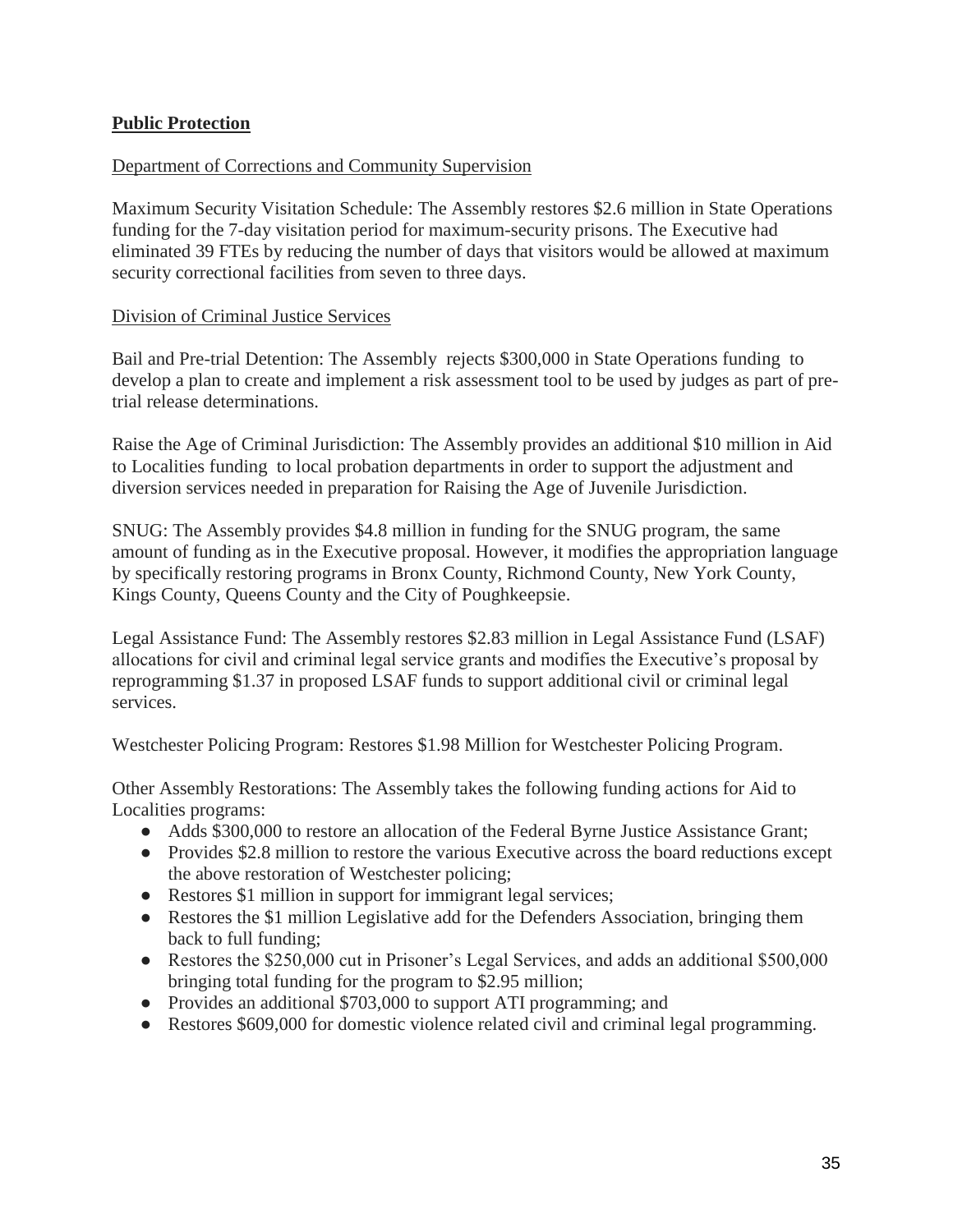# Division of Homeland and Security and Emergency Services

Emergency Preparedness and Response Training: The Assembly denies \$3 million in State Operations funding to support a number of new training programs for local first responders related to emergency preparedness and response, including: active shooter exercises at the State Preparedness Training Center.

Interoperable Communications: The Assembly reprograms \$15 million in unallocated interoperability funds and provides these funds to support grants to counties for the development and implementation of the Next Generation 911 services. In addition, the Assembly establishes a new \$100 million capital grants program to assist counties with the development and implementation of Next Generation 911 services.

# Personnel Transfer from DHS to OGS

The Assembly accepts the Executive's proposal regarding the transfer of Human Resources personnel from Division of Homeland Security to the Office of General Services to work in the Business Services Center. The 2017-2018 Executive Budget authorizes the transfer of certain human resource employees. Judicial Commissions

The Assembly adds \$100,000 to the Commission on Judicial Conduct.

### State Takeover Office of Indigent Legal Services

The Assembly rejects the Executive's proposal to allow the Division of the Budget to takeover the Office of Indigent Legal Services. As a consequence of this rejection, the Assembly restores 44.8 million for State Operations.

### Division of Military and Naval Affairs

The Assembly takes the following actions in Capital Projects funding:

- Reduces by \$5 million to \$15 million for improvement/maintenance of State Armories; and
- Reduces the proposed expanded deployment of the National Guard at NYC bridges and Tunnels by \$170 million. The Assembly funds \$33 million for the Joint Task Force Empire Shield for one year.

# Division of State Police

The Assembly rejects the Executive's proposal to provide \$41 million in new support for the operation of a permanent State Police Troop NYC. This proposal supported the deployment of 150 State Troopers providing additional security at airports and conducting counter-terror exercises at nine bridges and tunnels operated by the Metropolitan Transportation Authority.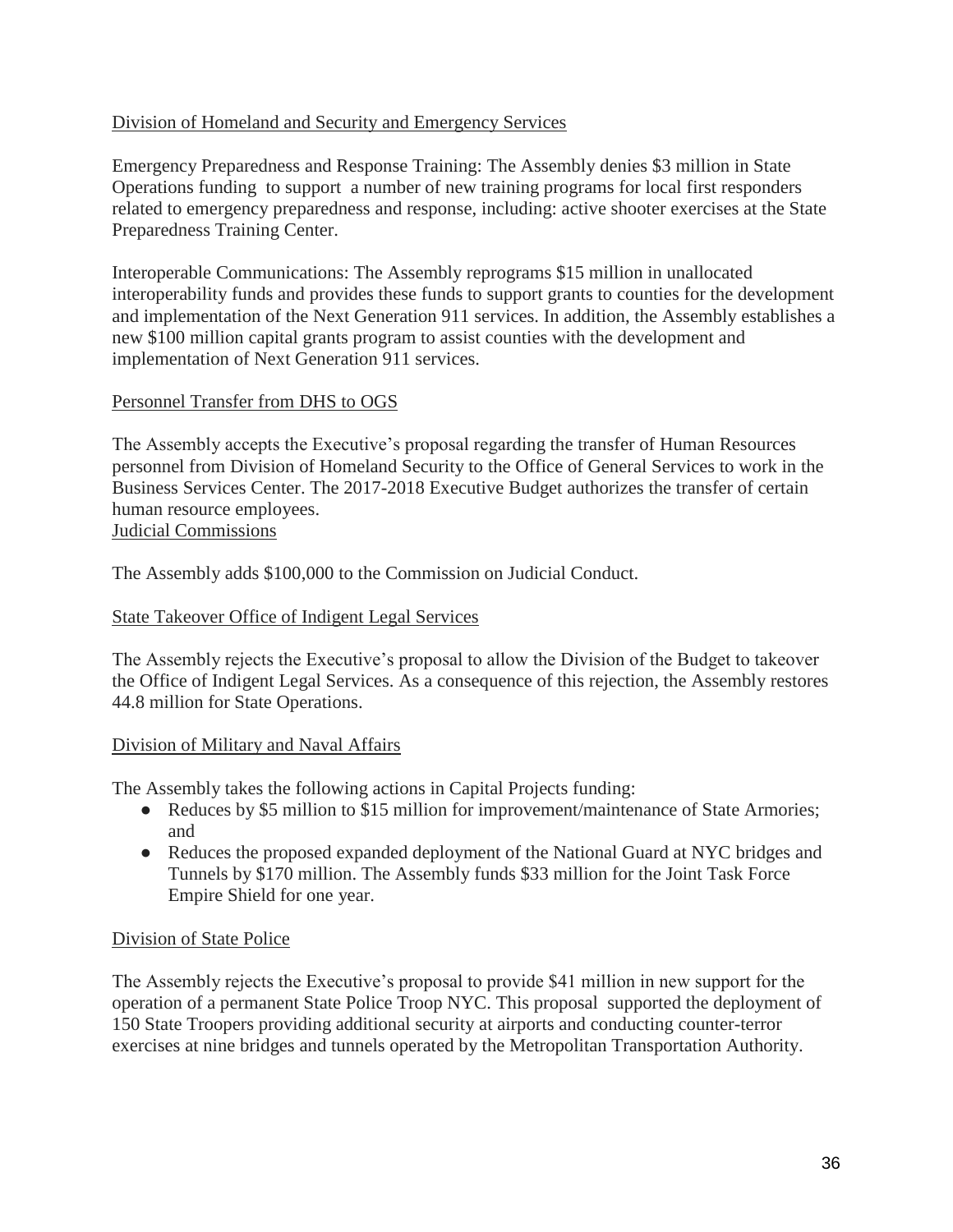## Office of Victims Services

The Assembly allocates \$2 million in the existing Federal Funding appropriation in Aid to Localities for Lifespan of Greater Rochester, Inc. to support the sustainability and expansion of Enhanced Multi-Disciplinary Teams.

# Raise the Age

The Assembly rejects the Executive's Raise the Age proposal, and instead proposes language that is almost identical to A.4876 (Lentol)/S.4157 (Montgomery), which passed 86-46 in the Assembly in February 2017. This legislation would initiate the vast majority of cases against 16 and 17-year-olds in Family Court, and would initiate only a small number of high-level violent felonies in a specially created Youth Part of the criminal court. This legislation would also ensure that teenagers are not housed in adult jails and correctional facilities, and would require the State to reimburse all expenses incurred by counties and localities in implementing the legislation.

# Sentencing Reform

The Assembly accepts the Executive's proposal to shift some release determinations from the Board of Parole to the Department of Corrections and Community Supervision. The Assembly rejects the Executive's proposal to eliminate indeterminate sentencing for most non-violent felonies. The Assembly modifies the Executive's proposal for reduction of post-release supervision, and establishes that defendants convicted of sex offenses, homicide, hate crimes, and terrorism are not eligible for a reduction of post-release supervision under this provision.

The Assembly also expands the Executive's proposal to add eligible programs for Limited Time Credit Allowances, and adds that those who complete 60 college semester credits, or any Associate's, Bachelor's, or Master's degree is eligible for a reduction in sentence.

# Recording of Interrogations and Admissibility of Photo Arrays

The Assembly expands the Executive's proposal that interrogations of suspects in high-level felonies be recorded when conducted in certain facilities. The Assembly proposes that all interrogations of crime suspects be recorded in those facilities, regardless of the level of offense. The Assembly also establishes procedures for the administration of photo arrays, where the Executive's proposal directed the Division of Criminal Justice Services to devise and promulgate best practices for photo arrays.

### Public Defender Services

The Assembly bill rejects the Executive's reimbursement plan for public defender services, and instead adopts a plan similar to last year's bill A.1903 (Fahy)/S.8113 (DeFrancisco), which passed unanimously in both houses before being vetoed. The Assembly's proposal would gradually shift the level of reimbursement for these services to the State beginning on April 1, 2018, and ending with 100% reimbursement on April 1, 2024. The Assembly's proposal would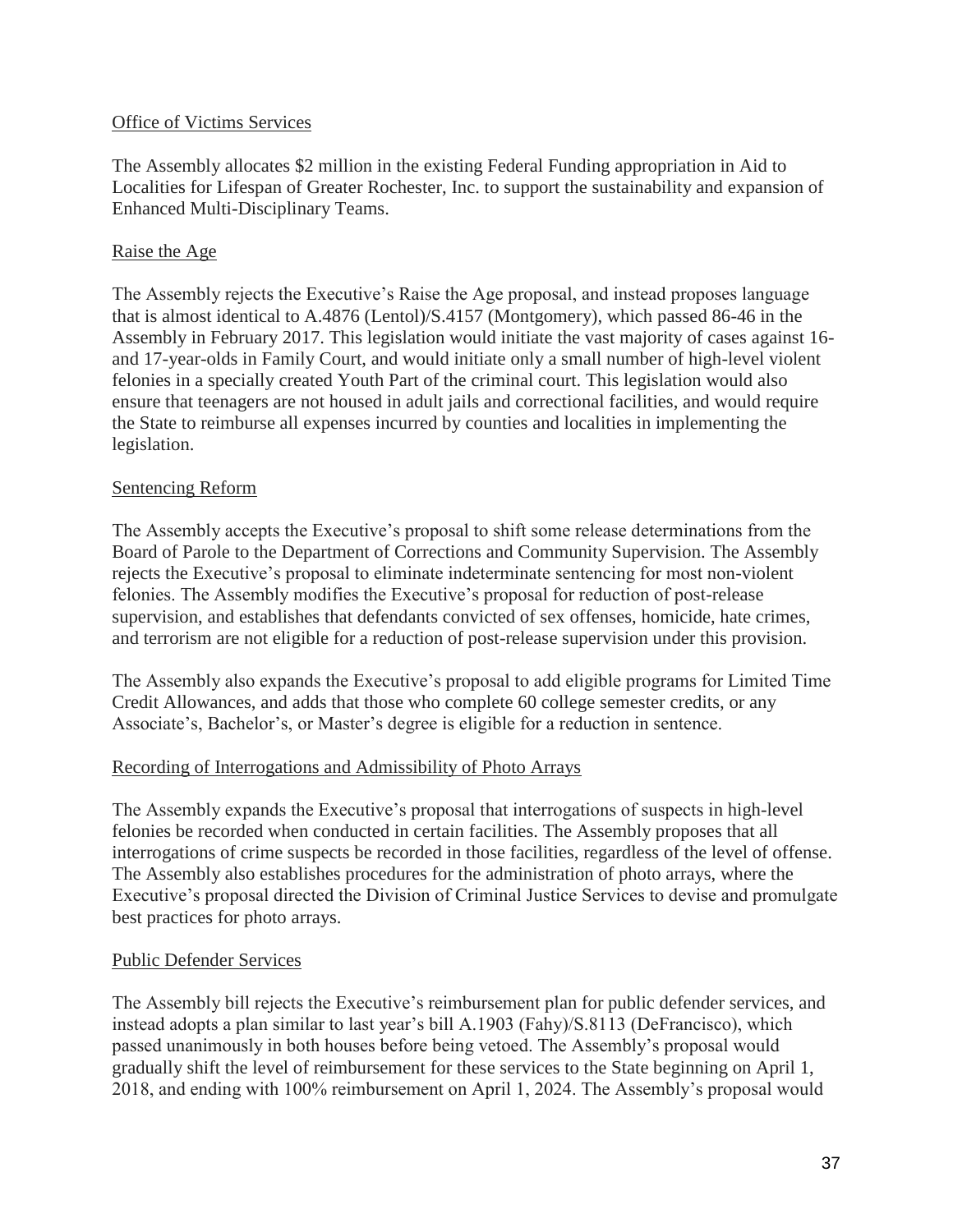also establish procedures for improving the quality of public defender services. The Assembly accepts the proposed raise in attorney registration fees and further increases the proposed raise in criminal background check fees, but rejects the proposed raise in driver's license suspension lift fees. The Assembly also proposes shifting approval for bar association indigent legal services programs from the Office of Court Administration to the Office of Indigent Legal Services.

# Speedy Trial Reform

The Assembly adds language that mirrors S.1998-A (Squadron). This bill would allow courts to determine if the prosecution is actually ready for trial. It would also require courts to declare on the record whether each adjournment is excludable from speedy trial time, and to inform defendants of their speedy trial rights on the record. Further, it would require prosecutors to support with facts any declaration of un-readiness following a declaration of readiness, and require the court to approve the People's un-readiness. The bill would also prohibit adjournments due to court congestion from being excluded from speedy trial time.

# Charitable Bail Organizations

The Assembly adds language that reduces the cost of a certificate for a charitable bail organization, increases the maximum amount of cash a charitable bail organization may deposit on behalf of a defendant, expands the offenses for which a charitable bail organization may post bail, and allows charitable bail organizations to post bail in multiple counties. This language mirrors S.4776/Rivera.

# Miscellaneous Provisions

- Includes language that would bar DOCCS from reducing visitation hours at maximum security prisons;
- Accepts the Executive's proposal to decriminalize public possession of small amounts of marijuana, and adds language that would seal some marijuana convictions;
- Rejects the Executive's proposed set of expanded Identity Theft and Computer Tampering crimes;
- Accepts the Executive's proposed Hate Crimes Task Force;
- Adds language that explicitly states that assigned counsel for criminal appeals are authorized to prepare motions to vacate a judgment or vacate a sentence; and
- Accepts the Executive's proposals regarding Victims' Services awards.

# **Racing, Gaming & Wagering**

# Equine Drug Testing

The Assembly rejects the Executive's proposal to shift costs for equine drug testing. Regulatory costs for Gaming Commission operations are funded via assessments on the industry. This proposal continues that trend by assessing costs associated with equine steroid and drug testing from the state onto the racing industry itself. Enactment of this proposal would result in approximately \$4.5 million in savings to the state.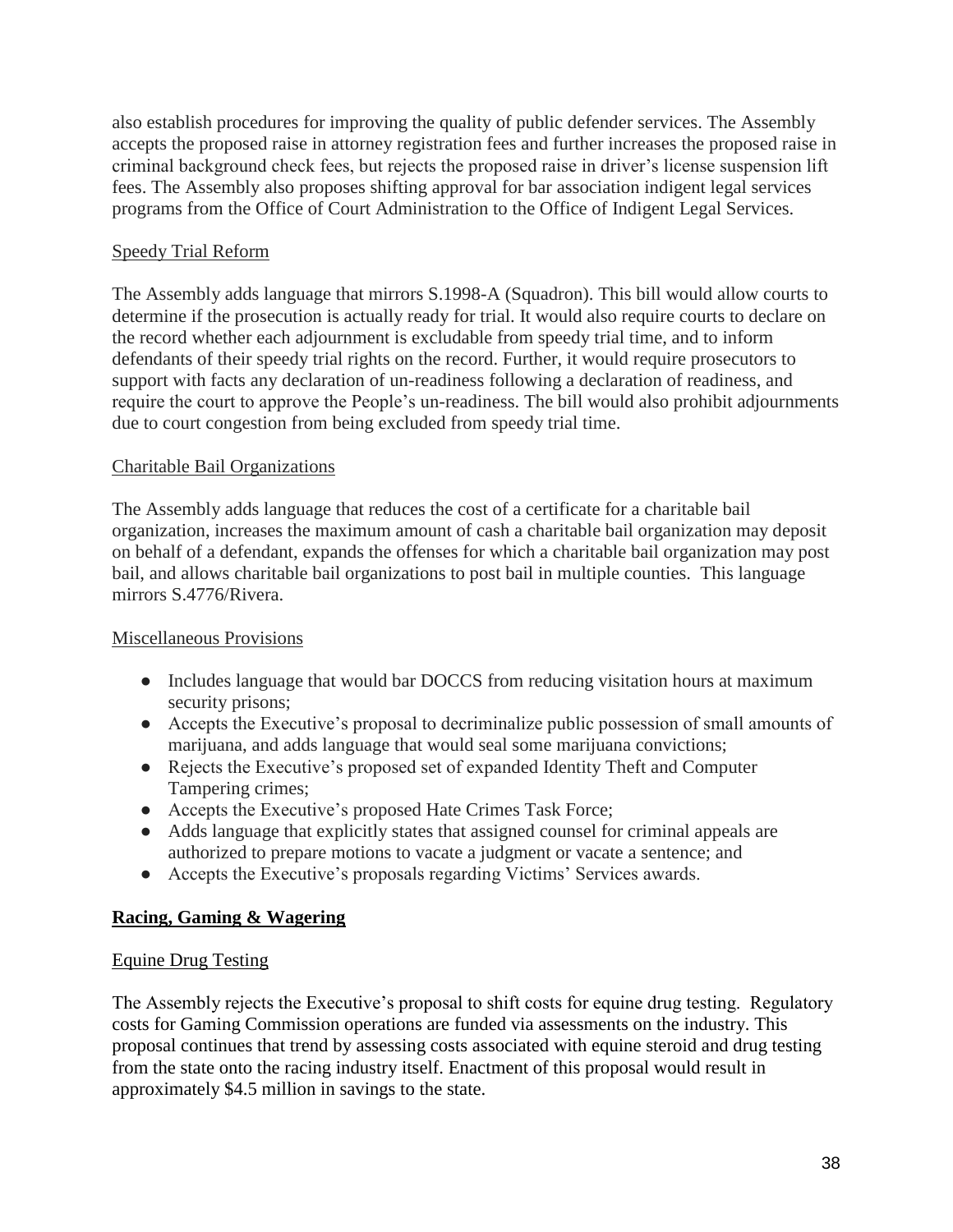# Charitable Gaming Laws

The Assembly modifies the Executive's proposal to update the State's charitable gaming laws. The Assembly rejects completely consolidating all charitable gaming laws into the Racing, Pari-Mutual Wagering and Breeding law. It does, however, relax criminal history background checks and expand the list of who may conduct charitable gaming to volunteer ambulance workers. Bell jar single prize limits are increased to \$1,000, as well as other single prize limits. Bingo aggregate prize limits are also increased from \$1,000 to \$5,000 for a single prize, and up to \$15,000 for any one bingo occasion, in the aggregate.

# NYRA Privatization

The Assembly modifies the Executive's proposal to allow NYRA to return to private control. This modification is similar to that proposed by the Senate. In addition, the Assembly modifies the Executive's proposal to authorize a reduction in the number of winter race dates at Aqueduct, subject to agreement with the respective horsemen and breeders associations and approval of the Gaming Commission. The Senate rejected this part of the Executive proposal. The Assembly and Senate both rejected the Executive proposal to permit NYRA to run nighttime races up to 11 p.m. at Belmont racetrack. The Assembly and Senate also removed the additional financial oversight controls to the state Franchise Oversight Board ("FOB"), in the event NYRA fails to operate at a profit or materially deviates from its adopted financial plan.

The new, private NYRA Board would have fifteen members. Composition of the Board is modified from the Executive proposal. Members would be appointed as follows:

- One Member by the Temporary President of the Senate;
- One member by the Assembly Speaker;
- Two by the governor;
- The CEO of NYRA;
- One on behalf of the thoroughbred breeders association;
- One on behalf of the thoroughbred horsemen's association; and
- Eight, elected by the Executive committee of the NYRA reorganization board. At least one of which would have to be a full-time resident of Saratoga, Nassau, and Queens Counties. Members would serve 3- year terms.

### Assembly Adds

## Jockey Compensation Insurance Fund

The Assembly adds a new Part GGG pertaining to the Jockey Compensation Insurance Fund ("JCIF"). This language is almost identical to that proposed in Part EEE of the Senate one-house revenue bill.

This proposal alters the statutory requirements for whom the jockey compensation insurance fund must provide insurance to. Specifically, the proposal allows the fund to cover licensed employees of licensed trainers or owners, subject to approval by the Gaming Commission. The fund would also be able to elect, with the approval of the Gaming Commission, to secure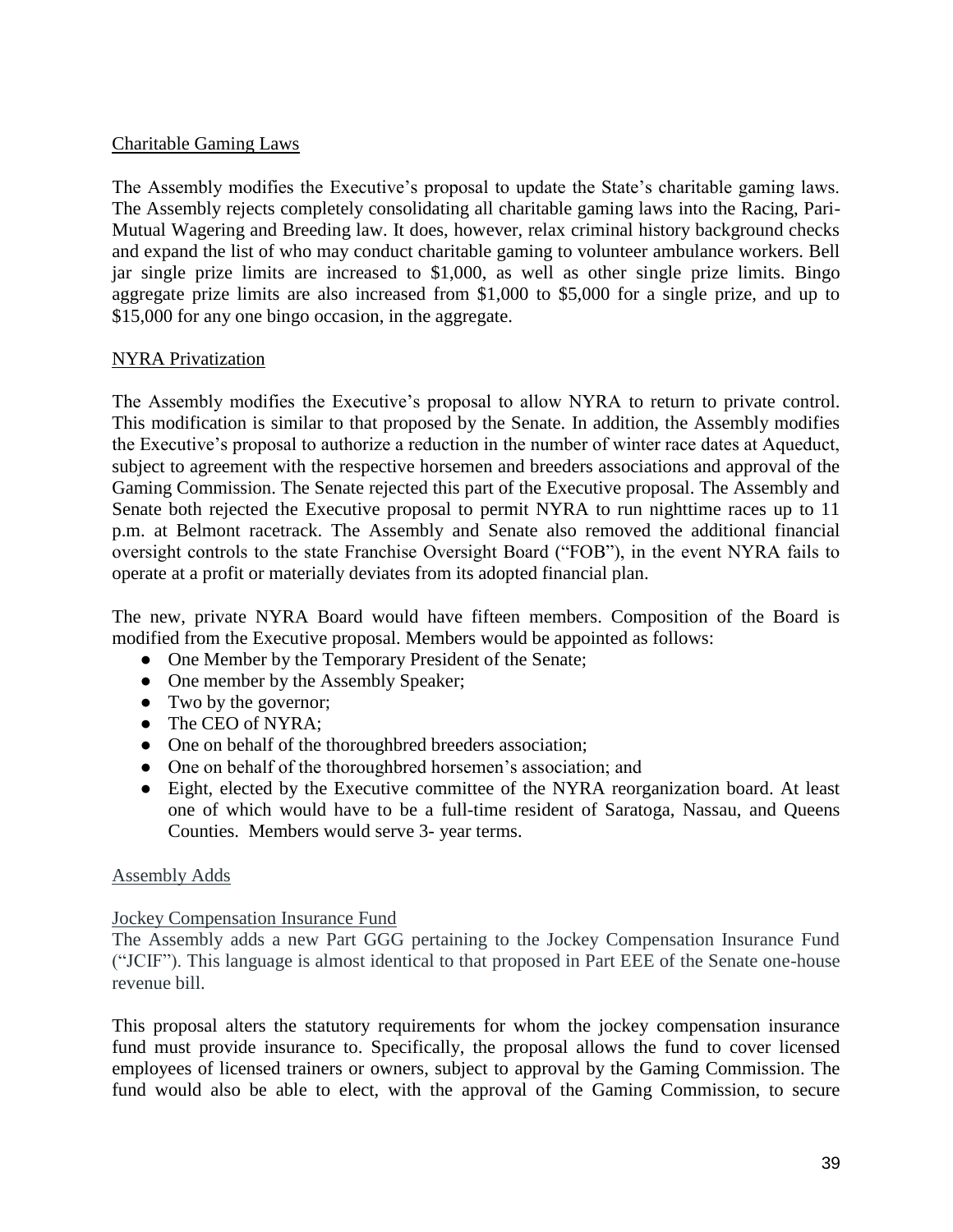coverage through some form of self-insurance. Under current law, licensed employees of licensed trainers, such as hot walkers and exercise riders, are covered by the workers compensation policy of the trainers for whom they work. Last year, the Governor vetoed a proposal very similar to this bill (S5541B). According to the veto, the bill would allow insurance companies to administer claims without receiving approval from the Worker's Compensation Board. In addition, the bill contained no penalty provisions if the JICF decided to eliminate coverage for any of the new employees that would be covered. Ultimately these flaws led the Governor to conclude that the bill would not help control workers' compensation costs and could even decrease protections.

# Resorts World and Nassau OTB Revenue Sharing For VLTs

The Assembly adds a new Part HHH to address issues that have been raised pertaining to the siting and placement of VLTs at Resorts World in conjunction with Nassau Off-Track Betting. The proposal requires Resorts World to site an additional 400 VLTs on the premises for Nassau OTB. In addition, Resorts World would be required to maintain at 2015 levels, the amount of education aid from VLTs at Aqueduct, as adjusted going forward by the consumer price index. Purse payments, as well as breeding and development payments would also have to be maintained at 2015 levels. The bill also provides for a marketing allowance payment for hosting VLTs on behalf of Nassau OTB at Resorts World.

# **Revenue and Taxes**

# Denials of Executive Proposals

The Assembly rejects the following revenue items proposed by the Executive:

- Establishing the Life Sciences Tax Credit Program;
- Extending the current high-income personal income tax surcharge;
- Requiring tax compliance for new State employees;
- Requiring a new regulation regarding the amount of untaxed cigarettes to seize a vehicle;
- Requiring tax compliance for medical practitioners; and
- Extending jeopardy assessment provisions to the cigarette and tobacco tax.

# New Items Added by Assembly

- Establishing four new NY State personal income tax brackets with the highest at 10.32% for incomes over \$100 million;
- Reducing the corporate tax rate for small business and increase the small business deduction for personal income taxpayers;
- Doubling the Investment Tax Credit Research and Development (R&D) Component;
- Doubling to 6% the Excelsior Jobs Program's R&D Credit Cap;
- Enhancing the Earned Income Tax Credit (EITC) from 30% to 35% of the Federal Credit.
- Proposing a five-year non-refundable tax credit for new or retrofitted principal residences, which are designed for accessible and adaptive housing;
- Proposing the creation of two credits to incentivize music and digital gaming production in the State;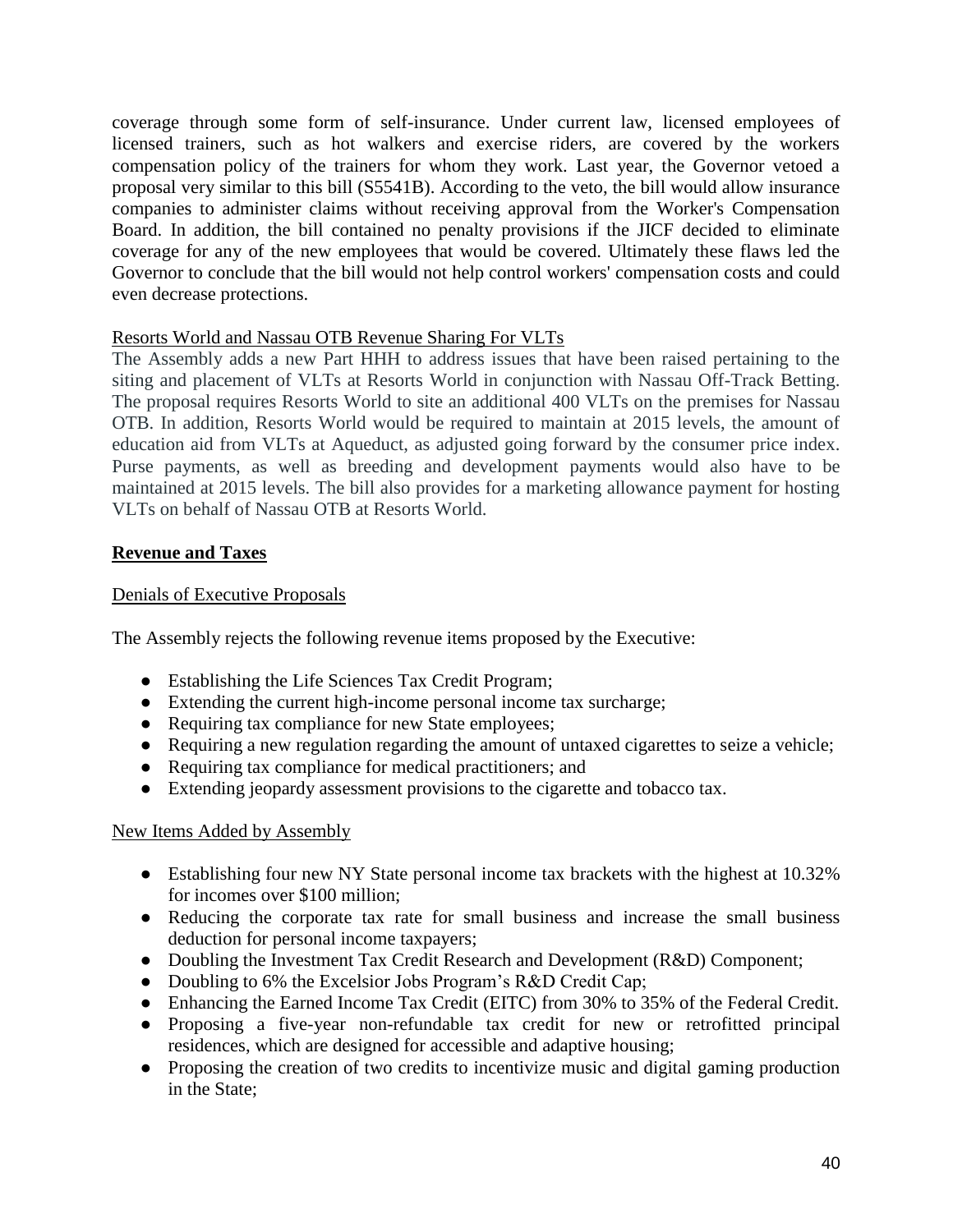- Proposing a NYC Elder Rental Assistance Program to help low-income seniors whose rent is more than 30% of their income. This Program would be funded by a 2.5% additional tax on the transfer of residential property when the transfer involves properties valued at \$2 million or more;
- Establishing a Farmers Food Donation Tax Credit Program for farmers who donate foodto-food banks or emergency food programs;
- Establishing a refundable tax credit for student's loan interest based on the Federal interest deduction for education loans; and
- Accessing capital for small rural businesses via a non-refundable tax credit for investors who allow their capital to be invested in small rural businesses.

# Modifies Executive Proposals

- Instead of a permanent extension, extends the warrantless wage garnishment program for two years; and
- Increasing the rate of taxation on vapor inhalation products from 10 cents per fluid milliliter to 40 cents per fluid milliliter.

# Accepting Executive Proposals

- Allowing the partial payment of local property taxes if agreed to by the locality;
- Extending existing oil and gas fees in Real Property Tax Law;
- Extending the Empire State Film Production Credit Program to 2022;
- Reforming the Investment Tax Credit Program;
- Extending the Alternative Fuels and Electric Vehicle Recharging Property Credit;
- Permanently extending the charitable income deduction limitation for high-income taxpayers;
- Enhancing the existing Child and Dependent Care Tax Credit Program;
- Allowing warrantless bank account data matching;
- Requiring S-Corporations to conform to Federal taxation treatment at the State level;
- Closing the cooperative housing tax loophole that benefits non-residents;
- Closing the non-resident asset sale loophole that benefits non-residents;
- Modernizing the collection of sales taxes via the Internet by requiring marketplace providers to act as sales tax vendors;
- Clarifying the application of sales taxes on the distribution of electricity. Sales tax would be due on the delivery - only if delivered by the provider;
- Extending the public safety surcharge to pre-paid telecommunication services and devices. In addition, localities would have the option of applying the surcharge also;
- Changing the method of taxation of cigars from a percentage of the wholesale price to a tax of 45 cents per cigar; and
- Closing the existing Real Estate Tax Transfer tax loophole that allows individuals to avoid paying the additional 1% tax on properties valued at \$1 million or more ("Mansion Tax").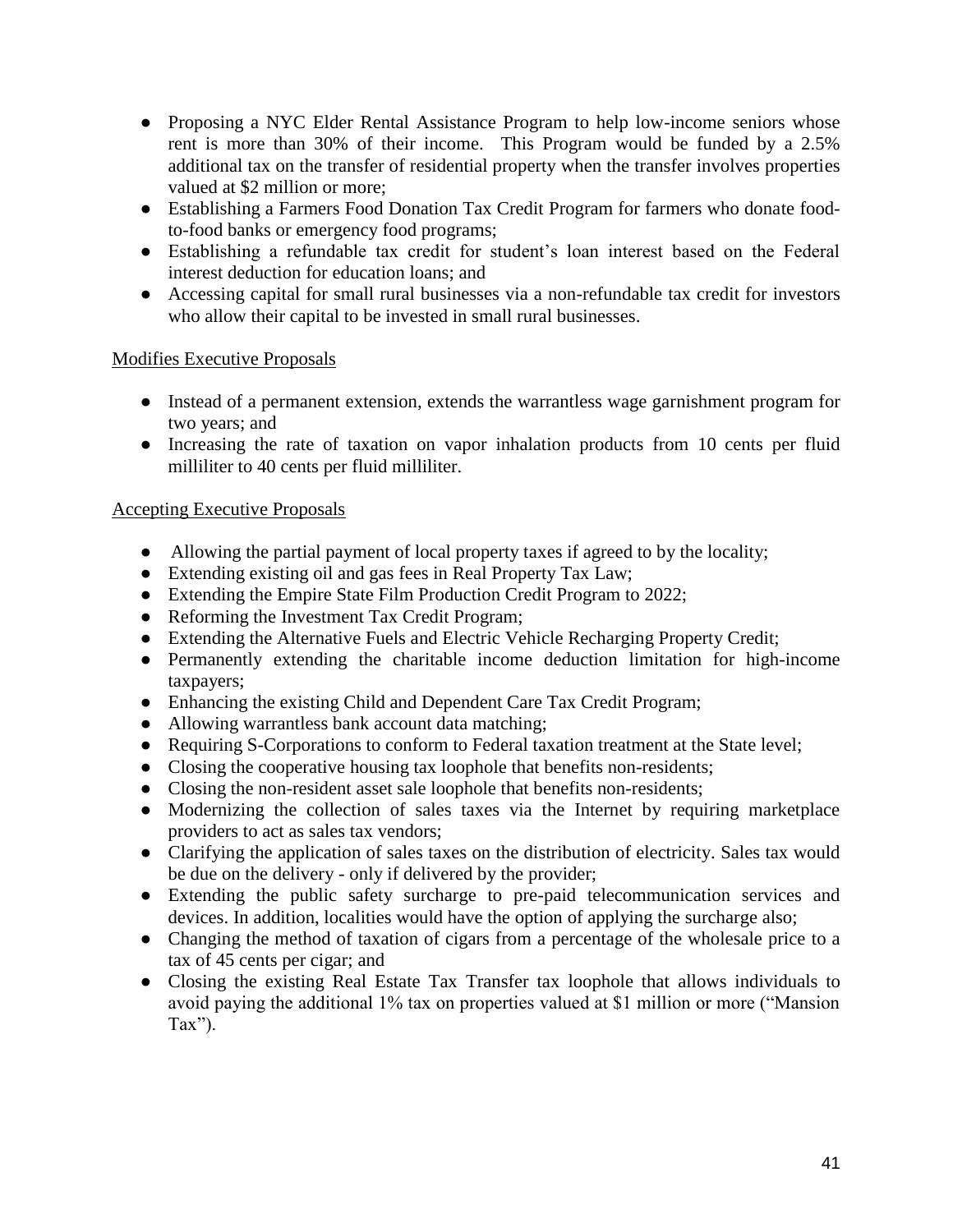### Alcohol Oriented Revenue Proposals

- The Assembly rejects the Executive proposal to establish "Taste-NY" permits. The proposal authorizes the issuance of *up to ten* special licenses for the sale of alcoholic beverages at retail for consumption off-premises to those individuals with a written agreement with Agriculture and Markets to operate a "Taste NY" store; and
- The Senate rejects the Executive's proposal to create a new motion picture alcohol permit. A new retail on-premises license for consumption would be created to allow for on-premise alcoholic beverage sales in licensed motion picture theaters, under specific conditions.

# **Transportation and Public Authorities**

# **CHIPS**

The Assembly provides an additional \$50 million for Consolidated Highway Improvement Program funding, bring the total to \$488 million.

# Non-MTA Capital

The Assembly provides an additional \$30 million for non-MTA downstate and upstate transit capital projects. The Assembly includes \$11.8 million for upstate transit capital aid and \$18.1 million for downstate transit capital aid. This brings the total non-MTA transit capital appropriation for the year to roughly \$115 million.

# New York Works

The Assembly provides \$1.54 billion for the New York Works program, a reduction of \$65 million and repurposes this money to provide capital funds for the MTA to hold it harmless from the Executive's reduced General Fund transfer offsetting MTA payroll tax exemptions. The Executive appropriated an additional \$270 million for New York Works in the 30-day Amendments.

The budget also amends the appropriations language, specifically identifying projects to fund within existing appropriations. These projects include: up to \$15 million to transform State Route 787 in the City of Cohoes into a boulevard; up to \$4 million to improve diesel train emissions standards (including \$3 million for LIRR trains); \$1 million for the City of Rochester for an alternatives analysis of the Inner Loop North Transformation Project; and funding for road salt management projects.

# Engineering Reallocation

The Assembly reallocates \$6.4 million in appropriations for design and construction expenditures from consultant engineers to support state workforce engineers instead.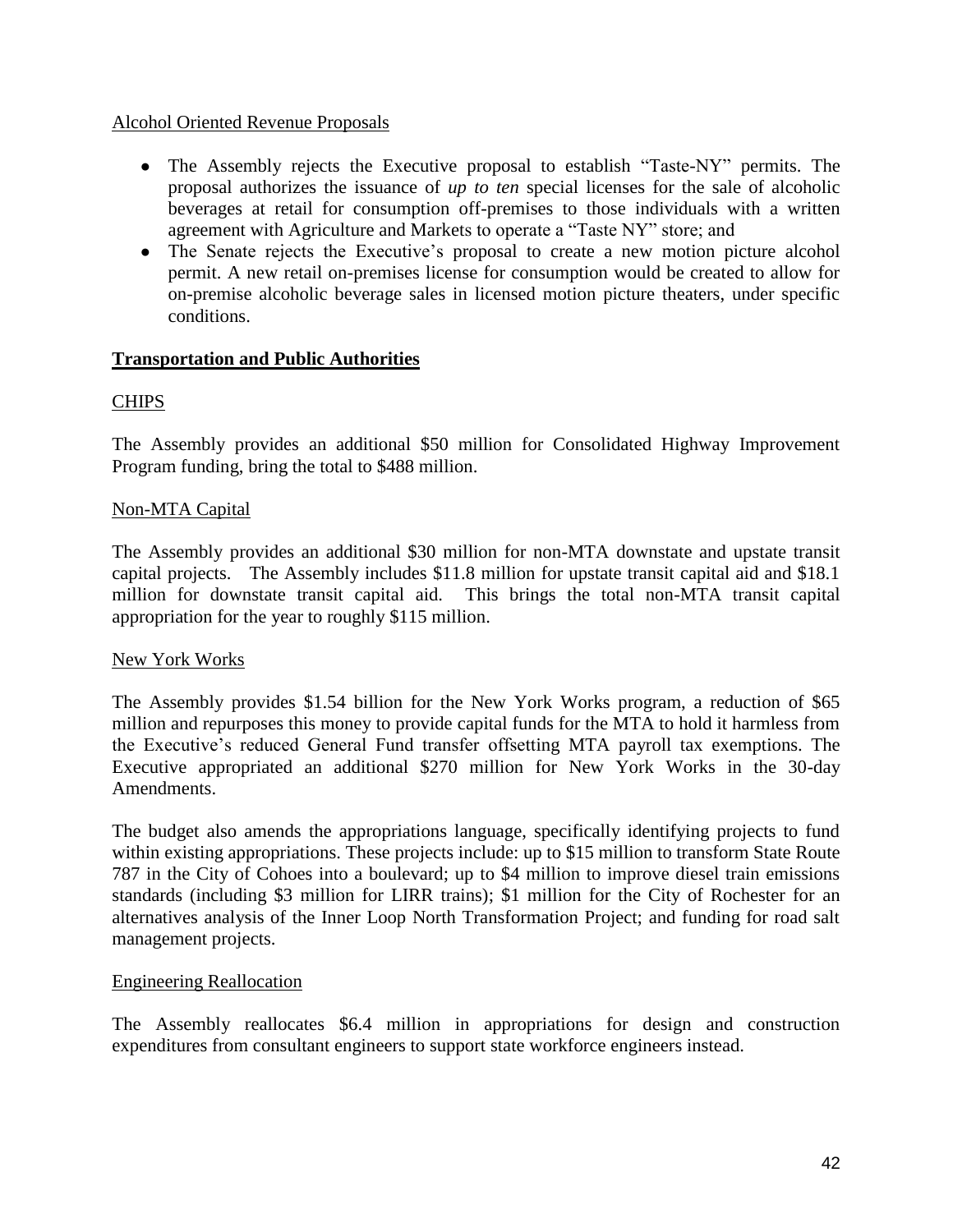# Verrazano Narrows Bridge Vehicle Rebate

The Assembly provides an additional \$1.65 million for costs associated with increasing the Verrazano Narrows Bridge residential rebate program, to provide additional 12-cent rebate for Staten Island residents related to the MTA's biennial toll increases for bridges and tunnels.

# Mass Transit Operating Aid

The Assembly provides \$6 million in Aid to Localities appropriations to the Department of Transportation for transit operating assistance. The Assembly includes \$201.7 million for upstate transit operating assistance, a \$3 million increase. The Assembly includes \$306.5 million for non-MTA downstate transit systems, an increase of \$3 million.

Downstate non-MTA system increases:

- \$33,300 for Rockland County
- \$324,600 for Staten Island Ferry
- \$544,800 for Westchester County
- \$658,900 for Nassau County
- \$256,300 for Suffolk County
- \$867,400 for NYC DOT
- \$314,700 for Formula Aid

Upstate Transit System increases:

- \$539,400 for CDTA
- $\bullet$  \$492,400 for CNYRTA
- \$597,900 for RGRTA
- \$776,600 for NFTA
- \$593,700 for Formula Aid

### Design-Build

The Assembly rejects the Executive's proposal to expand and extend design-build.

### Miscellaneous

- Modifies the proposal to increase the divisible load permit cap for motor carriers by eliminating the penalty modifications and removing the provision authorizing DOT to change the cap administratively;
- Rejects the Executive's proposal to empower the Public Transportation Safety Board to withhold transit operating assistance funds for failure to comply with PTSB orders;
- Rejects the Executive's toll enforcement proposal;
- Accepts the Executive's motor vehicle title fee increases;
- Rejects the Executive's omnibus motorist safety legislation and urges discussion outside of the Budget; and
- Rejects the Executive's proposal to authorize DOT to enter into shared services agreements with NYPA and the Canal Corporation to maintain the canal system.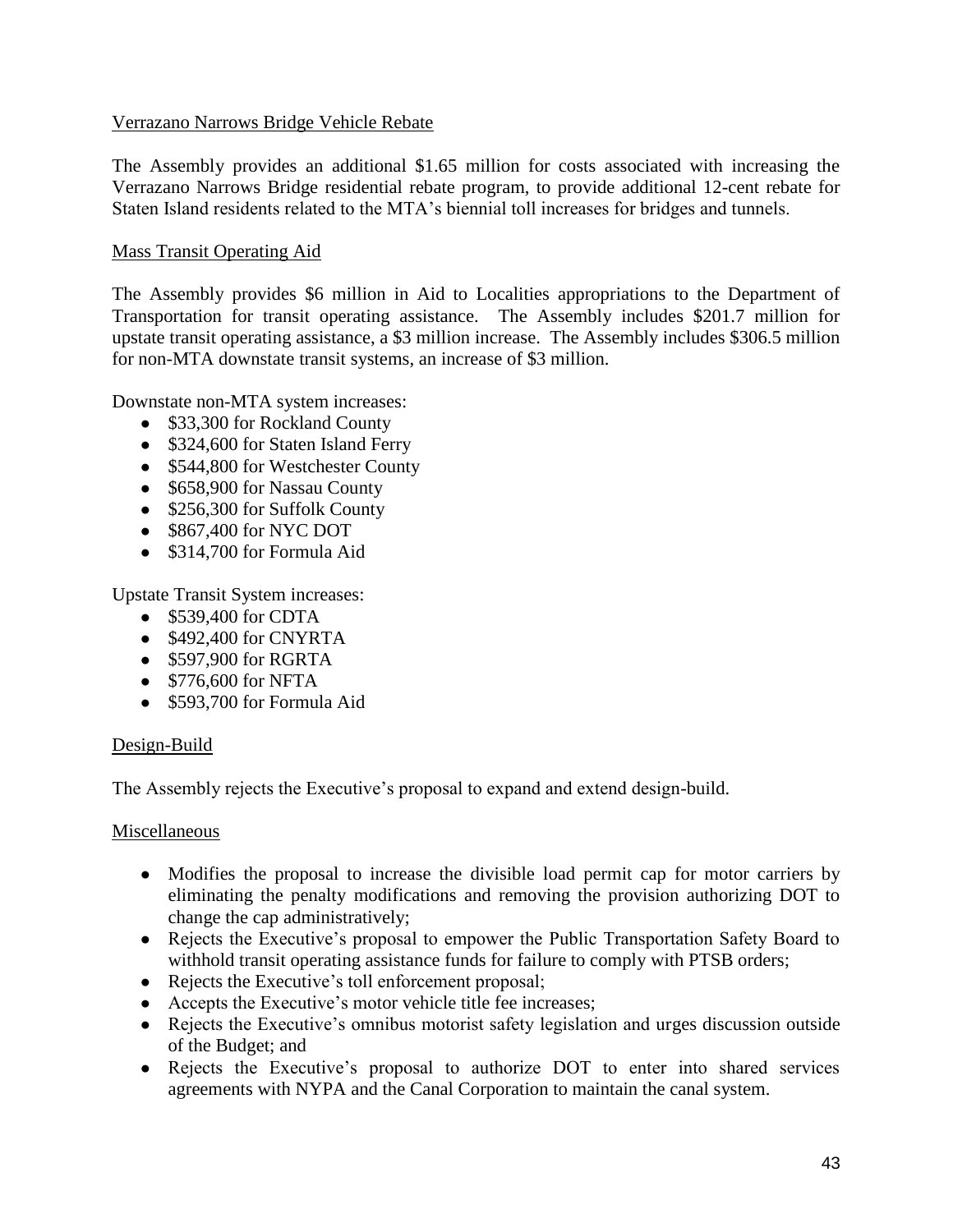## Metropolitan Transportation Authority

The Assembly provides \$65 million in capital appropriations to offset the Executive's reduced funding to offset revenue losses incurred by the MTA from payroll tax changes from 2011.

# Transit Sweeps & Transfers Language

The Assembly accepts the Executive's proposed \$121.5 million sweep from downstate transit funds and the reduction \$65 million of MTA assistance committed since 2011, but it seeks to offset the latter by providing \$65 million in additional capital funds from New York Works appropriations. The Executive added \$270 million to New York Works with no additional explanation.

# Policy Adds

The Assembly adds a repeal of the definition of "transportation purpose" that was added to the 2016 Enacted Budget. The Budget proposal was opposed by the City of New York and many local parks groups and community advocates. An identical bill was vetoed in 2016 (S.8037 of 2016).

The Assembly adds a prohibition of ornamental roadway lighting on Triborough Authority bridges and tunnels, in response to the "New York Crossings Project" proposed in the State of the State.

The Assembly adds a directive to the MTA to produce an alternatives analysis for construction of a light rail system on Staten Island's West Shore by June 30, 2017.

The Assembly adds a directive to the MTA to implement a toll rebate plan for the Cross Bay Veterans Memorial Bridge in Queens for School District 27 employees and students/parents.

### Department of Motor Vehicles

The Assembly provides \$3 million to counties for STOP-DWI and ignition interlock programs.

### Transportation Network Companies

The Assembly rejects the legislation providing special authorization for transportation network companies to operate.

### NYC Traffic Adjudication Sweep

The Assembly rejects the Executive's transfer of \$3 million of moving violation revenues from New York City to the General Fund.